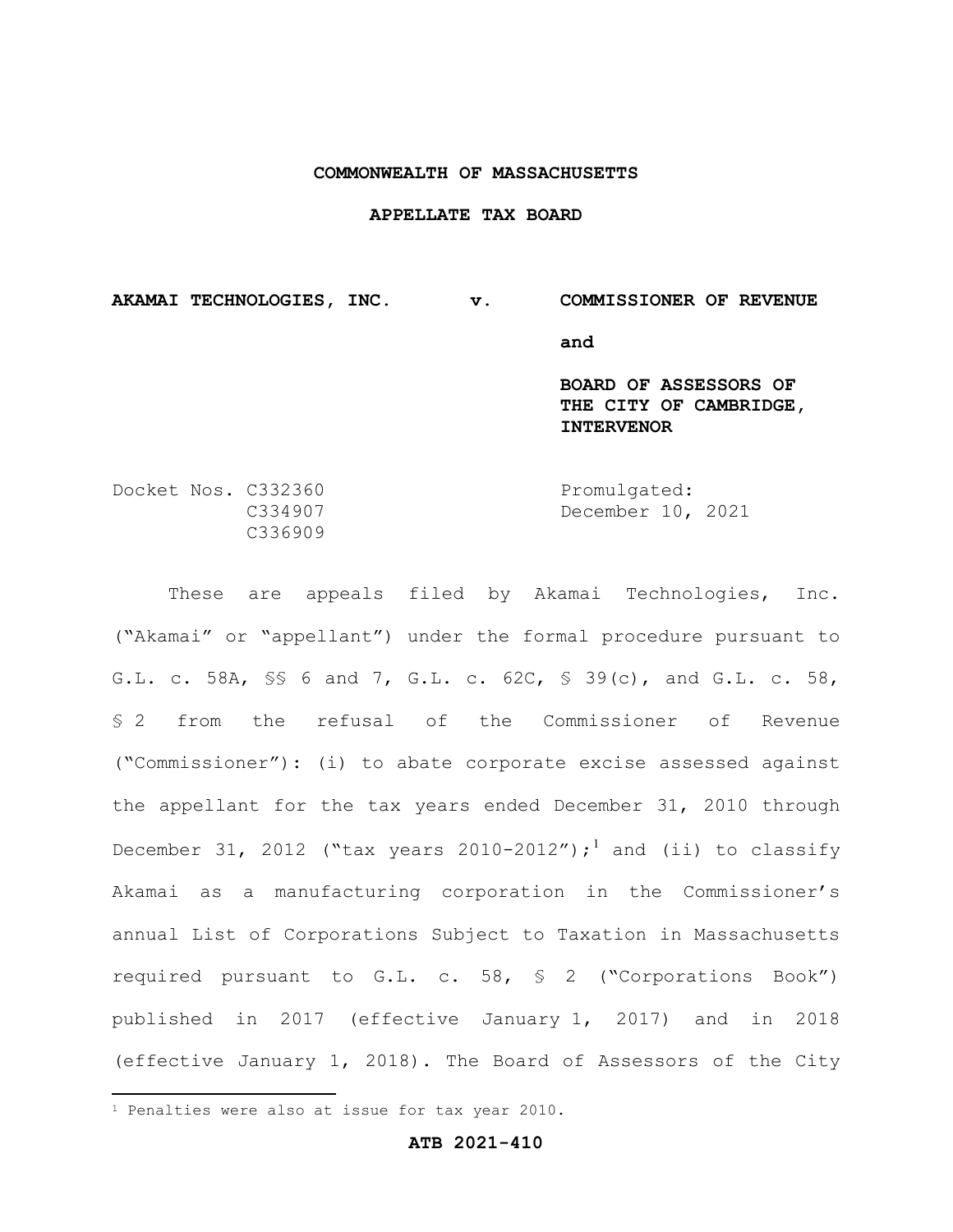of Cambridge ("Intervenor") intervened in these appeals as they relate to the appellant's classification as a manufacturing corporation.

Chairman Hammond heard the appeals and was joined in the decision for the appellant by Commissioners Rose, Good, Elliott, and Metzer.

These findings of fact and report are made at the requests of the appellant, the appellee, and the Intervenor pursuant to G.L. c. 58A, § 13 and 831 C.M.R. 1.32.

*Joseph X. Donovan,* Esq., *Richard L. Jones,* Esq.*, Nicholas M. O'Donnell,* Esq., and *Caroline A. Kupiec,* Esq. for the appellant.

*Celine E. de la Foscade-Condon,* Esq*.,* and *Brett M Goldberg,*  Esq. for the appellee*.*

*Anthony M. Ambriano,* Esq. for the Board of Assessors of the City of Cambridge.

#### **FINDINGS OF FACT AND REPORT**

#### **INTRODUCTION**

The issues before the Appellate Tax Board ("Board") are whether, pursuant to G.L. c. 63, §§ 38 and 42B and G.L. c. 58, § 2, the appellant should have been treated as engaged in manufacturing for the tax years 2010 through 2012, and should have been classified as a manufacturing corporation commencing January 1, 2015, and in particular for 2017 and 2018

### **ATB 2021-411**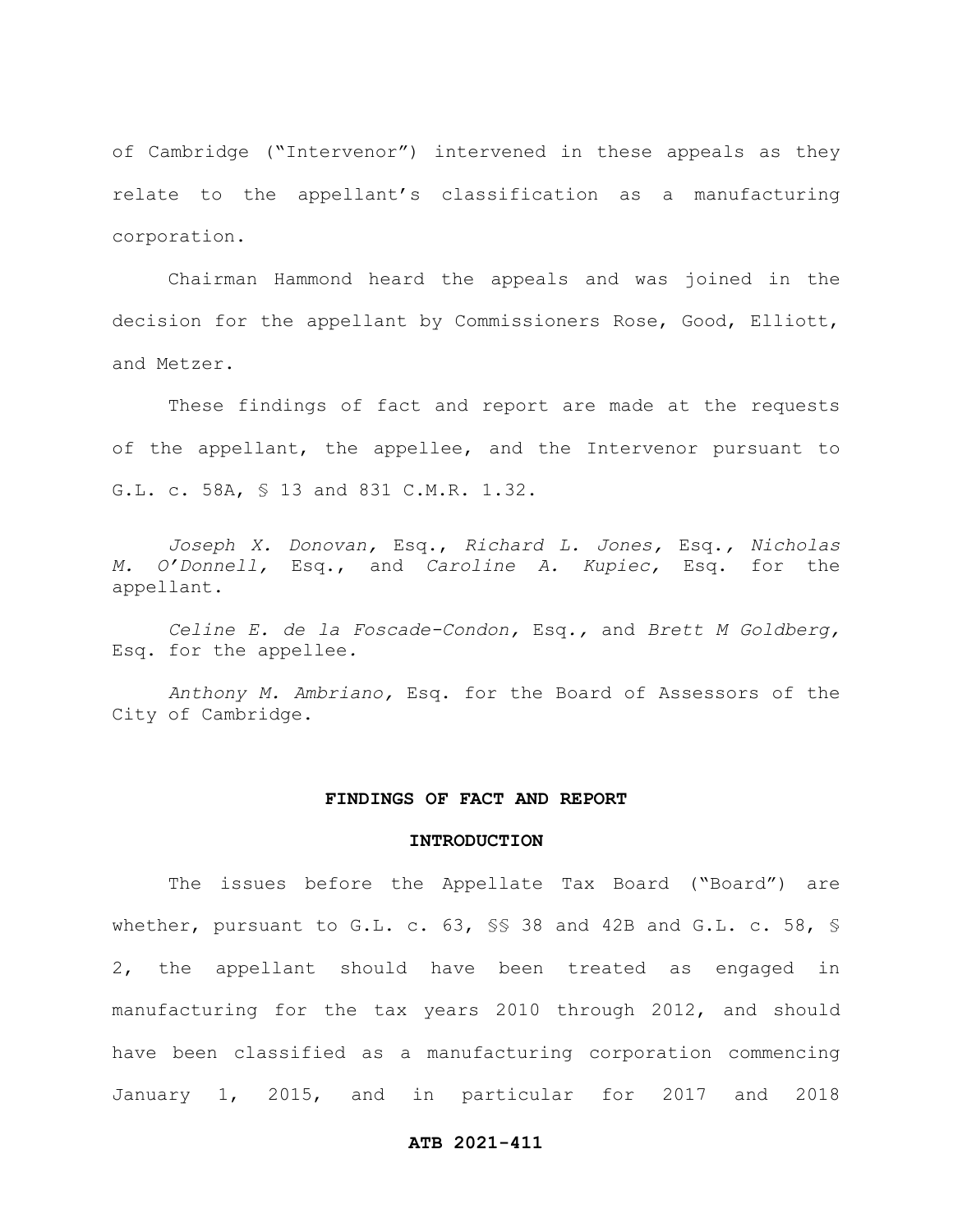(collectively, all years will be referred to as the "periods at issue").2

These appeals were presented to the Board through: a Statement of Agreed Facts with exhibits; the testimony of fact witnesses and an expert witness; video demonstrations and the introduction of additional exhibits at the hearing of the appeals; and post-trial briefs and reply briefs.

The appellant presented five witnesses at the hearing, including four officers of Akamai: (i) Dr. Alejandro Caro, Vice President of Open Platform and Product Experience; (ii) Craig Adams, Senior Vice President and General Manager of Akamai's Web Security and Web Performance Business Units ("Web Security and Performance Officer"); (iii) Dr. Elizabeth Borowsky, Senior Vice President of Platform Engineering; and (iv) Laura Howell, CPA, Vice President of Corporate Finance. Additionally, Akamai offered David William Tollen, Esq., who was qualified by the Board as an expert in information technology contracts in the information technology ("IT") industry.

 $2$  A previously contested issue as to whether the appellant should have included research and development cost reimbursements in the numerator of its Massachusetts sales factor for the tax years 2011 and 2012 was conceded by the Commissioner prior to the hearing of the appeals. Penalties assessed by the Commissioner pursuant G.L. c. 62C, § 35A ("Section 35A") for the tax years 2011 and 2012 were also abated by the Commissioner in full on October 30, 2019, after the commencement of the hearing. Accordingly, these two issues were not before the Board.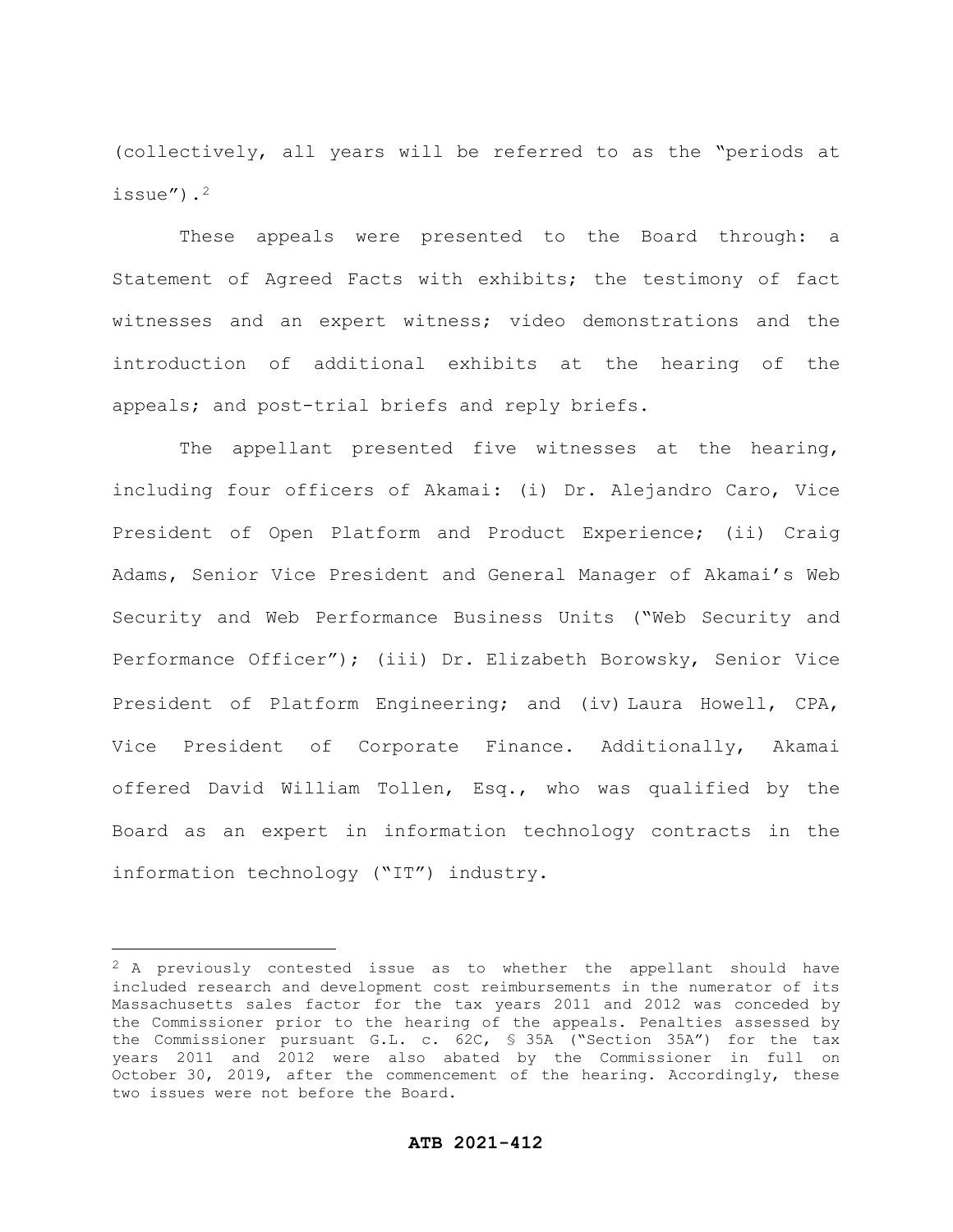On the basis of the evidence of record, the Board made the following findings of fact.

# **JURISDICTION AND BACKGROUND**

#### **I. Classification as a Manufacturing Corporation**

# **A. Initial Determination**

On August 14, 2014, after its new tax director determined that Akamai qualified for manufacturing corporation status under Massachusetts law, the appellant submitted a Form 355Q, Statement Relating to Manufacturing Activities ("Form 355Q"), to the Commissioner, seeking the Commissioner's official determination of its classification as a manufacturing corporation. In its application, Akamai pointed out that the Internal Revenue Service had found it to be a manufacturer of internally developed software eligible to claim the domestic production activities deduction under Internal Revenue Code Section 199, because Akamai's internally developed software was comparable to the software as a service ("SaaS") programs available from its competitors in tangible format and its software platform networks performed virtually all of the same functions as tangible software packages.

The Commissioner granted the appellant's request, indicating in a letter to the appellant dated November 20, 2014,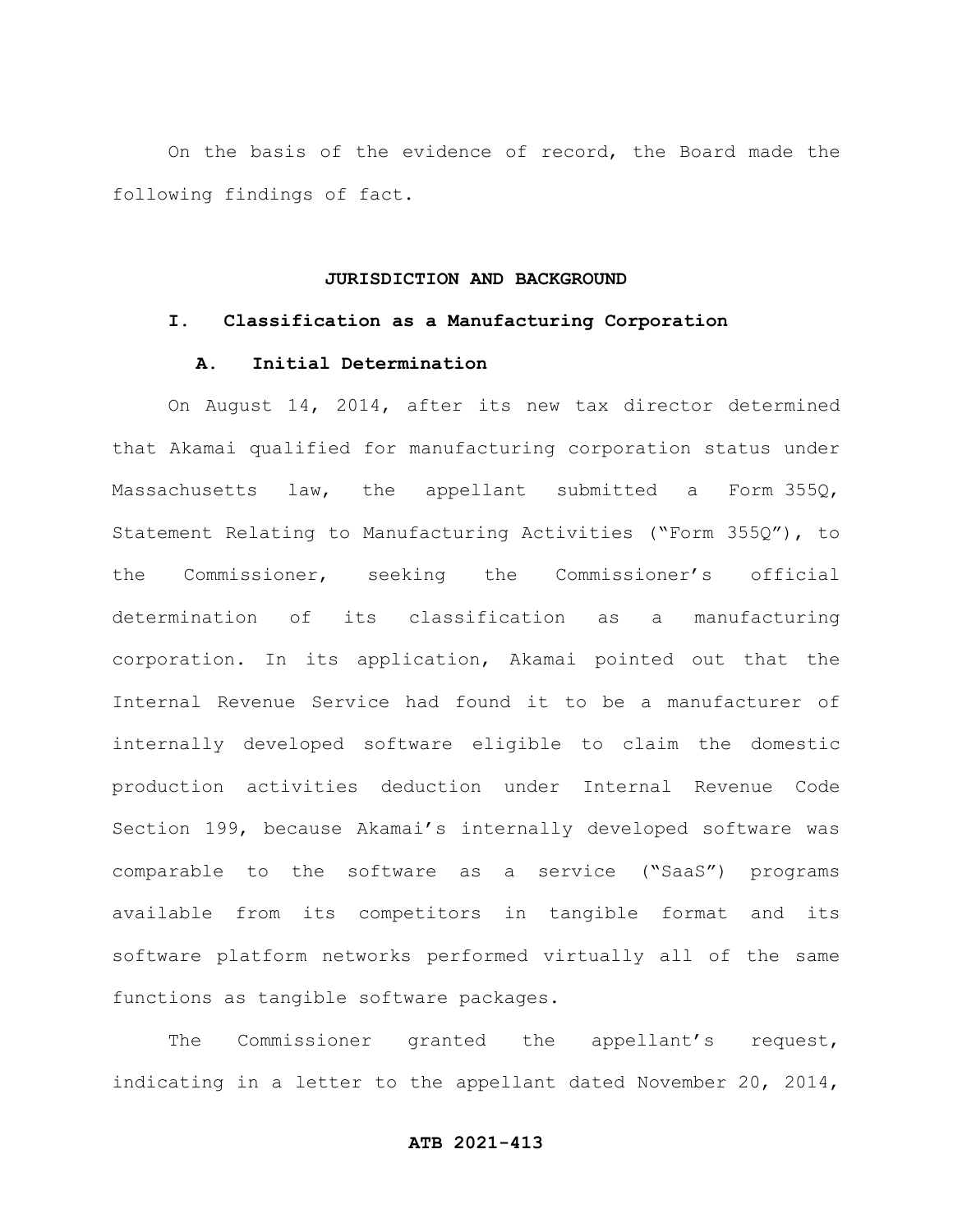from the Supervisor of the Audit Division's Filing Enforcement Bureau that Akamai would be classified as a manufacturing corporation for purposes of state and local taxation effective January 1, 2015, in the absence of any significant change in activities. At the same time, the Intervenor was notified that Akamai had been classified as a manufacturing corporation effective January 1, 2015. The appellant was subsequently listed in the Corporations Book published for 2015 (effective January 1, 2015) and for 2016 (effective January 1, 2016).

# **B. Revocation**

Only four days after the appellant was notified of its classification as a manufacturing corporation, another section of the Audit Division requested copies of the appellant's "Manufacturing Case Folder" in connection with an audit, discussed below, of the appellant's Massachusetts corporate excise returns for the tax years 2011 and 2012, which had been commenced by the Commissioner on February 25, 2014. Shortly thereafter, on January 5, 2015, the Commissioner's Office of Appeals requested the Manufacturing Case Folder in connection with an abatement application that the appellant had filed for the tax year 2010, also discussed below.

According to an Audit Log entry dated January 29, 2015, the Audit Division was having reservations about whether the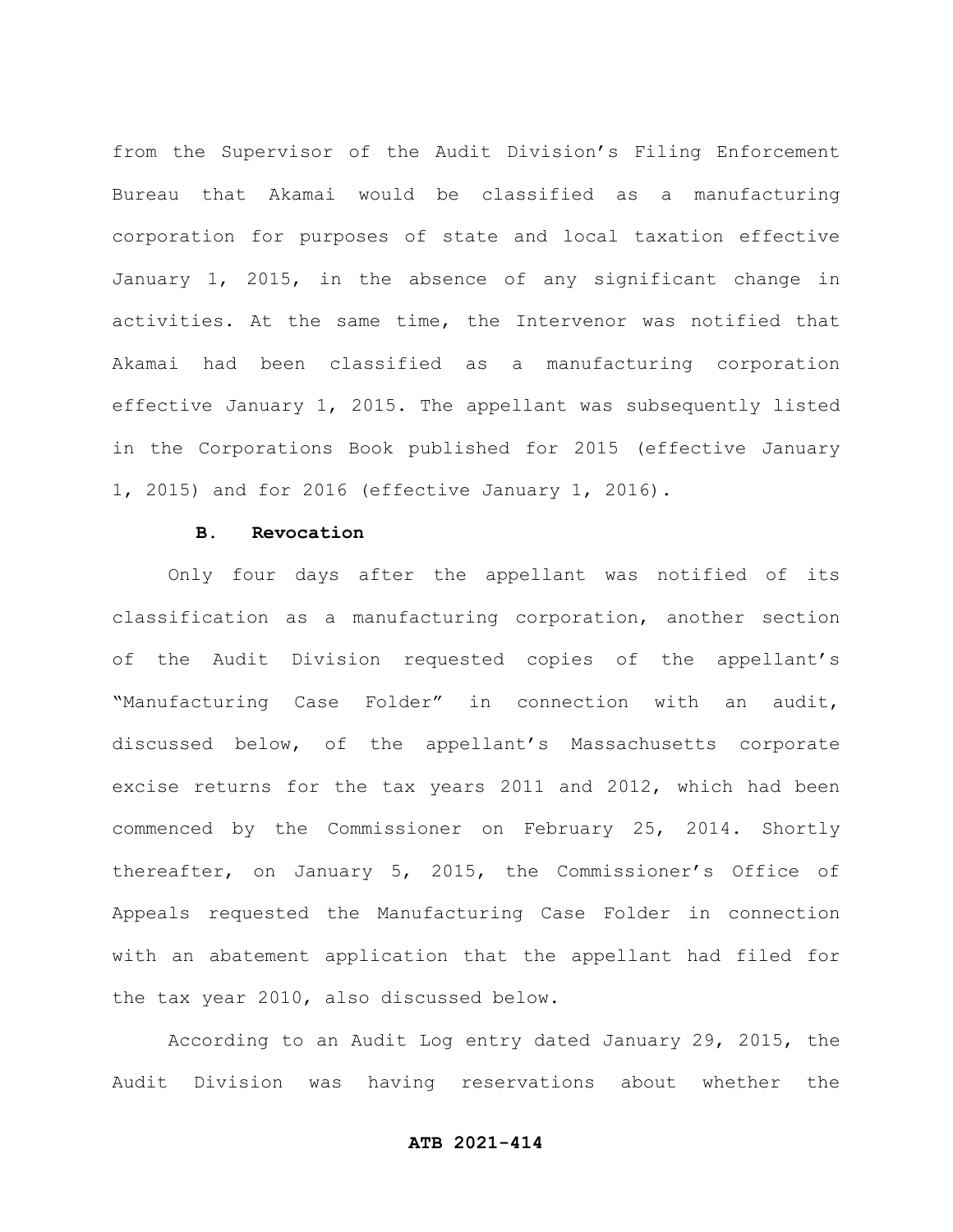appellant was manufacturing software because "they [were] exclusively an Internet service provider of cloud computing services [and] their research of new software [was] exclusively for their own internal purposes so that they [could] provide new and better services to their customers." 3

At the end of the following year, by email dated December 19, 2016, the Director of the Audit Division's Business Income Audit Bureau instructed the Commissioner's Taxpayer Service Division to revoke the appellant's manufacturing classification effective January 1, 2015. By letter dated December 20, 2016, the Commissioner notified the appellant that its manufacturing classification had been retroactively revoked effective January 1, 2015 for local tax purposes, and that the Department of Revenue might also review assertion of manufacturing status on previously filed corporate excise returns. A copy of the revocation letter was provided to the Board of Assessors of the City of Cambridge. Thereupon, for the fiscal years 2016, 2017, and 2018, the Board of Assessors of the City of Cambridge

<sup>3</sup> Later, in advance of a hearing regarding Akamai's abatement application for the tax year 2010, the tax examiner assigned to the audit of the appellant's corporate excise returns for the tax years 2011 and 2012 advised the Office of Appeals in a letter dated April 6, 2015, that the manufacturing classification issue for the tax years 2011 and 2012 would "have an Abatement Impact of an Estimated \$9,000,000 dollars [*sic*] to be refunded to Akamai (emphasis in original)." The examiner pointed out that Akamai had filed both its Federal and State returns as "a computer service provider, cloud computing services, etc. not as a computer software manufacturer/developer (emphasis in original)."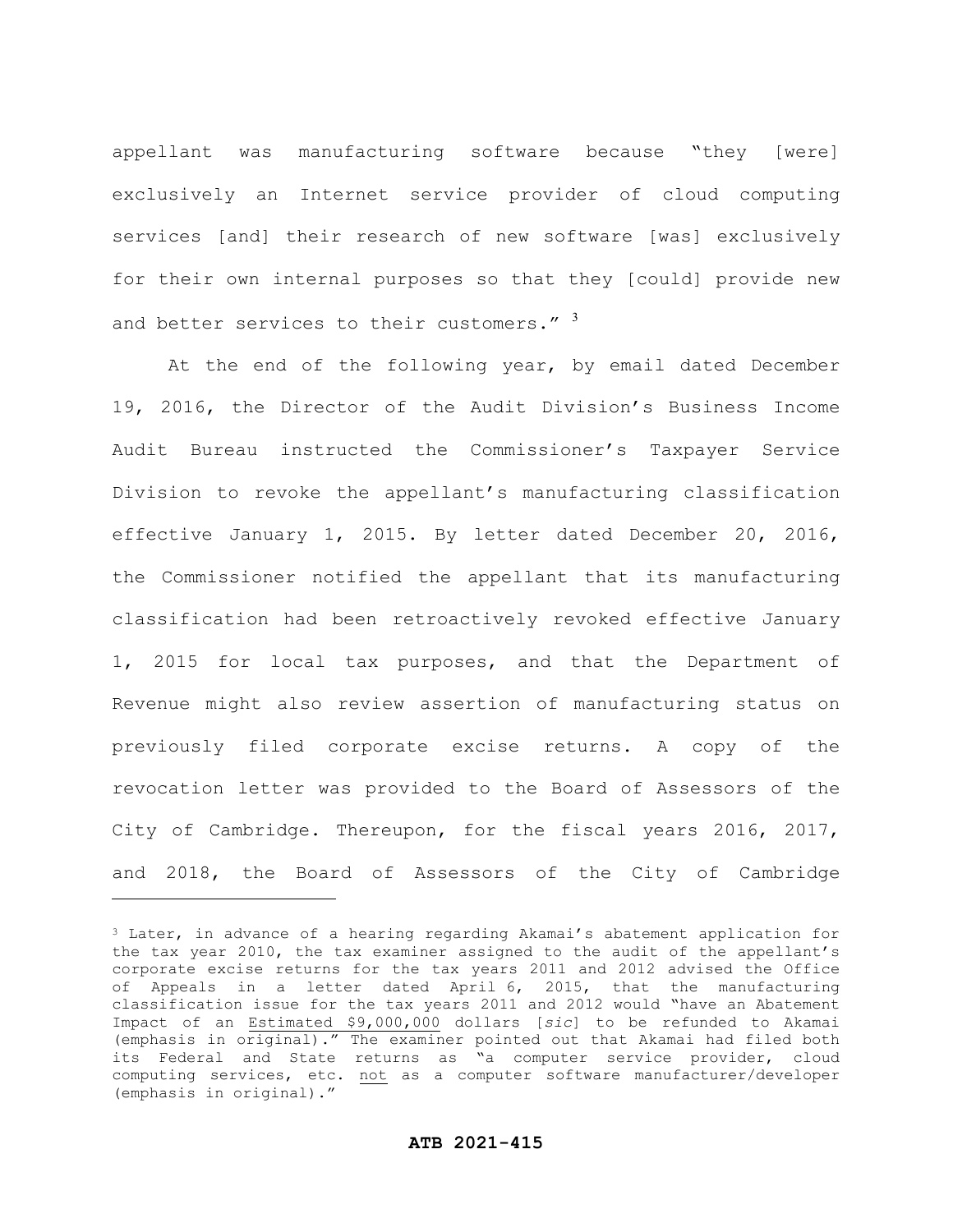assessed personal property taxes on certain personal property owned by Akamai in Cambridge, which are the subject of separate appeals before the Board to which the Commissioner is not a party.

On January 18, 2017, the appellant filed an abatement application appealing the revocation of its classification as a manufacturing corporation. Following a conference conducted by the Office of Appeals on February 15, 2018, the Commissioner issued a Letter of Determination dated May 11, 2018, in which the Commissioner notified the appellant that the revocation of its manufacturing classification was proper – stating, *inter alia*, that the appellant operated a network of servers around the world and rented capacity on them to customers, and provided "valuable services to its customers which [were] made possible by its internally developed software."

# **C. Appellate Tax Board Appeals**

While the appellant's appeal was pending before the Office of Appeals, the appellant filed two Petitions under Formal Procedure with the Board regarding the Commissioner's revocation of its classification as a manufacturing corporation. On April 21, 2017, the appellant filed a Petition (i) appealing the Commissioner's revocation of Akamai's classification as a manufacturing corporation and his failure to classify Akamai as

# **ATB 2021-416**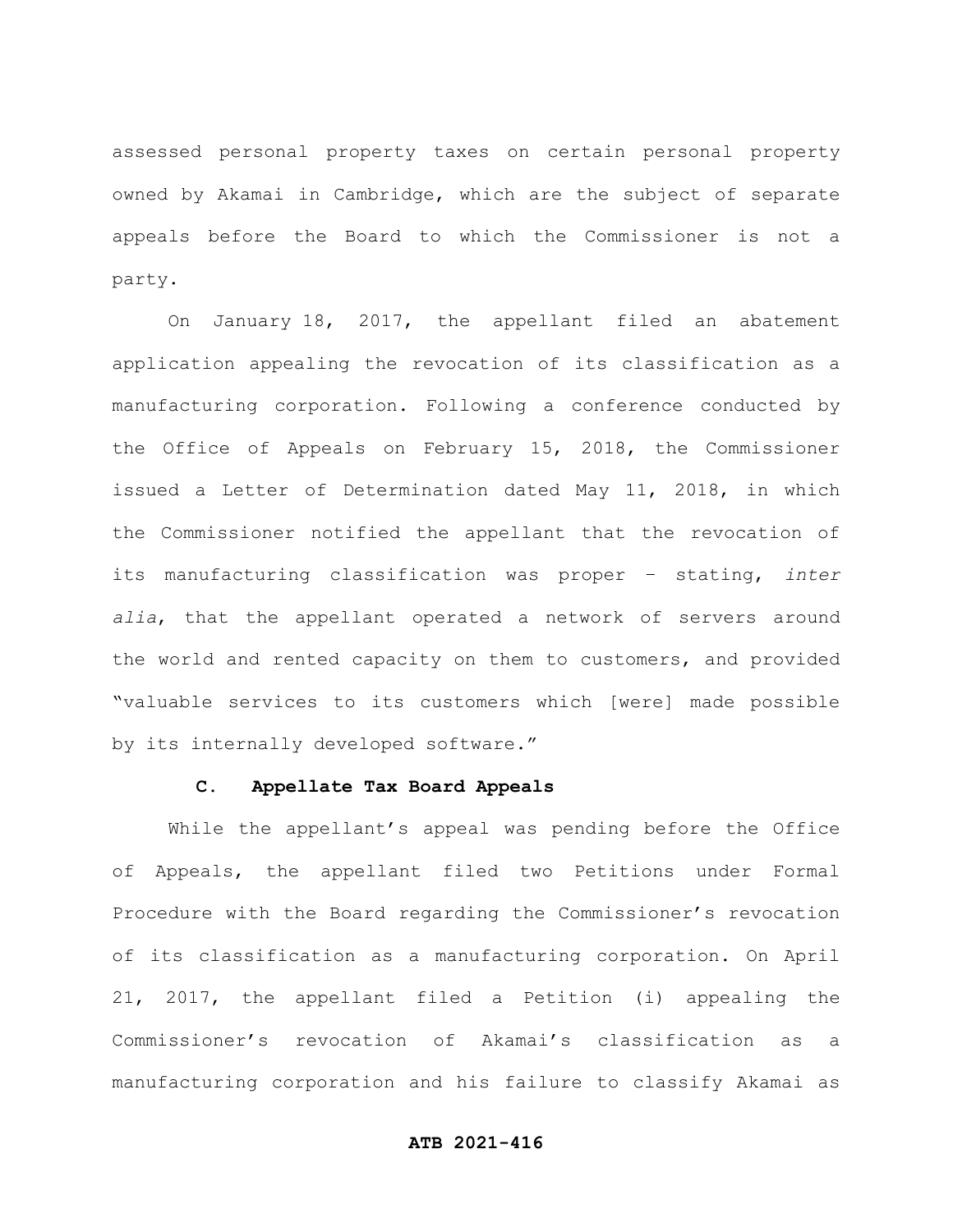a manufacturing corporation as of January 1, 2017, and (ii) requesting that the Board issue a decision determining Akamai to be classified as a manufacturing corporation as of January 1, 2017, and all other relevant periods. On April 26, 2018, the appellant filed a similar Petition regarding Akamai's classification as a manufacturing corporation as of January 1, 2018. At the time of the filing of these Petitions, the Corporations Books for each year at issue had not yet been published.

General Laws c. 58, § 2 provides that any corporation aggrieved by its classification appearing in the Commissioner's Corporations Book for the current year "may, on or before April thirtieth of said year or the thirtieth day after such list is sent out by the commissioner, whichever is later, file an application with the appellate tax board on a form approved by it, stating therein the classification claim." *See* 830 C.M.R. 58.2.1(10).

The appellant's appeals were filed before April thirtieth of 2017 and 2018, respectively, and as noted, the Corporations Book for each of these years had not yet been published. Accordingly, the Board found and ruled that it had jurisdiction to hear and decide the appellant's appeals relating to its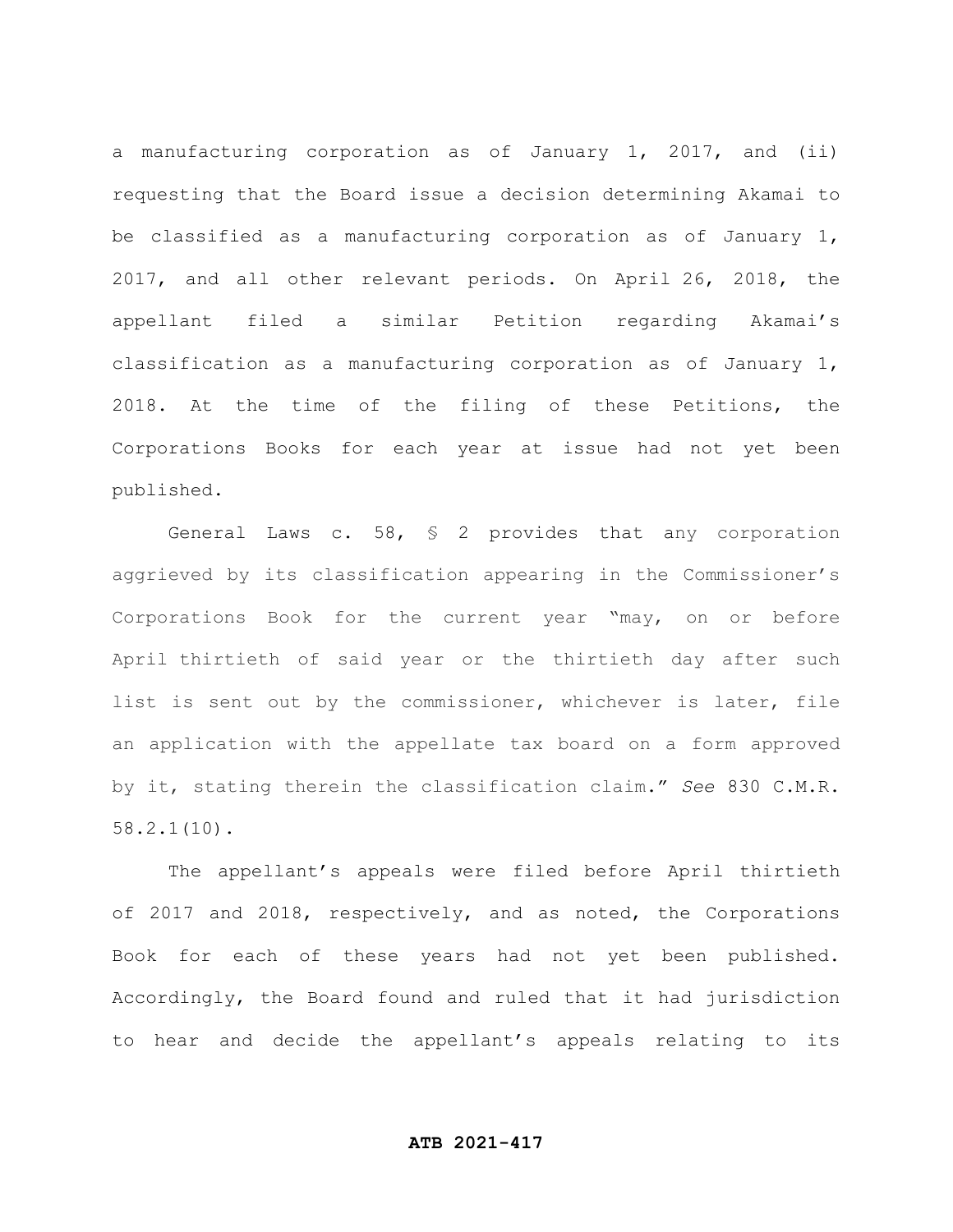classification as a manufacturing corporation as of January 1, 2017 and January 1, 2018.

# **II. Corporate Assessments**

### **A. Tax Year 2010**

On September 15, 2011, the appellant filed its 2010 Form 355, Massachusetts Business or Manufacturing Corporation Excise Return, using a three-factor apportionment formula pursuant to G.L. c. 63, § 38 ("Section 38").

On October 14, 2014, after having filed its Form 355Q seeking classification as a manufacturing corporation but before having received the Commissioner's favorable determination, the appellant filed an Application for Abatement/Amended Return for the tax year 2010, amending its 2010 Massachusetts Form 355 to, *inter alia*: (i) report a Federal change from an audit completed on May 16, 2014 affecting the determination of its Massachusetts tax liability; (ii) identify itself as a manufacturing corporation within the meaning of G.L. c. 63, § 38(1)(1) ("Section 38 manufacturer"); (iii) apportion its taxable net income using single sales factor apportionment as required for Section 38 manufacturers; (iv) claim the investment tax credit available because it was substantially engaged in manufacturing in Massachusetts; and (v) request a refund of tax in the amount of \$2,470,796, plus accrued interest. However, the abatement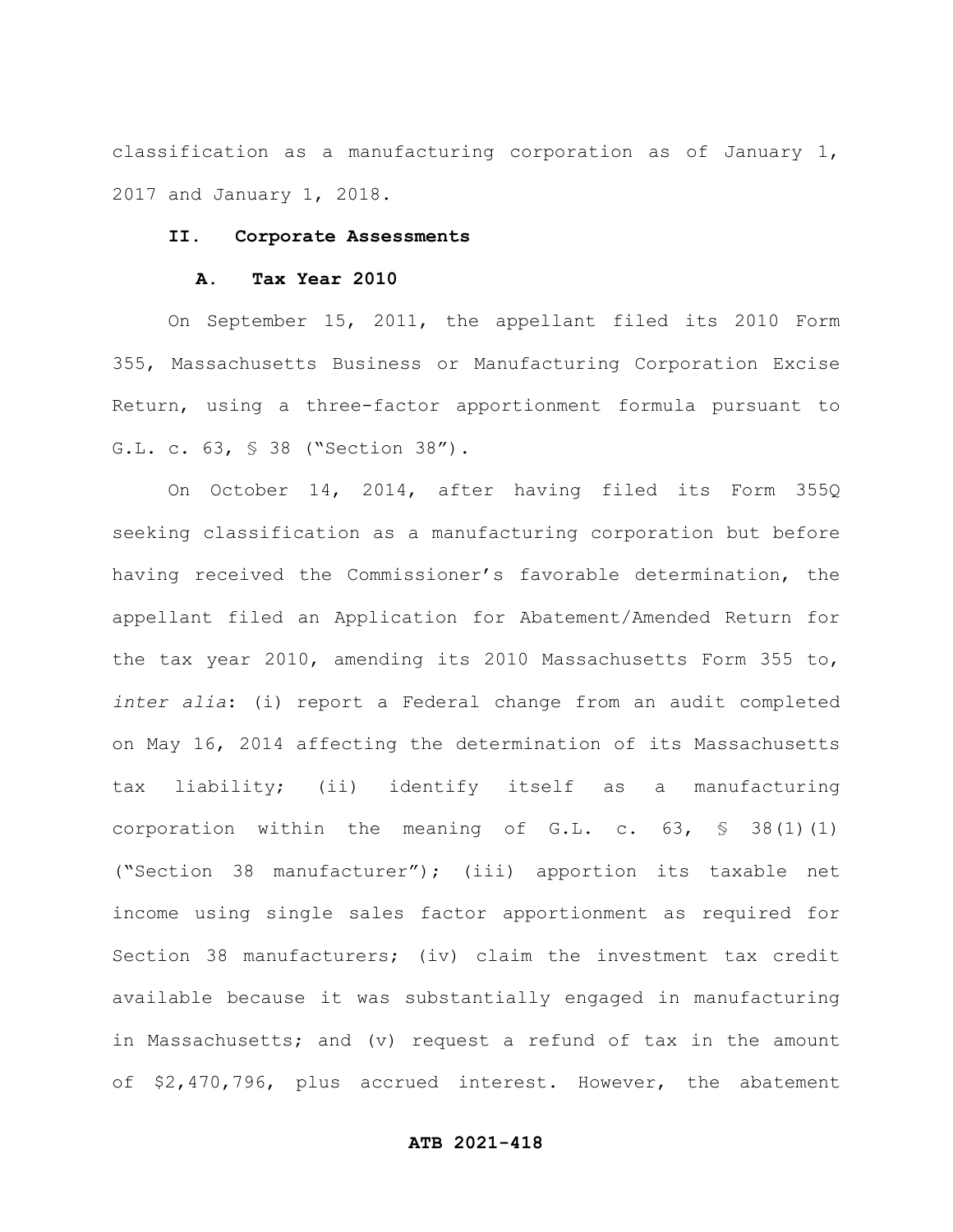application was filed beyond the period allowed for claiming a refund in excess of the amount due on account of the federal change, and the appellant's refund request was subsequently limited to the additional corporate excise attributable to the federal change.

On November 25, 2014, the appellant's 2010 abatement application was referred by the Commissioner's Customer Service Bureau to the Office of Appeals for a hearing. Prior to acting on this application, and prior to the revocation of Akamai's classification as a manufacturing corporation, the Commissioner issued a Notice of Assessment on November 30, 2015, for the tax year 2010, reflecting a corporate excise deficiency assessment in the amount of \$206,734, attributable entirely to the Federal change, plus interest and a late payment penalty.

Over two years later, on May 29, 2018, following a hearing conducted by the Office of Appeals on February 15, 2018, the Commissioner issued a Letter of Determination informing the appellant that its requested abatement had been denied, stating that because the Commissioner had determined that Akamai was not engaged in manufacturing within Massachusetts in 2015, its same activities conducted during the tax year 2010 were not considered manufacturing. A Notice of Abatement Determination reflecting the denial was issued on the same date.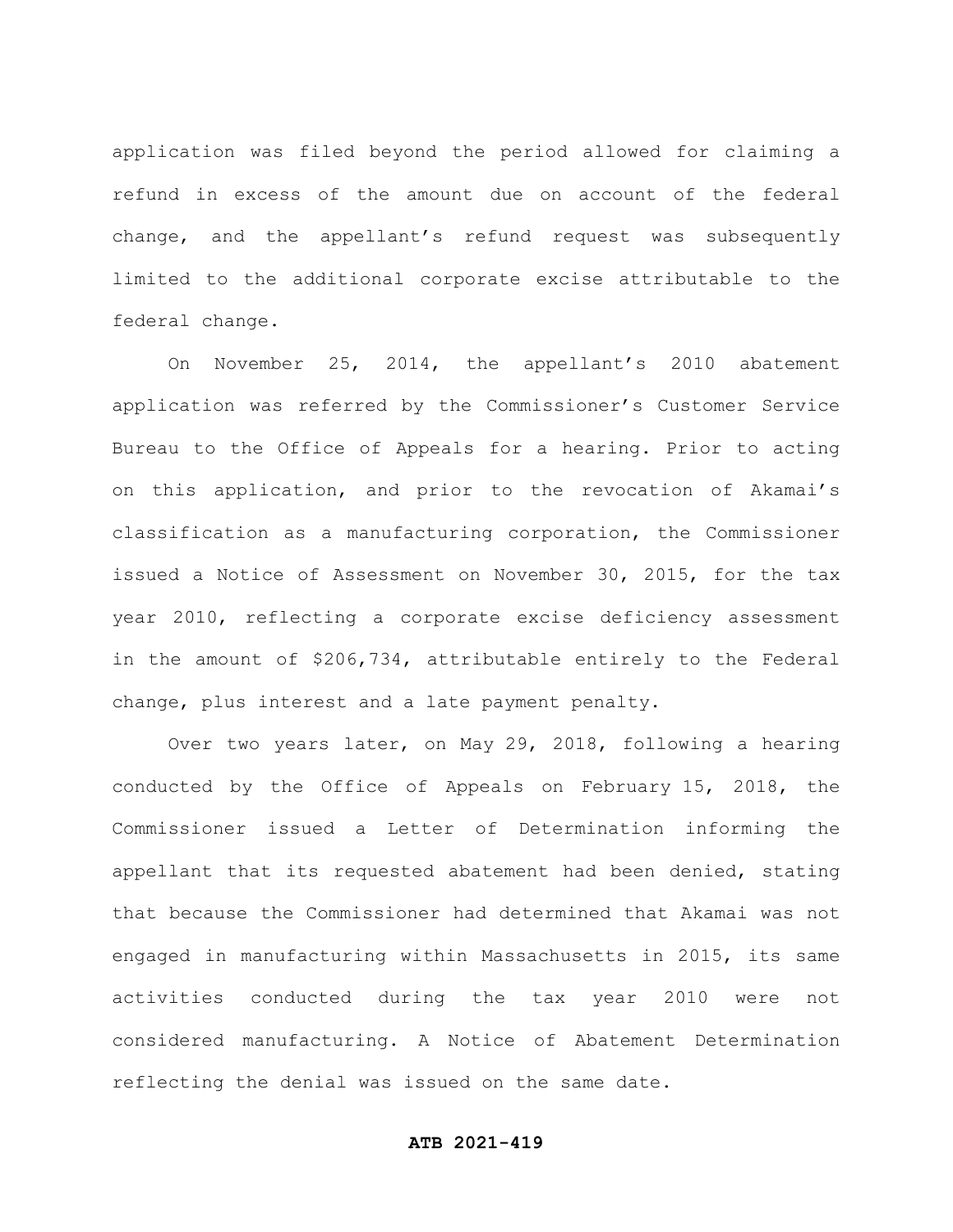#### **B. Tax Years 2011 and 2012**

On September 15, 2012, the appellant filed its 2011 Form 355, Massachusetts Business or Manufacturing Corporation Excise Return and, on October 15, 2013, the appellant filed its 2012 Form 355U, Massachusetts Excise for Taxpayers Subject to Combined Reporting, in each case using a three-factor apportionment formula pursuant to Section 38.

On February 25, 2014, the Commissioner commenced an audit of the appellant's Massachusetts corporate excise returns for the tax years 2011 and 2012, notice of which was provided to the appellant on February 28, 2014. The audit commenced before the appellant's filing on August 14, 2014 of its Form 355Q seeking an official determination of its classification as a manufacturing corporation, and also before the appellant had filed its amended 2010 Massachusetts corporate excise return.

On April 7, 2015, during the course of the audit and after the Commissioner had determined that, effective January 1, 2015, the appellant qualified as a manufacturing corporation, the appellant filed an Application for Abatement/Amended Return, amending its 2011 Massachusetts Form 355 and its 2012 Massachusetts Form 355U to, *inter alia*: (i) report a Federal change from an audit completed on December 23, 2014 affecting the determination of its Massachusetts tax liability; (ii)

# **ATB 2021-420**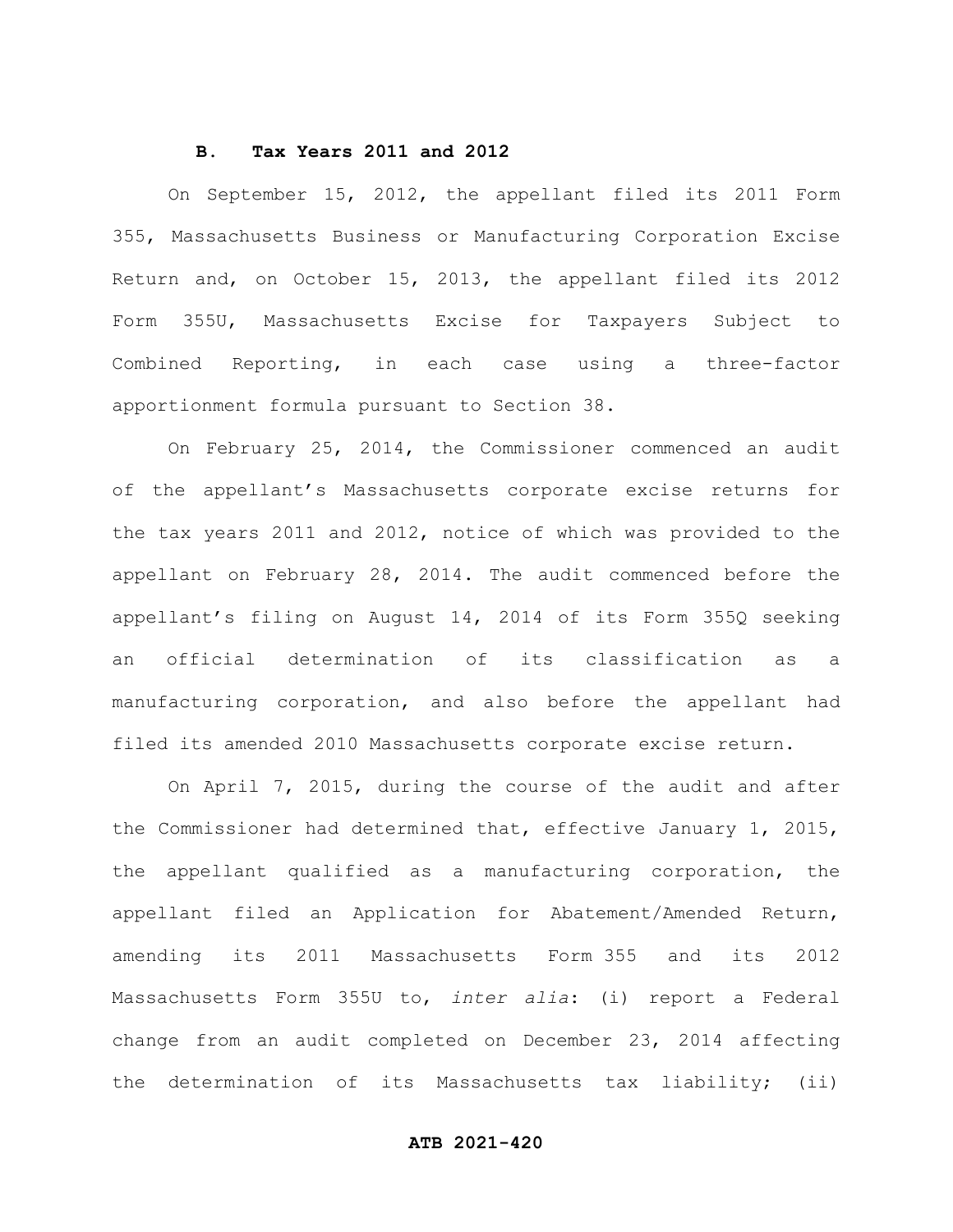identify itself as a Section 38 manufacturer; (iii) apportion its taxable net income using single sales factor apportionment as required for Section 38 manufacturers; (iv) claim the investment tax credit available because it was substantially engaged in manufacturing in Massachusetts; and (v) request a refund of tax of \$1,804,230 for 2011 and of \$4,180,648 for 2012, plus accrued interest.

After filing these amended returns, Akamai received a document request from the Audit Division dated April 22, 2015, requesting copies of sales contracts and related invoicing for various Akamai "services" and written descriptions of the business functions of certain of its departments and groups. Akamai's Vice President of Corporate Finance testified that Akamai understood from this inquiry that the Commissioner might not adhere to his classification of Akamai as a manufacturing corporation and, therefore, although the company recognized its obligation to charge and collect sales tax on its software products sold to customers, it decided to wait until the issue had been resolved with the Audit Division before beginning to charge and collect sales taxes that it might be required to refund. She indicated, however, that starting with the fourth quarter of 2014, Akamai annually recorded an accrual for potential sales tax liability, an amount determined taking into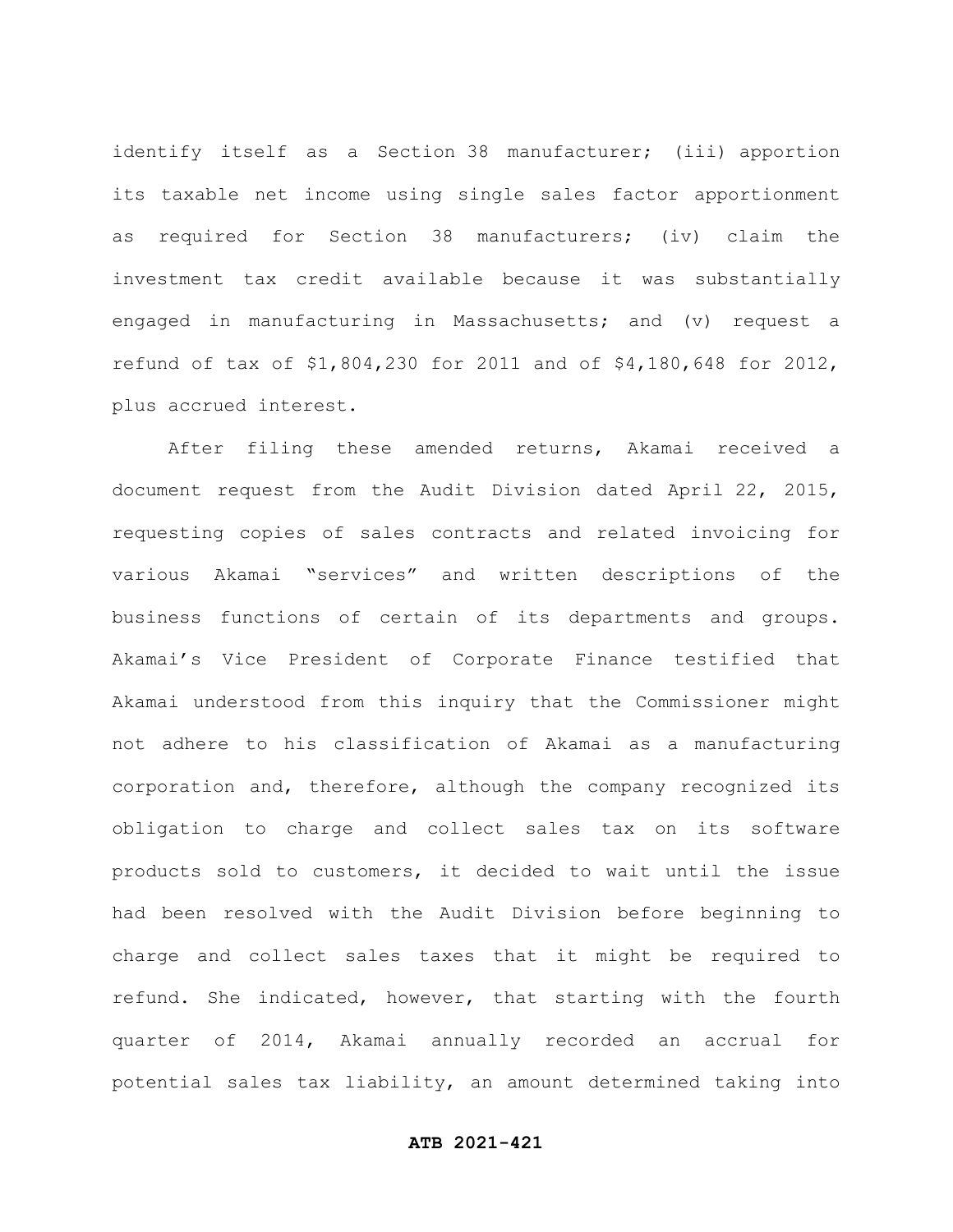account that certain of their customers were self-assessing the sales tax.

Over two years later, following an audit exit conference held on February 21, 2017, the Audit Division advised the appellant in a letter dated May 23, 2017, that the Commissioner had determined that Akamai was not a manufacturer, noting, *inter alia*, that it provided "services for accelerating and improving the delivery of content and applications over the Internet," and did not license its software. The Audit Division described proposed audit adjustments and indicated the Commissioner's intent to assess a 20 percent substantial understatement penalty pursuant to G.L. c. 62C, § 35A ("Section 35A") for each of the tax years 2011 and 2012. In response, the appellant submitted a letter to the Commissioner's Audit Division on June 27, 2017, providing additional information and seeking a waiver of the Section 35A penalties. By letter dated August 21, 2017, the Audit Division advised the appellant that reasonable cause had not been demonstrated and that the appellant's request to waive the Section 35A penalties had been denied.

On September 1, 2017, the Commissioner issued a Notice of Intent to Assess additional corporate excise, a Section 35A penalties, and interest as a result of his audit findings for each of the tax years 2011 and 2012. Separate Notices of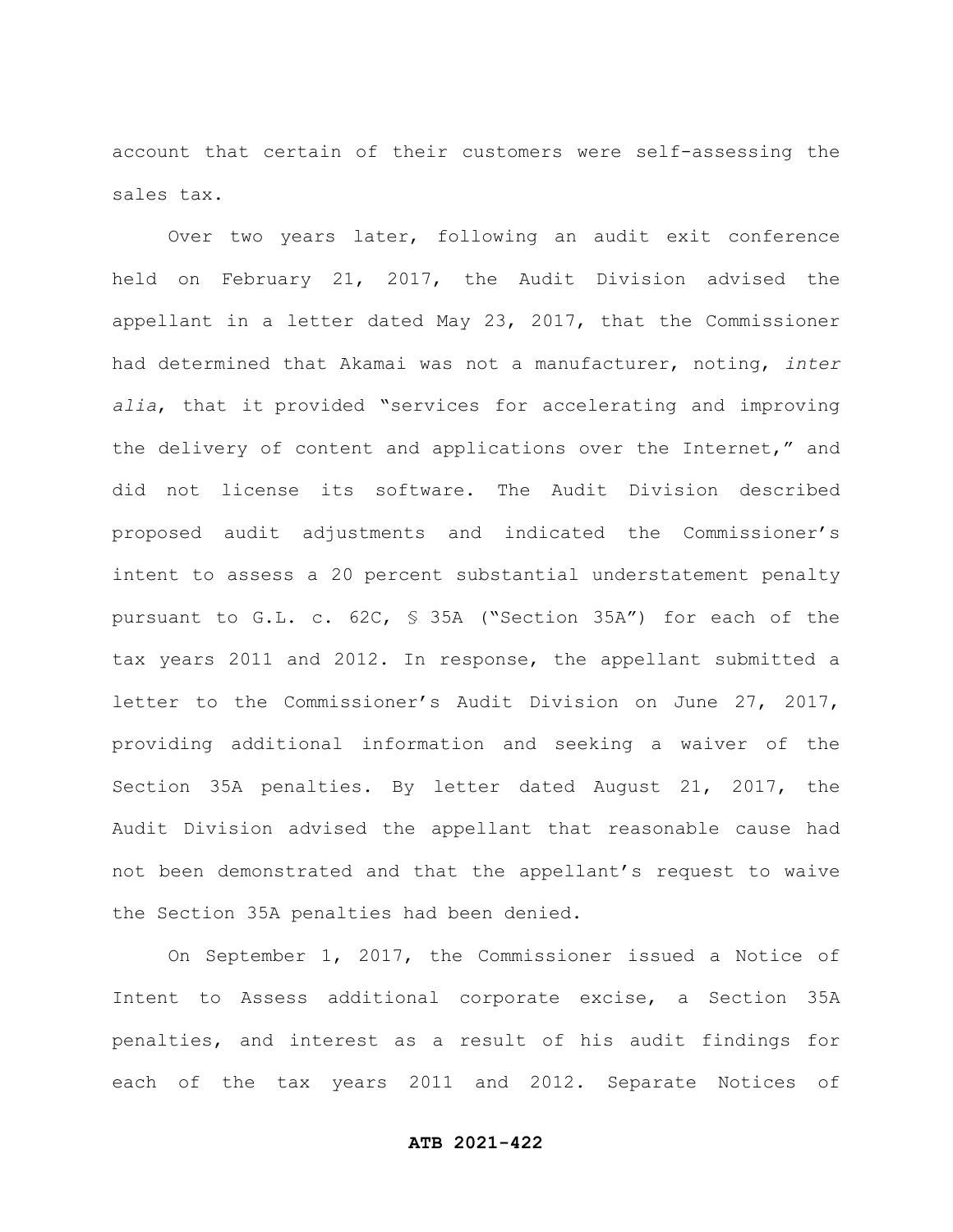Assessment issued on October 2, 2017 showed a current balance due of \$997,397.48 (including tax of \$676,900) for the tax year 2011 and a current balance due of \$860,829.97 (including tax of \$604,648) for the tax year 2012. The assessments were based in part on the addition to the numerator of the appellant's Massachusetts sales factor of intercompany research and development cost reimbursements and intercompany management fees.

On December 1, 2017, the appellant filed an abatement application appealing the Commissioner's corporate excise assessments for the tax years 2011 and 2012, stating that the appellant qualified as a manufacturing corporation entitled to single sales factor apportionment and that its sales factor had erroneously been adjusted by sourcing research and development cost reimbursements to Massachusetts.

Following a hearing conducted by the Office of Appeals on February 15, 2018, the Commissioner issued a Letter of Determination dated May 29, 2018, informing the appellant that its requested abatements with respect to its refund claims and appeals of corporate excise deficiency assessments for the tax years 2011 and 2012 had been denied, and that Section 35A penalties would be imposed. The Commissioner advised the appellant that because the Commissioner had determined that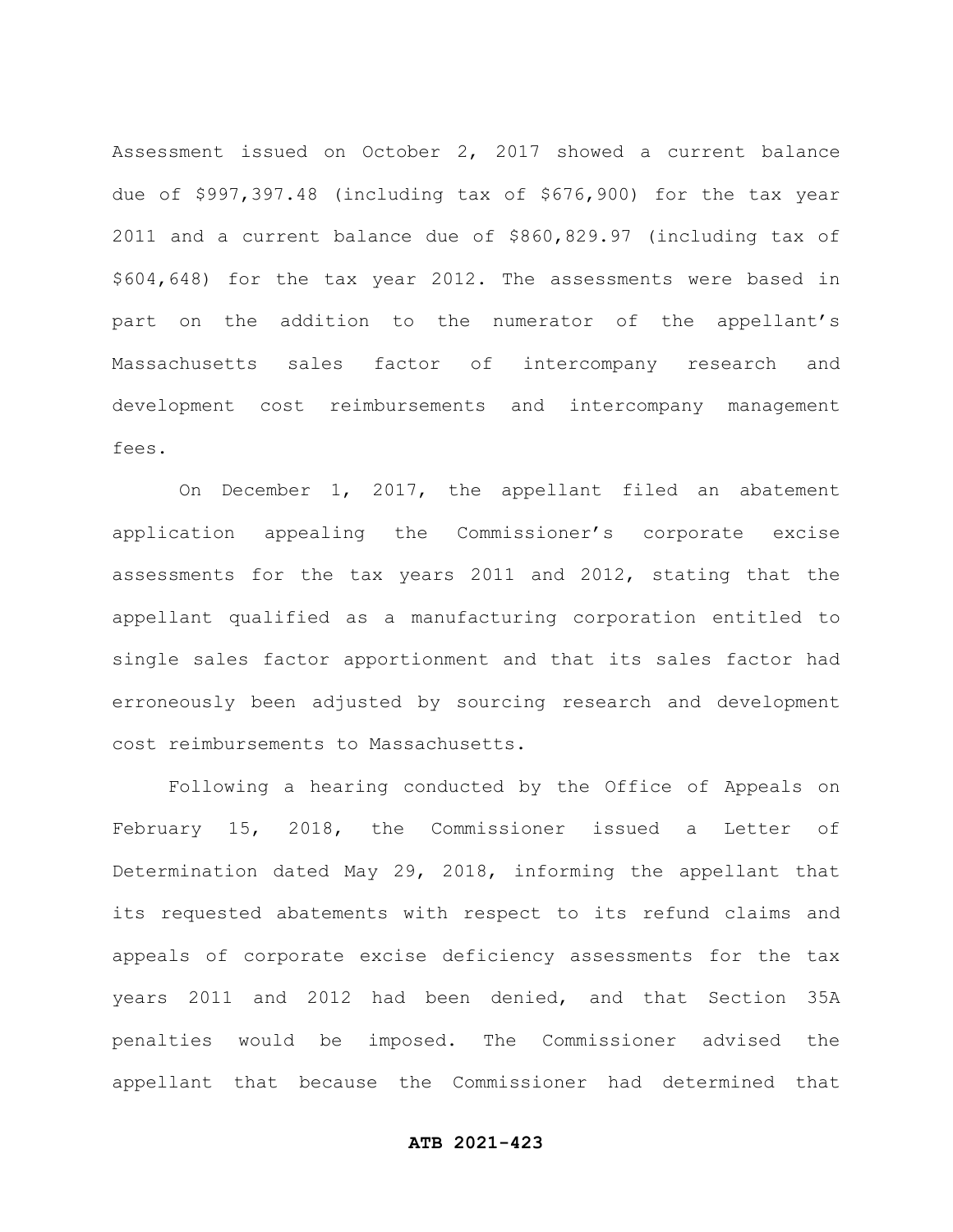Akamai was not engaged in manufacturing within Massachusetts in 2015, its same activities conducted during the tax years 2011 and 2012 were not manufacturing. Notices of Abatement Determination for each of the tax years 2011 and 2012 were issued on the same day, May 29, 2018.

### **C. Appellate Tax Board Appeals**

Following receipt of adverse Notices of Abatement Determination dated May 29, 2018, relating to its abatement applications for the tax years 2010, 2011, and 2012, the appellant timely filed a Petition under Formal Procedure with the Board on July 26, 2018, seeking an abatement of its corporate excise for the tax years 2010 through 2012. More particularly, it sought an abatement and refund of its corporate excise overpayment in the amount of \$5,984,878 and an abatement of additional corporate excise assessed by the Commissioner in the amount of \$1,281,548, plus interest and penalties.

Based on the foregoing facts, the Board found and ruled that it had jurisdiction to hear and decide the appellant's appeals relating to the tax years 2010, 2011, and 2012.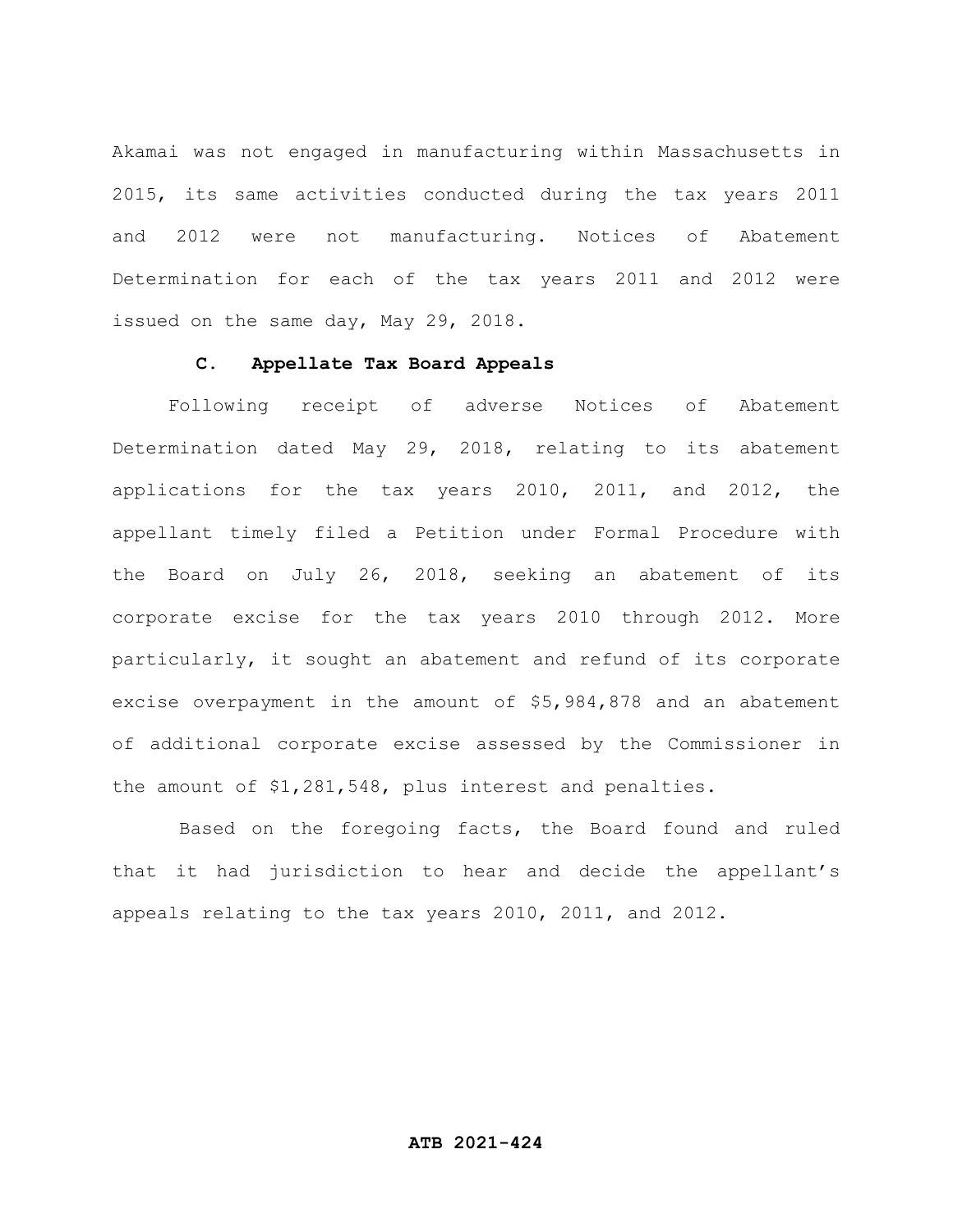#### **CLASSIFICATION AND STATUS ISSUES**

#### **I. Overview of the Business**

Akamai was founded in 1998 and incorporated in the state of Delaware. During the periods at issue, its corporate headquarters were located in Cambridge, Massachusetts, and it maintained another Massachusetts location in Westford. At all times relevant to these appeals, Akamai provided software-based solutions for accelerating, managing, and improving the delivery of web and media content over the Internet. The Annual Reports on Form 10-K ("Annual Reports") that Akamai filed with the U.S. Securities and Exchange Commission for 2010, 2011, and 2012 stated, in a section giving an overview of the company's business, that Akamai provided "services for accelerating and improving the delivery of content and applications over the Internet." Its 2016 and 2017 Annual Reports stated more descriptively that Akamai provided "cloud services for delivering, optimizing and securing content and business applications over the Internet." Unlike providers of infrastructure as a service, Akamai did not offer its customers access to its computer hardware, where they could run their own software applications or store their content.

Akamai operated in a "business unit structure" during the periods at issue, *i.e.*, its product design and sales operations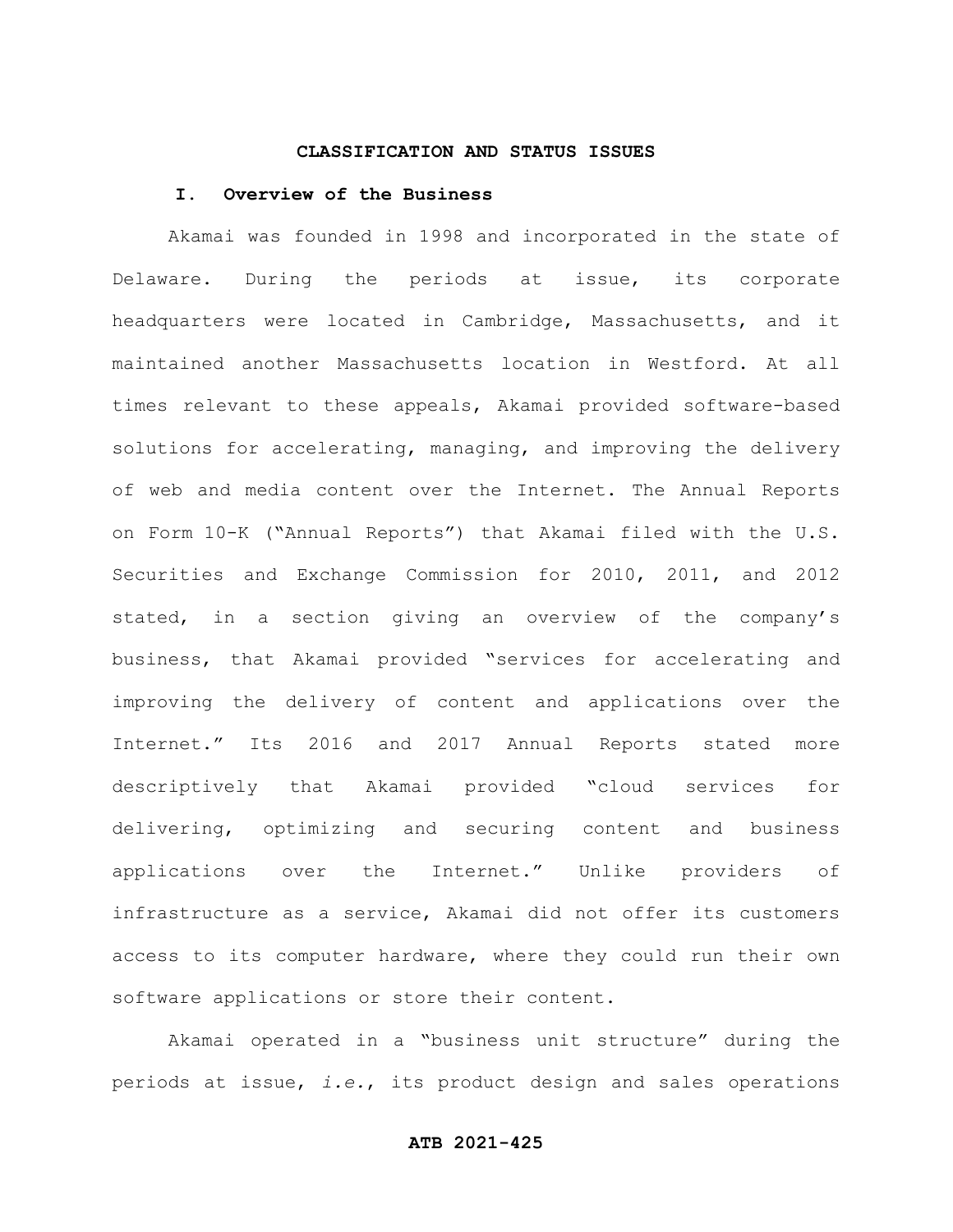were divided into a number of different business units specifically: Web Experience, Media, Emerging Products/Enterprise, Security, Services, Government Custom Engineering, Custom Engineering, Carrier Products, and Other. The parties agreed that the Web Experience, Media, and Emerging Products/Enterprise business units (collectively, the "CDN business units") were the focus of these appeals. As indicated by product line revenues stipulated to by the parties, in the tax years 2010 and 2011, Akamai derived 92 percent of its total revenues from its CDN business units and, in 2012, 2016, and 2017, 89 percent, 71 percent, and 66 percent, respectively. Except for a small portion of the revenues realized by the Media business unit from the sale of Akamai's NetStorage product, estimated by its Web Security and Performance Officer to range between 10 percent and 15 percent of that unit's revenues, almost all of the revenues that Akamai derived from its CDN business units were attributable to the sale of software products (the "CDN Software Products").

Akamai's software components and systems were paired with its extensive worldwide network of servers. Software designed and developed by Akamai was packaged so as to enable customers to choose software solutions powered by different software components, based on their individual business needs and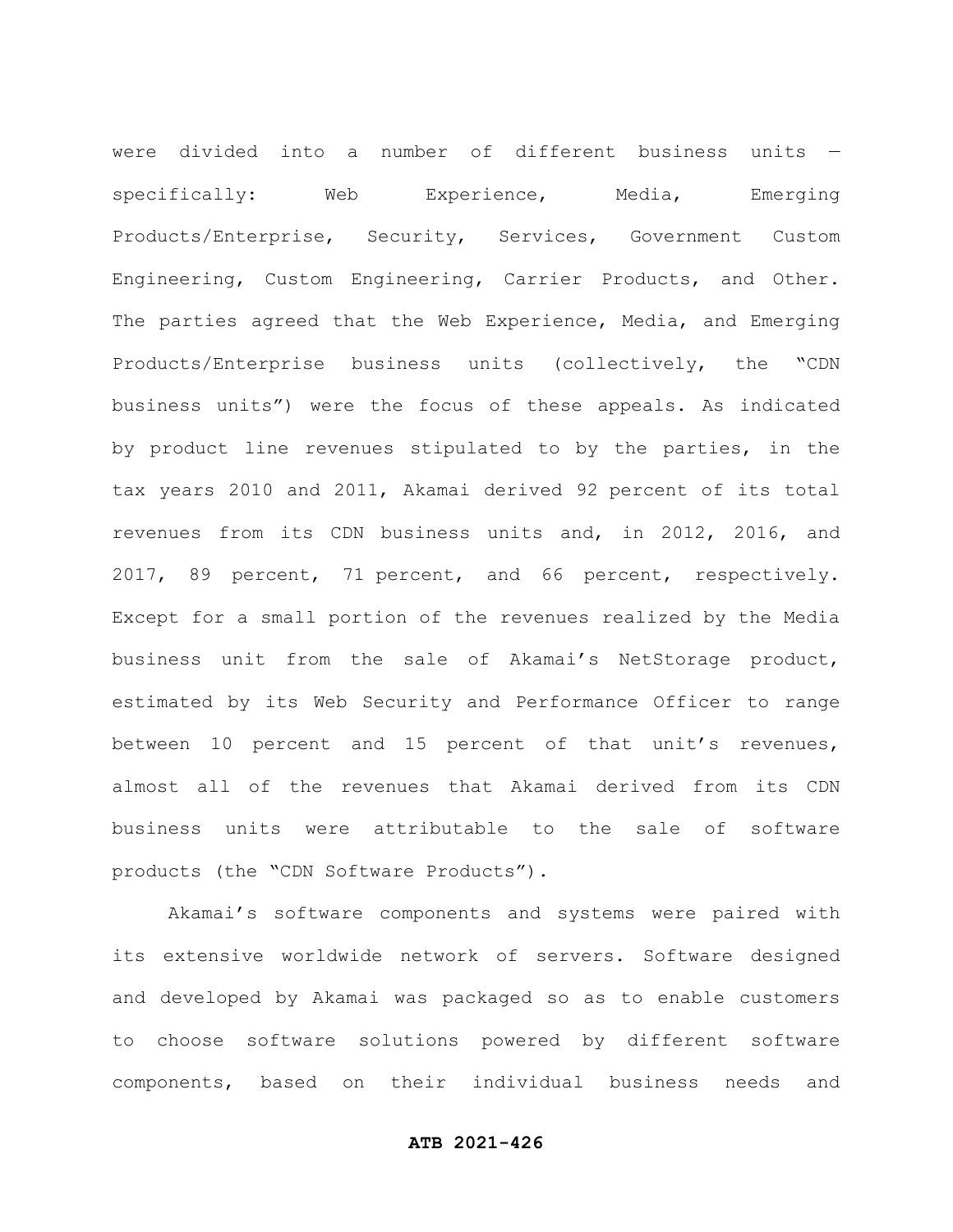strategies. Akamai's officers testified that Akamai's software was pre-written and standardized — *i.e.*, "a software for all customers." With little or no interaction with Akamai or its personnel, Akamai's cloud-based software packages made available to customers virtually all of the same functions offered by tangible software packages or available by download to a customer's server.

Akamai's software architects, software engineers, and quality assurance personnel designed, developed, and tested the software distributed across Akamai's network of servers. The software development process was ongoing, to ensure that Akamai's software components and systems were performing in the desired fashion. Akamai's Web Security and Performance Officer testified that, from 2018 forward, Akamai employed about 2,000 software engineers, in contrast to 200 to 300 professionals who were employed to support its hardware. These proportions were not materially different throughout the periods at issue. Software architects designed new functionalities; software engineers wrote the source code necessary for their implementation; and quality assurance engineers tested the performance of the enhancements to make sure the desired functionality was achieved. During the testing process, component versions were bundled into a software release that,

### **ATB 2021-427**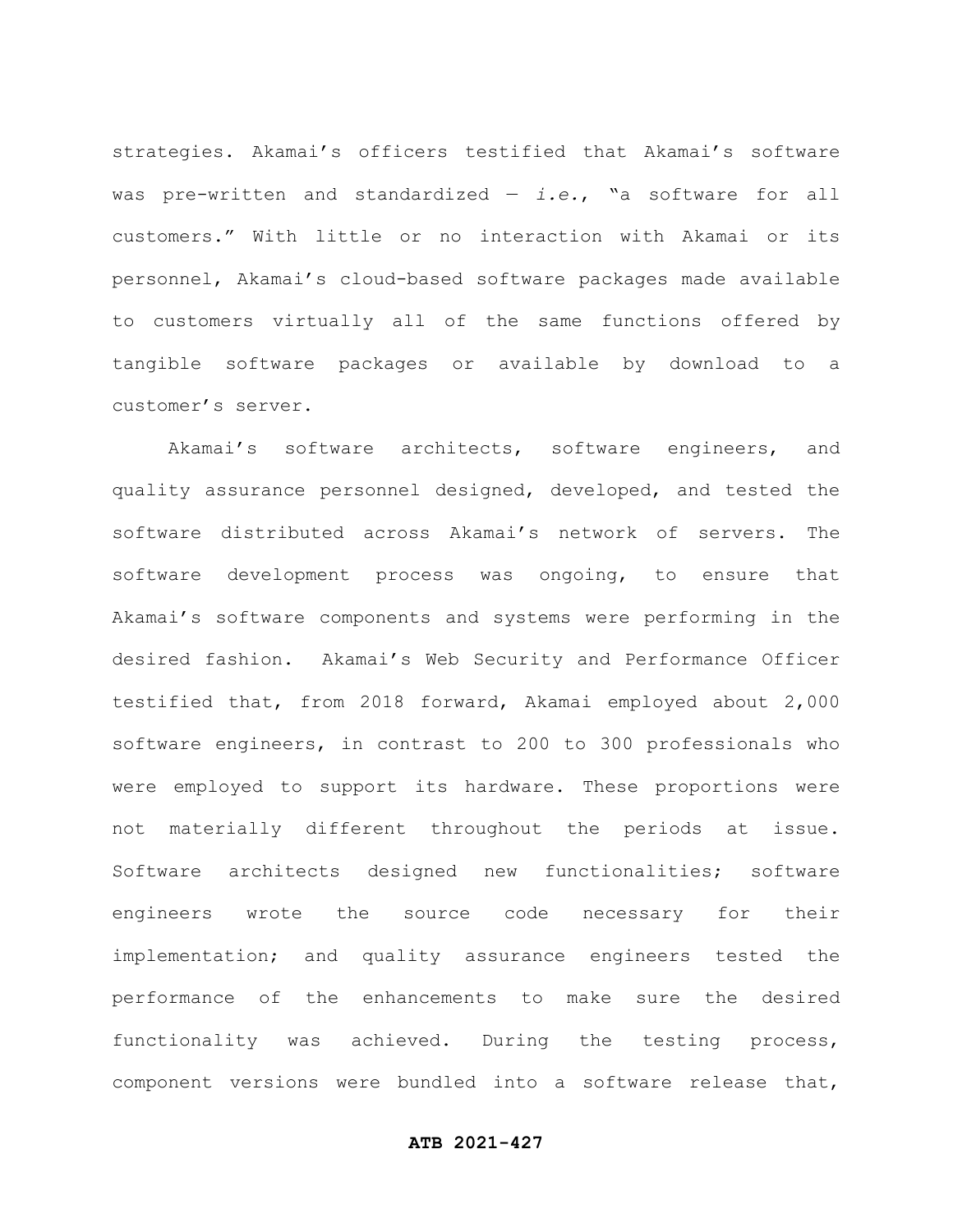upon completion of testing, was installed in phases on Akamai's network by its platform operations system engineers. New software products as well as software updates were made available to Akamai's customers, and its updates were seamless a benefit not available to purchasers of tangible software packages or downloadable software.

Costs related to the development of "internal-use software" used by Akamai both to deliver its products and operate its network were indicated in the Form 10-K Annual Reports that Akamai filed for the corporate fiscal years relevant to these appeals. Akamai's Vice President of Corporate Finance explained in her testimony that, under generally accepted accounting principles, the term "internal-use software" referred to both (i) software that a company developed and used to provide an SaaS solution to a customer, and (ii) software developed for a company's own internal operations, such as for use in its administrative functions. Resources dedicated to the former exceeded those dedicated to the latter, and for the relevant years, "amortization of internal-use software" represented between 8 percent and 12 percent of Akamai's total reported "cost of revenue."

Purchasers of Akamai's CDN Software Products were generally billed monthly based on usage measured by megabits per second,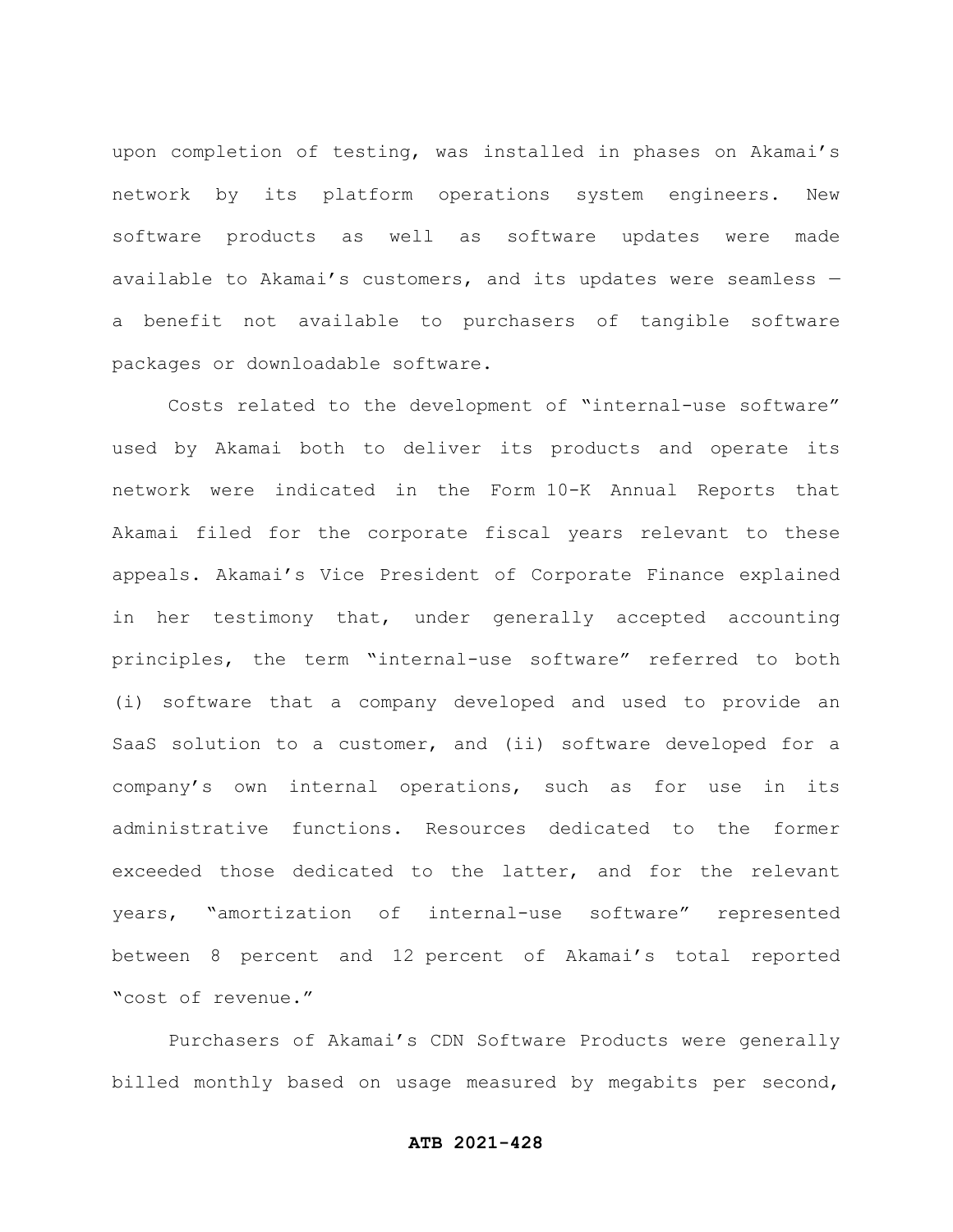gigabytes delivered, or million page views — *i.e*., on the amount of a customer's network traffic that was moved, directed, and/or managed. Typically, customers purchased an Akamai solution for a year or more, and paid a basic monthly fee that reflected anticipated usage; additional usage incurred an additional fee. Customer order forms indicated: the measure of usage; minimum usage, if any; the billing rate or rates; and any platform and other fees.

# **II. The Intelligent Platform**

Akamai's sophisticated software technology, most importantly, as well as the expansive network infrastructure of servers on which it resided (together referred to by the appellant as its "Intelligent Platform") were the foundation of its business. In the tax year 2010, Akamai deployed over 80,000 servers located in over 900 networks around the world, with coverage increasing to over 125,000 servers in over 1,100 networks around the world in the tax year 2012. By 2017, Akamai had many more servers deployed in more than 1,700 networks across more than 130 countries. Akamai's servers, known as "edge servers", were tied together with complex software algorithms that ran automatically. They were principally owned and operated by Akamai.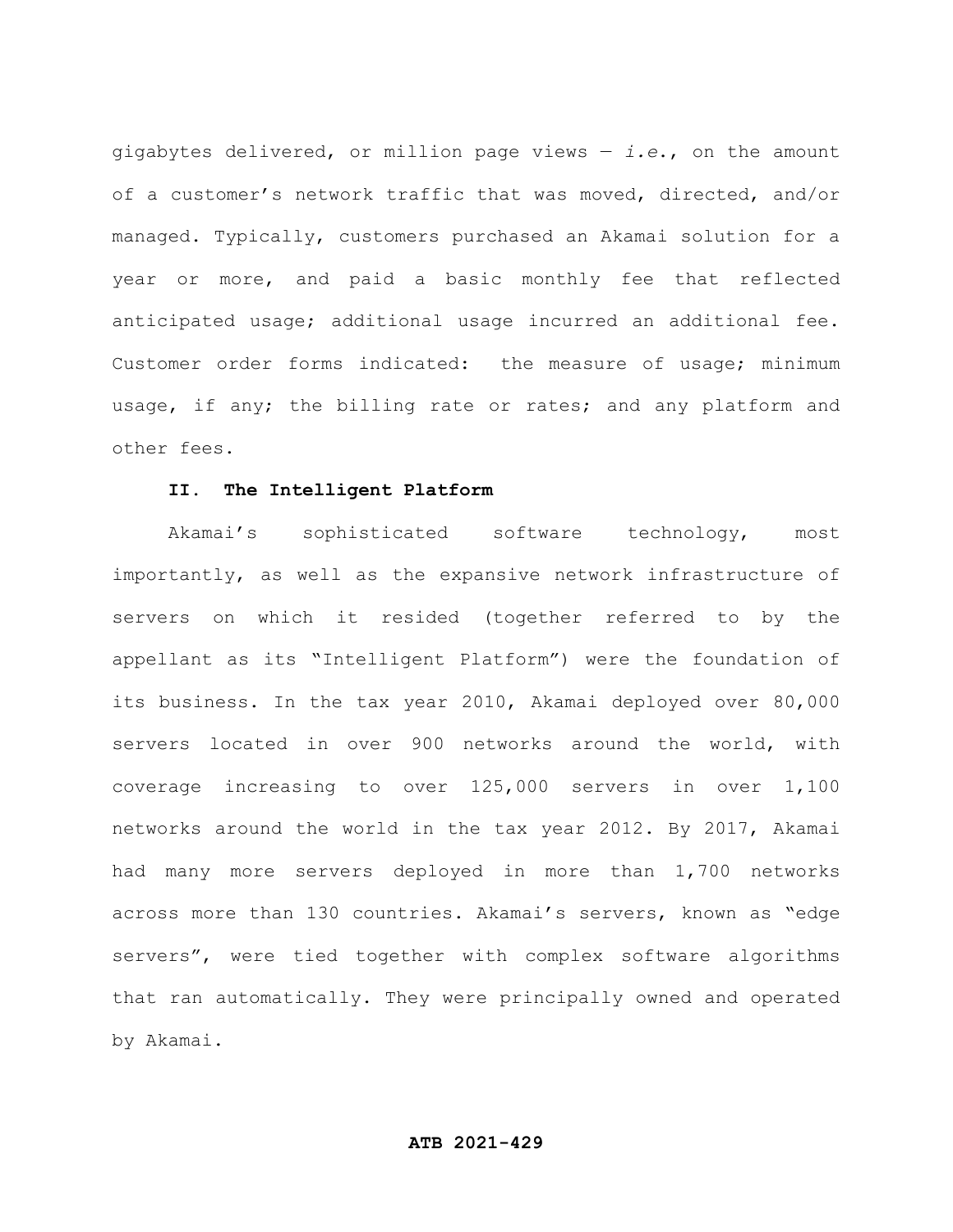Customers of Akamai's CDN business units were themselves unable to access or use these servers, which were spread around the world to house Akamai's extensive software components accessed and used by its growing customer base. Akamai's platform of servers was managed by network operation command centers ("NOCCs") which were staffed round-the-clock by professionals. These centers monitored and reacted to Internet traffic patterns and trends. During the periods at issue, one NOCC was located in Cambridge, Massachusetts.

The software that was housed on Akamai's servers consisted of five major interconnected functional components, known as the Luna Portal, GHost (Global Host), Mapper, DDC (Distributed Data Collection), and SysComm (System Communications). Akamai's Web Security and Performance Officer testified that, while Akamai could effectively operate on approximately half as many servers and could acquire new hardware if the entirety of its server network collapsed, the software capabilities that Akamai had spent over two decades developing could not so easily be replaced.

[This space intentionally left blank.]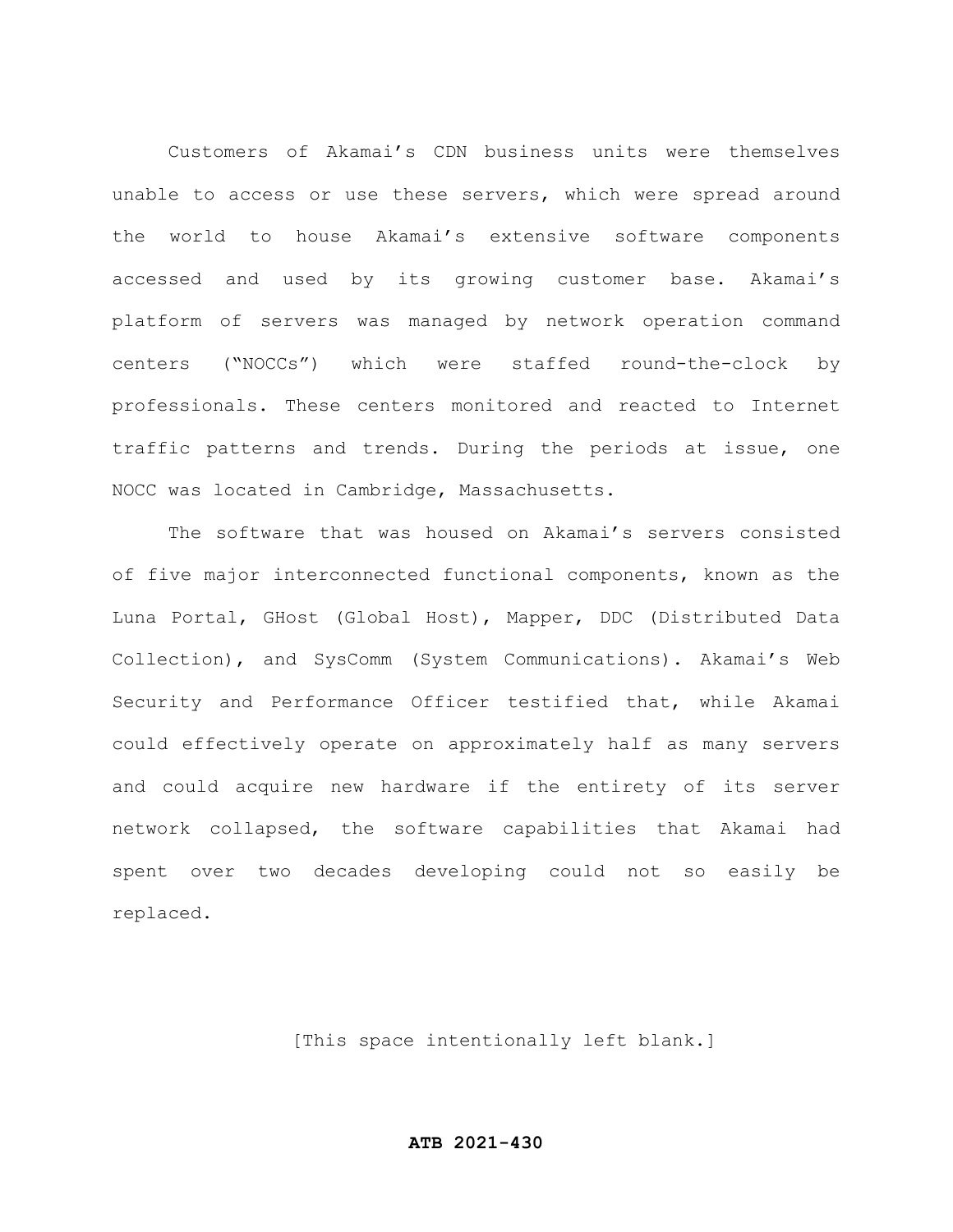The Luna Portal, referred to as the "Luna Control Center"<sup>4</sup> and, after the periods at issue, as the Akamai Control Center, was the interface software that acted as the main point of contact between Akamai and its customers. The Luna Portal gave Akamai's customers the ability, on their own, to engage and configure the underlying operating software components of its Intelligent Platform. Akamai's Web Security and Performance Officer testified that, from its inception, Akamai designed its software to be self-service.

Using the Property Manager feature of the Luna Portal or its earlier version, the "Configuration Manager," customers could control how their content and applications would be delivered to their customers, the end-users. Through the Luna Portal, customers could also plan and manage on-line events; self-diagnose and resolve website, application, and media delivery issues in real time; and configure reports giving key metrics such as traffic volume and audience demographics. Although Akamai customers could secure access to Akamai's interface software by navigating to its website through their web browser and logging in to their customer account with a user

<sup>4</sup> In the description of Akamai Services dated December 30, 2011, Akamai's customer portal is stated to be the "EdgeControl Management Center." In the October 5, 2012 revision of Akamai Services, the customer portal is stated to be the "Luna Control Center," the name referenced for purposes of these appeals. The Luna Control Center was launched in 2012 as a "reskinning of an already-massive codebase."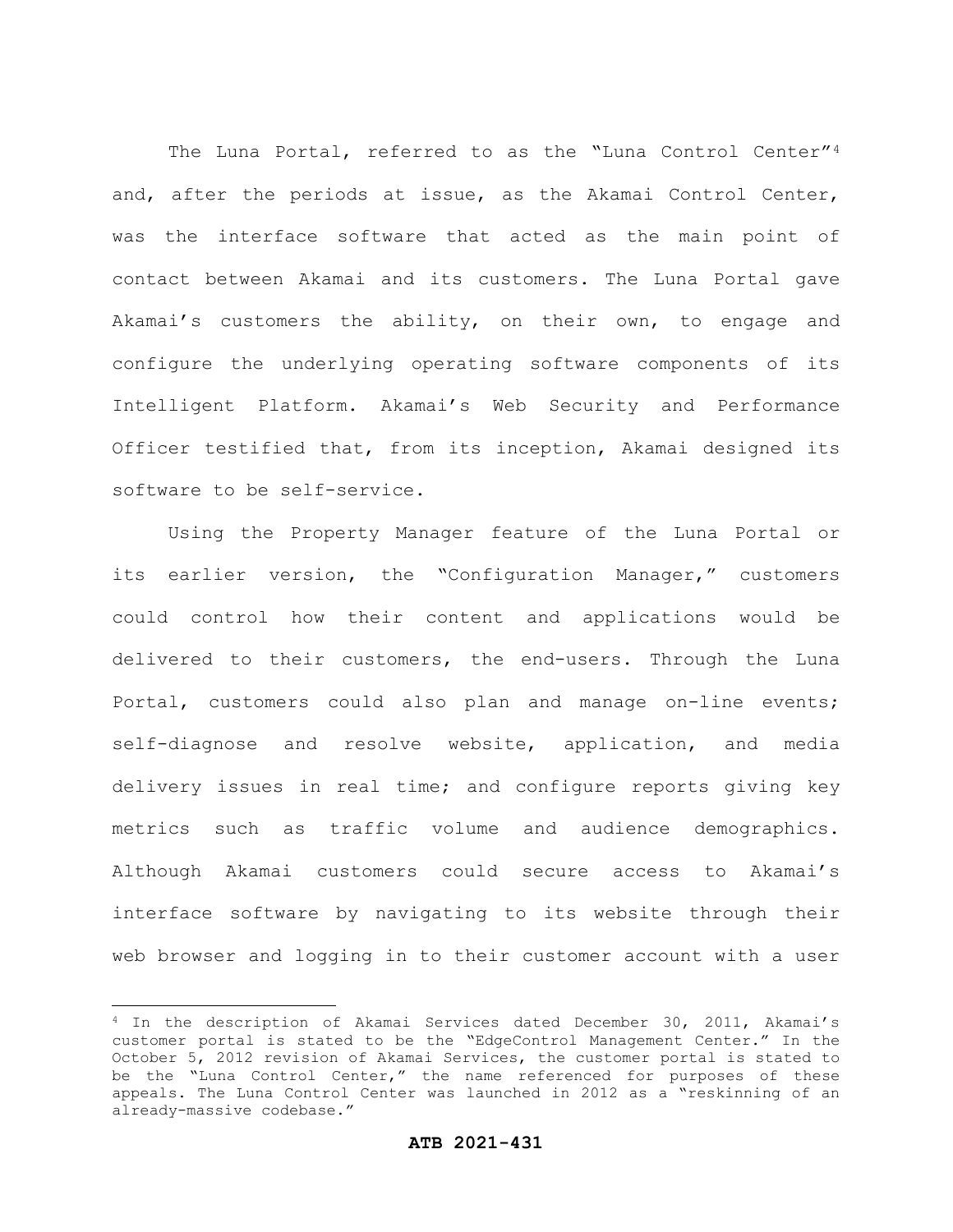name and password, access was also available through an application programming interface.

Through configurations entered in the Luna Portal, the GHost software retrieved digital content and delivered it to end-users as directed by Akamai's customers. It was also through the GHost software that customer content could be temporarily replicated (cached) on servers close to anticipated end-users from which the content could be delivered, although customers were able to choose instead to require Akamai to pull content directly from their own origin servers.

The Mapper control system determined the most efficient routing and delivery of a customer's content in response to end-user requests, and the most appropriate server from which to retrieve a customer's content so as not to overload any one server. Customers could configure the Mapper software by flagging content, such as a large software download, to be treated with lesser priority for speed of delivery.

Akamai's DDC software tracked, collected, and processed customers' traffic log data and produced customer invoices. Through configurations entered in the Luna Portal, customers could request various types of reports and information, including diagnostic reports measuring end-user experience and software performance.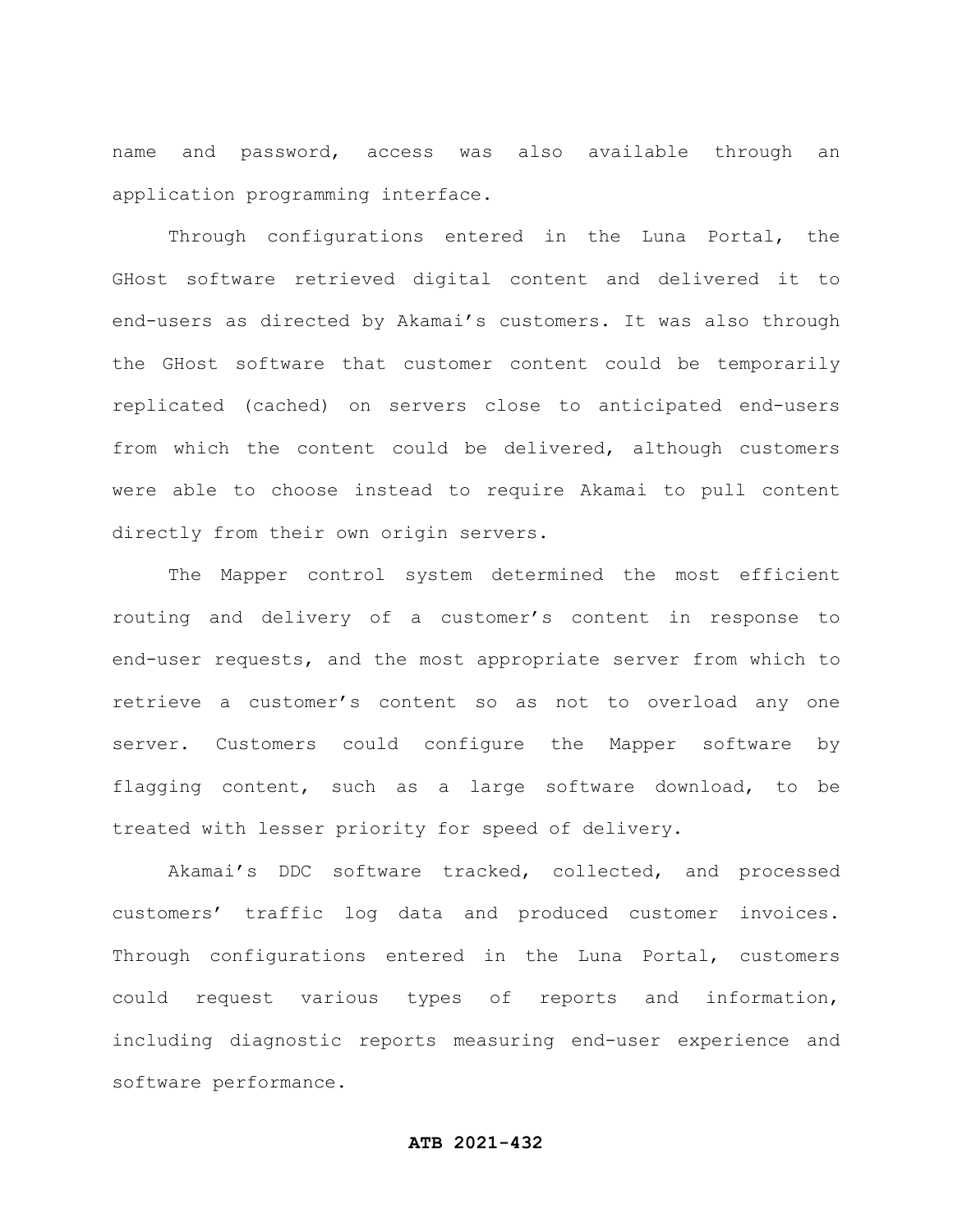The final interconnected component of Akamai's Intelligent Platform, its SysComm software, facilitated communication between multiple Intelligent Platform software components. It would, for example, convert customer configurations entered in the Luna Portal into configuration files readable by the GHost software.

Customers were unaware of the various components and functions of Akamai's Intelligent Platform. They sought out Akamai for its seamlessly updated self-service software solutions, which they could independently access and configure to best suit their business needs.

### **III. The CDN Software Products**

Instead of marketing its software solutions as a single product, as it had prior to the periods at issue, Akamai bundled its software products in different ways to create offerings suited to customer types. It began to sell more streamlined software products offering separate, discrete capabilities, or a specific subset of software functions geared toward specific industry groups. Akamai's Web Experience, Media, and Emerging Products/Enterprise business units sold the CDN Software Products, and its sales personnel assisted customers in selecting CDN Software Products best suited to their needs.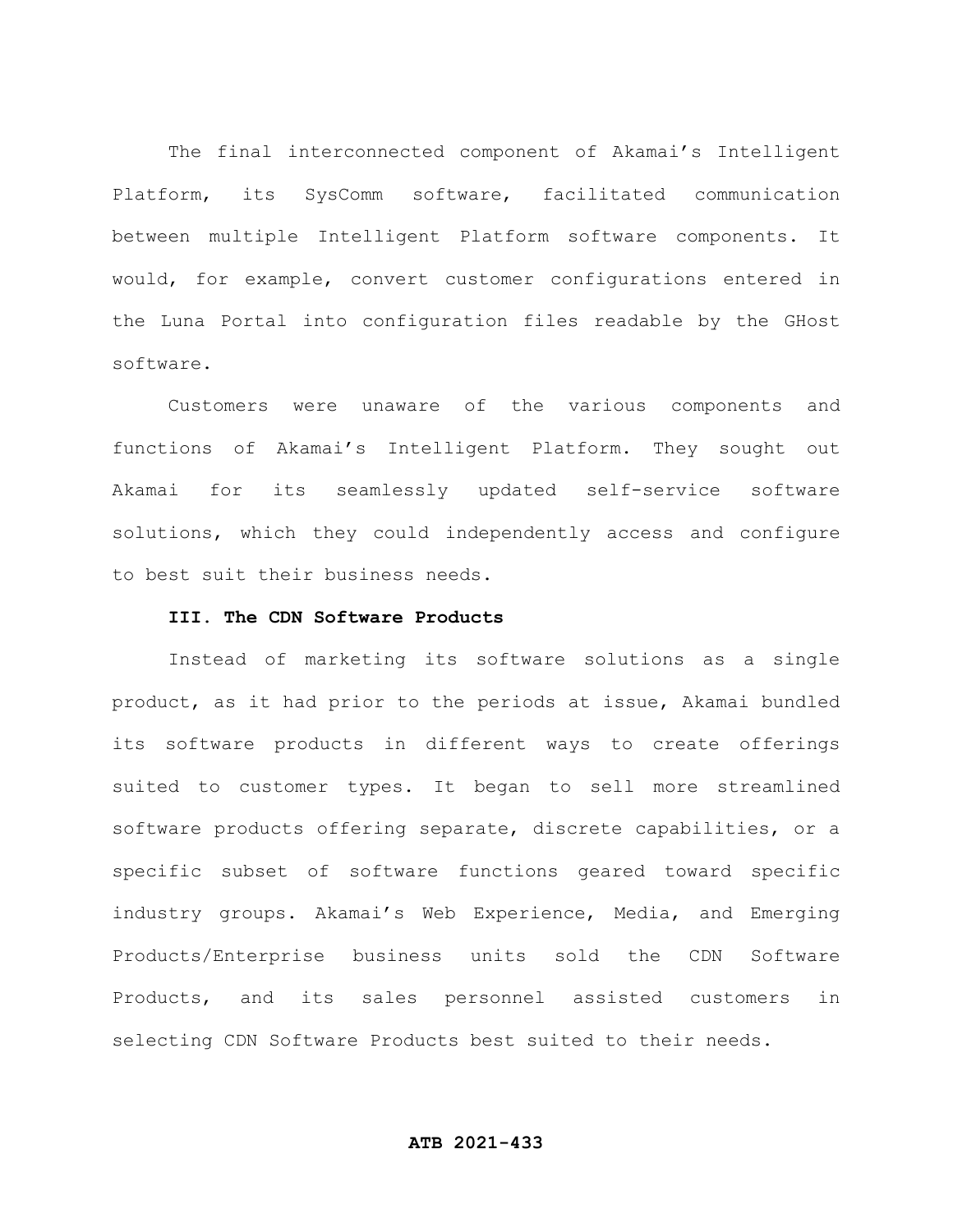The Web Experience business unit was essentially designed for customers — particularly e-commerce vendors — wanting to make their websites fast and reliable. Among the users of Akamai's Web Experience packages were Staples, Inc. and Vitamin Shoppe. Others, such as IBM Global Services, purchased these packages for resale to their own customers. During the periods at issue, the products of the Web Experience business unit evolved over time – gradually changing in scope and identity. Akamai's Web Security and Performance Officer described products marketed under three different names. All offered core content delivery software capabilities found originally in Akamai's "EdgeSuite" software. The basic product, "Dynamic Site Delivery," also allowed customers to replicate their content and applications temporarily on Akamai's network. "Dynamic Site Accelerator" offered more features, enabling customers to increase the speed and reliability of their content. "Ion" added other features such as adaptive image compression, and the ability to direct content to end-users before being requested to do so. Akamai's Web Security and Performance Officer testified that at least 98 percent of the Web Experience business unit's revenues derived from Akamai's CDN Software Products during the periods at issue.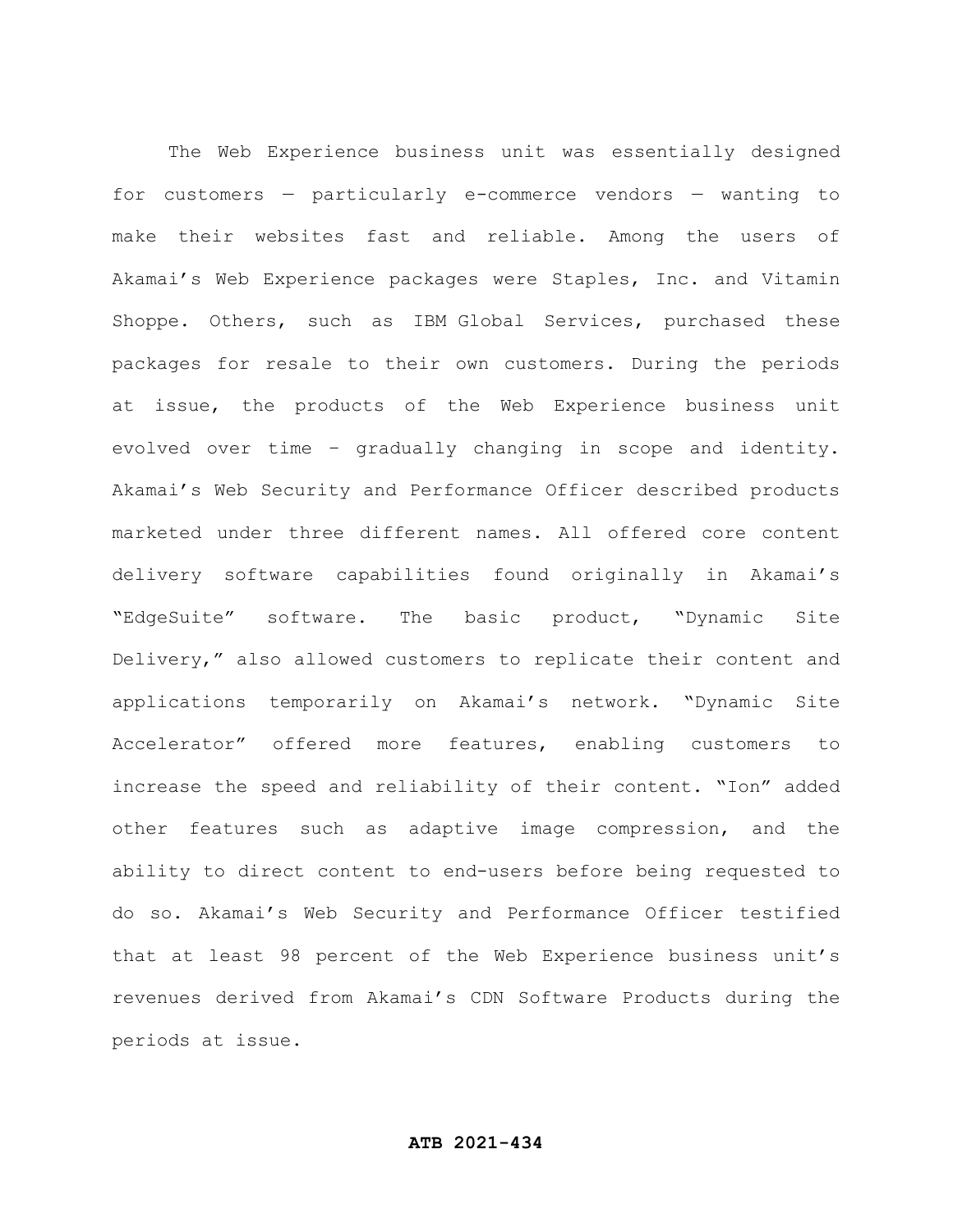Akamai's Media business unit was designed primarily for businesses wanting to stream media, including broadcast networks, and software companies selling software by download or remotely. The offerings of the Media business unit became more expansive and diverse over the periods at issue. In the tax years 2010 and 2011, Akamai's "Media Delivery" solution allowed customers to bypass internal constraints to better handle peak traffic conditions, and included a platform designed to enable customers to offer live and on-demand high-definition video to viewers on-line in one format, regardless of the device used by site visitors. In those same years, Akamai's "Electronic Software Delivery" solution facilitated the distribution of a customer's content in a manner designed to withstand large surges in traffic. An incremental product gave customers the ability to determine whether or not downloads had been received.

In the later years, Akamai's Media business unit offered more focused products, marketed under various names, including "Media Services," "Media Analytics," and "Download Delivery." As a minor portion of its business, the Media business unit also offered NetStorage, which provided persistent, replicated storage of web content and which was not considered to be a CDN Software Product. Akamai's Web Security and Performance Officer testified that approximately 85 percent to 90 percent of the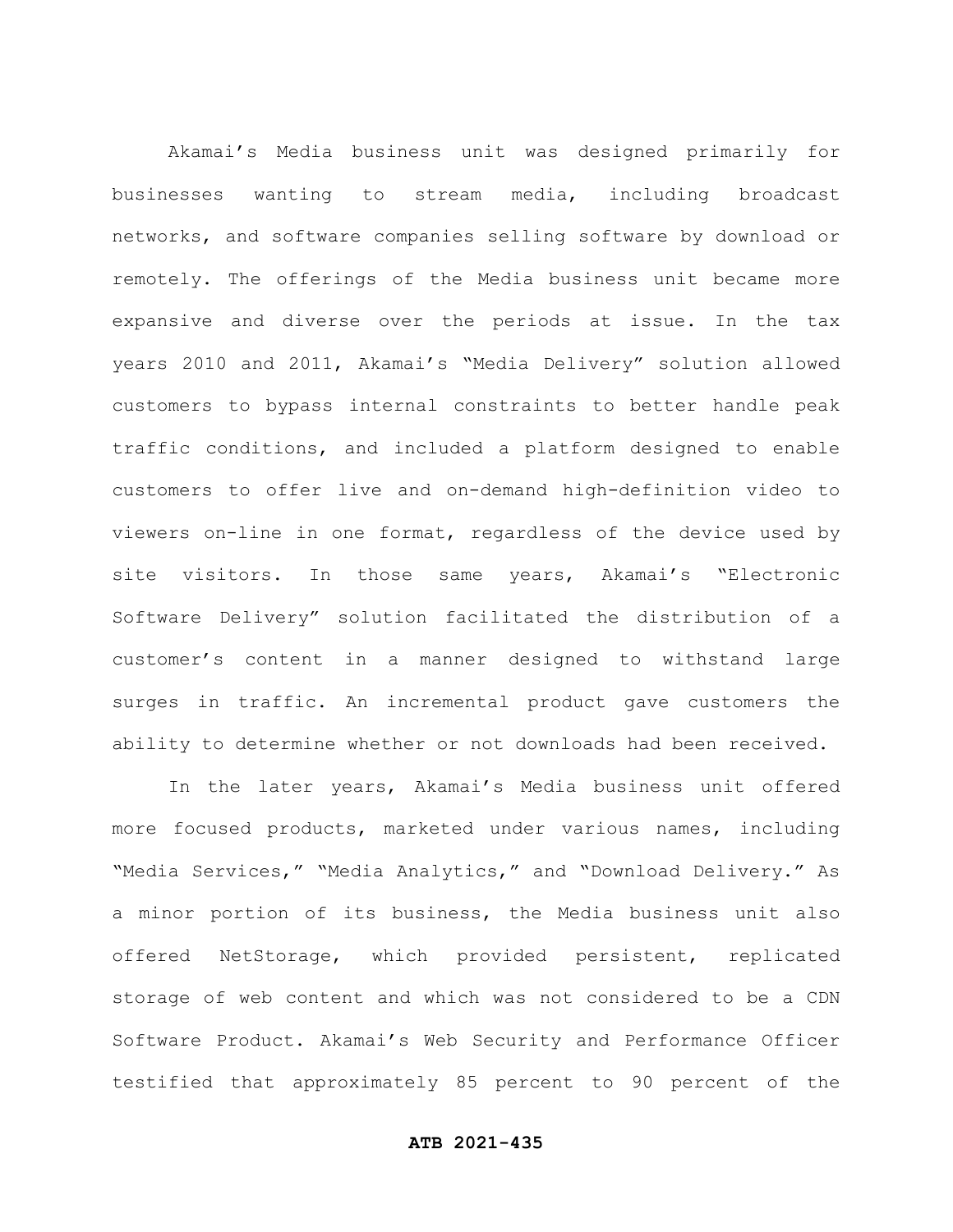Media business unit's revenues derived from Akamai's CDN Software Products during the periods at issue.

New innovations were the subject of Akamai's Emerging Products/Enterprise business unit. The Emerging Products business unit, which derived revenue during the tax years 2010, 2011, and 2012, sold new innovations – all software products. Akamai's Enterprise business unit, which derived revenue in 2016 and 2017, offered solutions designed to make organizations more secure.

# **IV. Other Products**

Akamai derived some revenue from the operation of other business units during the periods at issue – principally its Security, Services, Government Custom Engineering, and Carrier Products business units, some of whose offerings were purchased separately by customers that bought its CDN Software Products.

Akamai derived a small, but increasing, share of its revenues from its Services business unit, which separately sold enhanced support services as well as training and configuration services. Customers could optionally purchase these services, for which they were billed separately.

In general, less than 1 percent of the revenues that Akamai derived during the periods at issue came from its Carrier Products business unit, which marketed "on-premise" content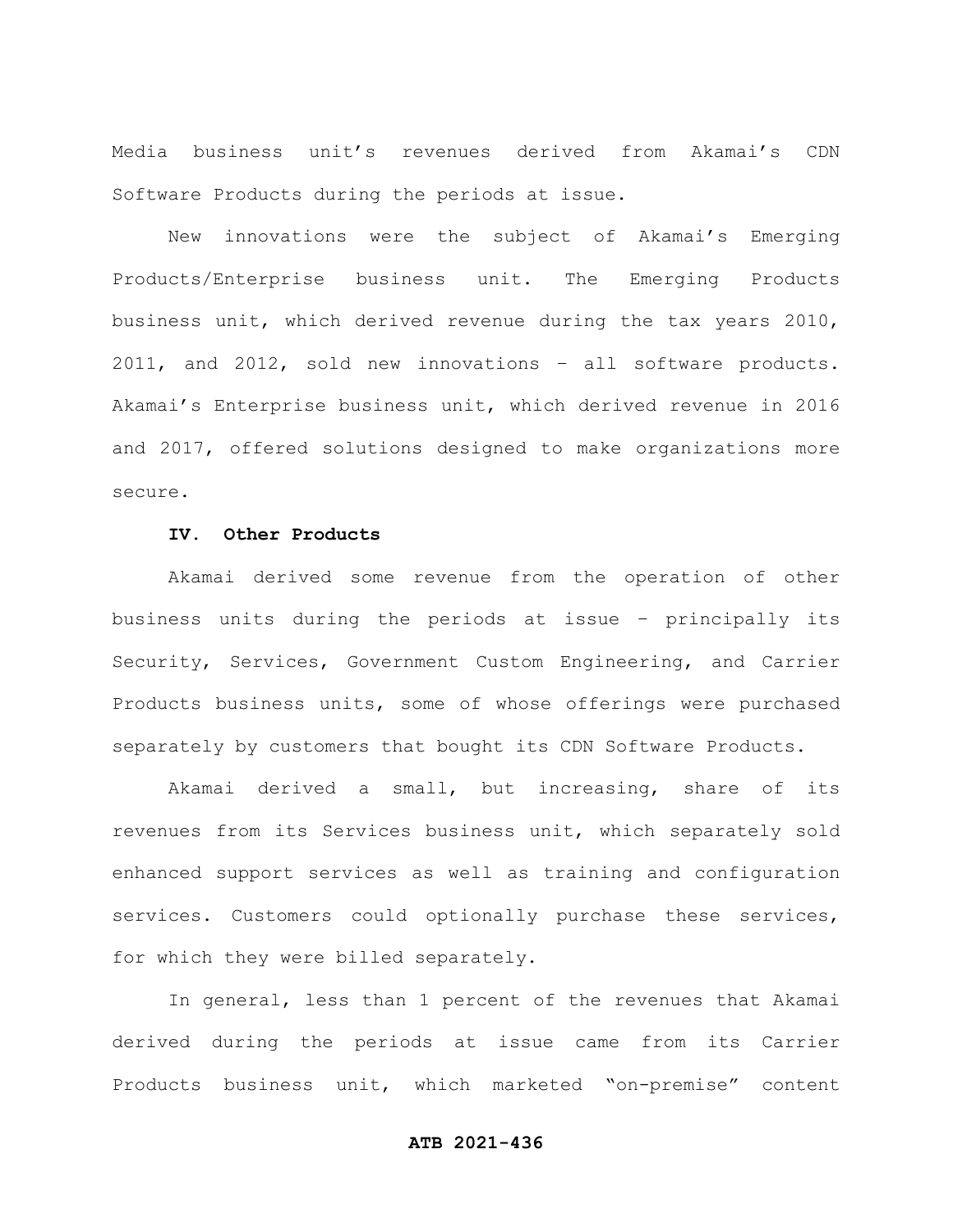delivery software that customers could download. Akamai's so-called net operator solutions, dating back to 2011, grew in number and scope over these periods, and included its "Aura" product offerings.

The parties agreed that the revenues derived by Akamai from the operation of its Security, Services, Government Custom Engineering, and Carrier Products business units were not at issue in these appeals.

# **V. Product Functionality and Access**

Various customer information documents described the numerous functionalities that were available to purchasers of Akamai's CDN Software Products, as well as their accessibility. A product brief for the Luna Control Center (the Luna Portal) explained that "Luna [made] it easy for businesses to configure their Akamai services, monitor performance, analyze traffic, and resolve end user issues – all in real time." Regarding the Luna Property Manager in particular, it pointed out that through this function customers could "easily create, edit, and deploy their Akamai service configurations on their own, without having to involve Akamai support teams."

Various drop-down menus, templates, and test fields were available in the Luna Portal. Using the Luna Property Manager's "if/then" logic, customers dictated how their CDN Software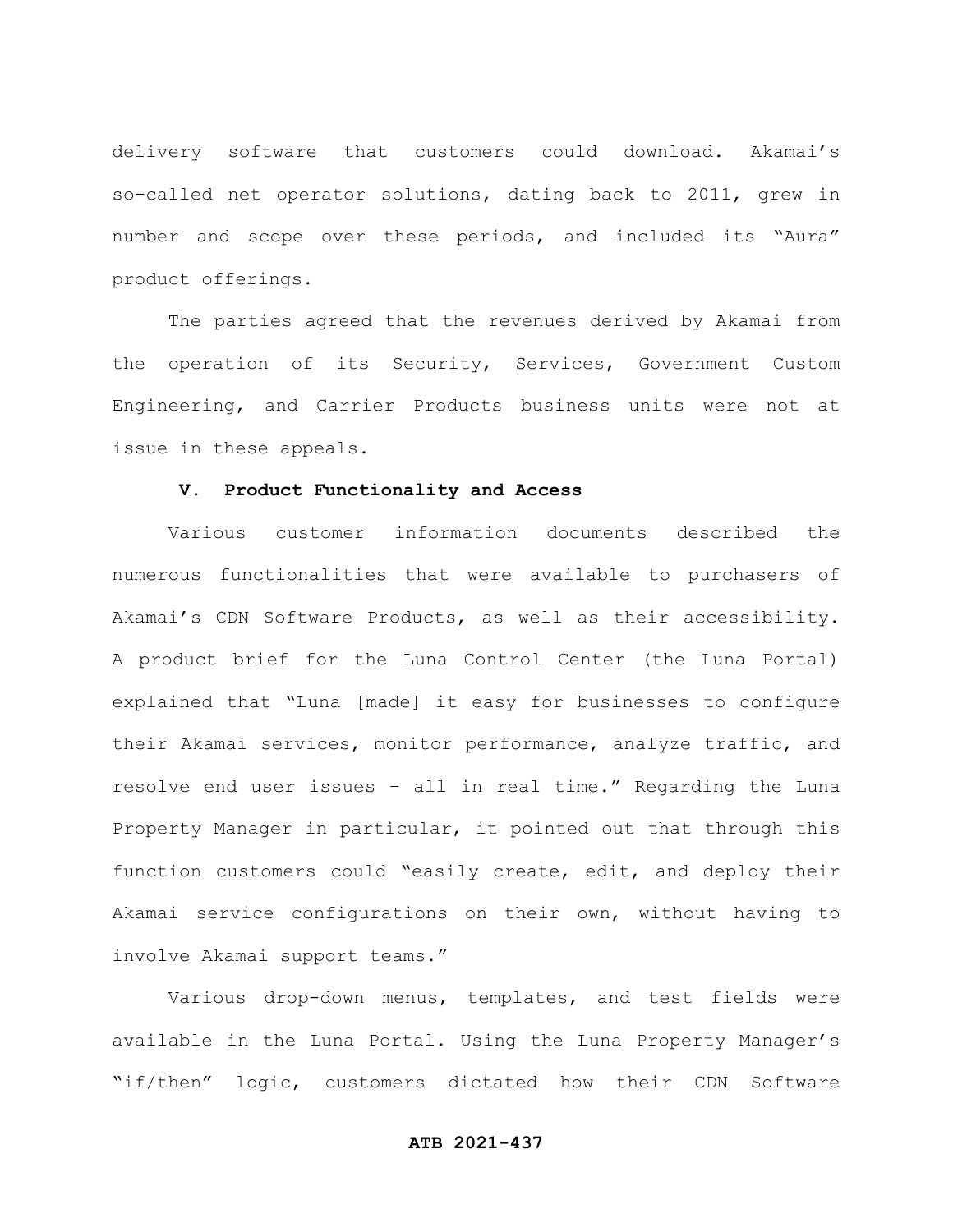Product would respond to end-user requests and perform other functions. Only a limited number of advanced features were not directly available to a customer. The desired configurations (business rules) set by a customer were saved and activated in the Luna Portal, and once deployed to Akamai's servers were executed automatically without involvement from Akamai or its personnel. Akamai's CDN Software Products could not function until customers set the initial configurations through the Luna Portal – configurations that they could later modify as often or as infrequently as desired to suit their own particular needs, and which they tended to update frequently.

After having completed an initial configuration process, customers were asked to implement a change in their Domain Name System, so that end-users could be re-routed to Akamai's servers. This change also allowed Akamai to pull content from the origin servers of customers who chose not to authorize the caching of their content on Akamai's servers.

The CDN Software Product that a customer purchased determined the specific capabilities that the customer was able to configure. Among the many available functions were the ability to specify: (i) the particular digital content to be served when an end-user's request met various criteria; (ii) the resolution of videos and images to be delivered based on an end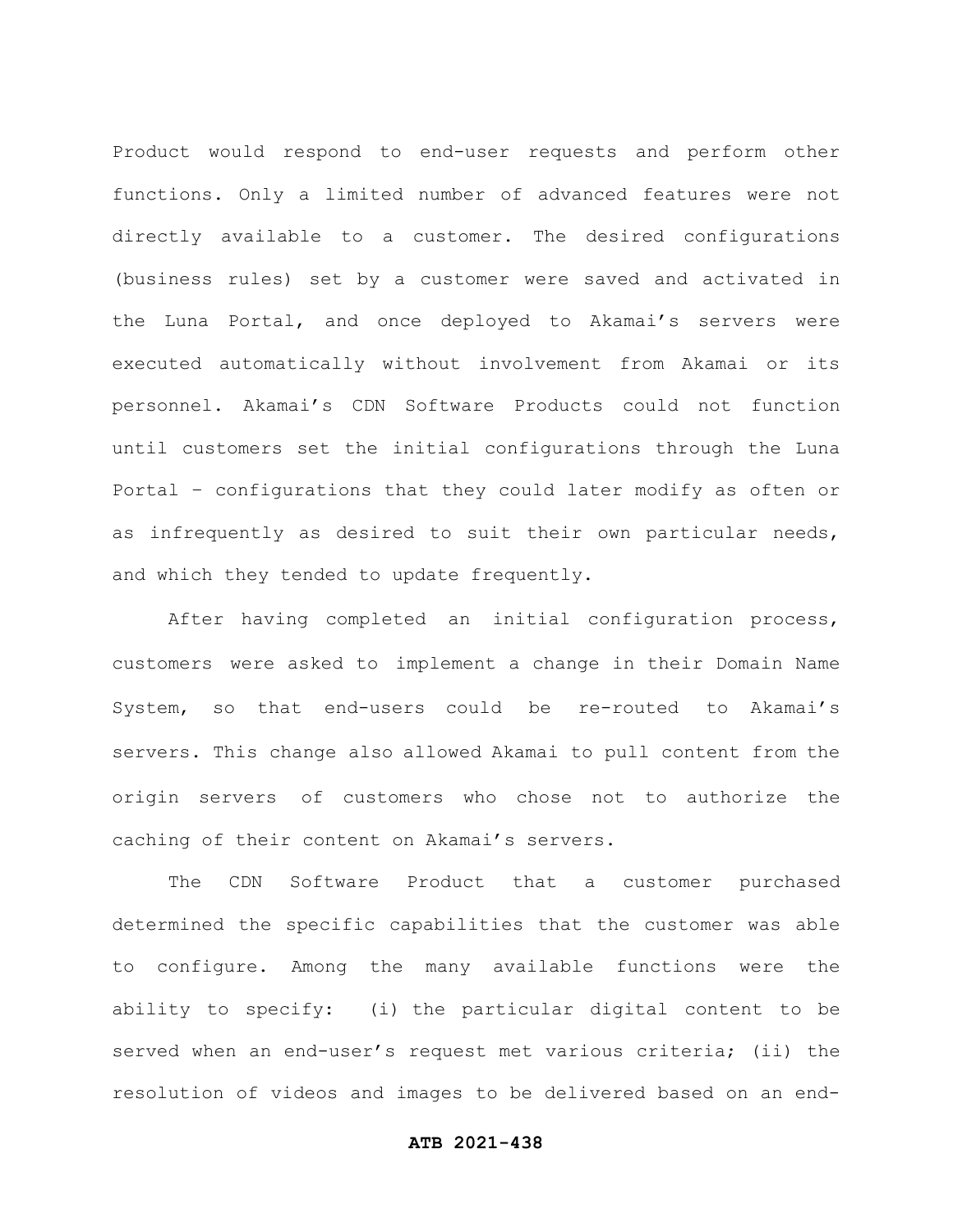user's device and quality of Internet connection; (iii) what digital content requests from end-users in specific countries were to be denied; and (iv) whether to keep or erase a temporary copy of specified digital content. The encryption of digital content to make digital data transferred more secure was another option available to customers, who could also request information on how quickly their digital content was delivered in response to end-user requests, and define and direct quality assurance tests to be run to ensure that their digital content was functioning appropriately.

Notably, these functions – known as redirect, adaptive image compression, deny access by location, caching or purge caching, certificates (at the core of encryption systems), performance testing, and test center – were available for purchase from other vendors of standardized software, whose products were marketed in tangible format, were downloadable, or were remotely accessible. Akamai's officers testified that: (i) Apache's software allowed purchasers to redirect content and create and control the cache of their content; (ii) IBM WebSphere included a redirect functionality; (iii) adaptive image compression packages were available from others; (iv) MaxMind allowed customers to discern the location of an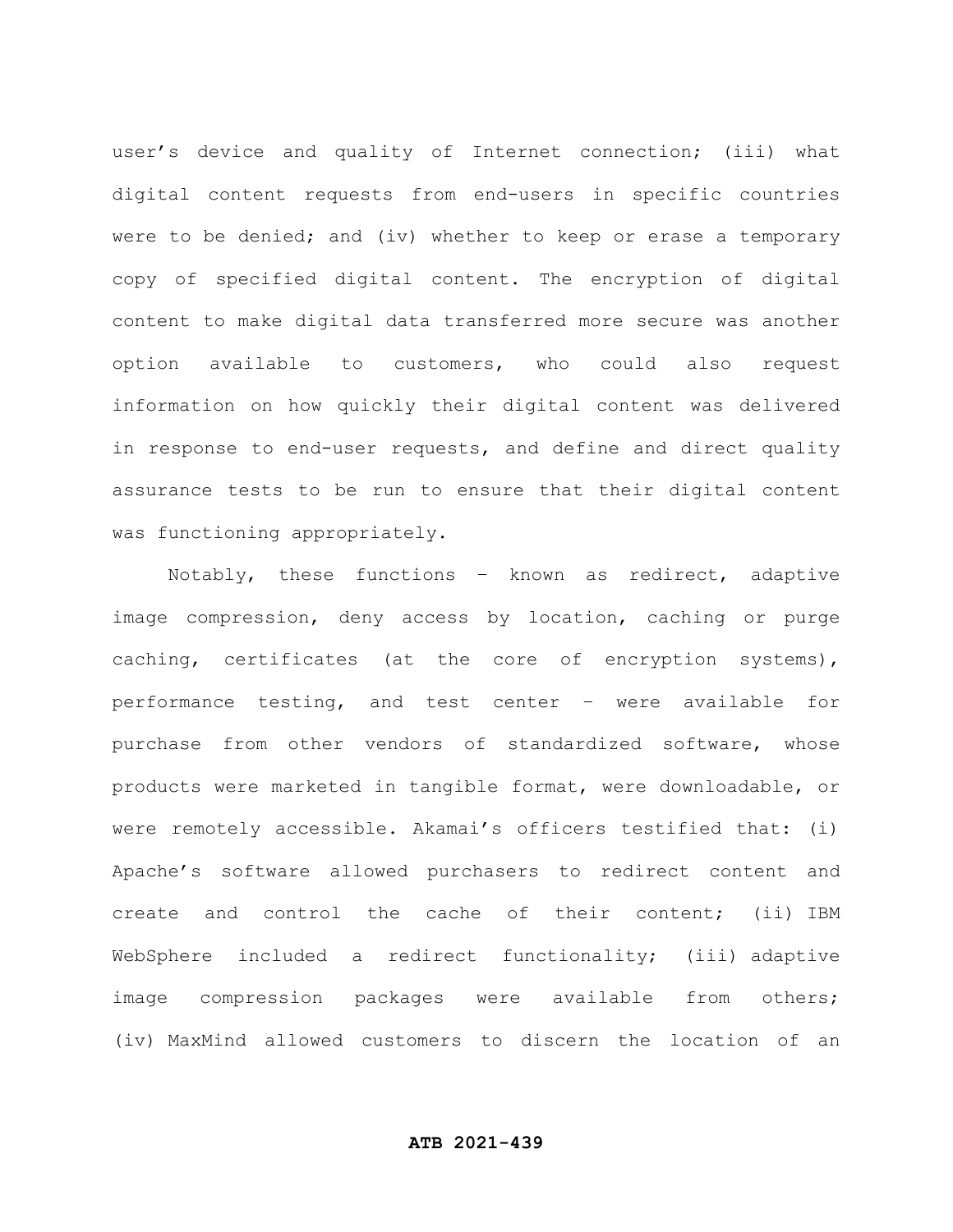end-user; and (v) both Dynatrace and Selenium software offered quality assurance testing capabilities.

Akamai's Web Security and Performance Officer analogized Akamai's core software service platform to other remotelyaccessed SaaS products — in particular, Intuit which marketed TurboTax and salesforce.com which marketed customer relationship management software.

Customer case studies posted on Akamai's website reflected the various solutions that Akamai could provide. An advertising agency headquartered in Dublin, Ireland, for example, chose Akamai's Media Delivery, Web Performance, and NetStorage solutions to facilitate its delivery of high-quality on-line and mobile advertising to some of the world's largest gaming companies. According to the agency's CEO, the agency "[used] a distributed architecture for [its] ad servers, and Akamai [enabled the company] to select from the closest server in order to further improve response times." Another case study indicated that, using Dynamic Site Accelerator and NetStorage, the Virginia Department of Elections was able to reduce its server load and handle a large increase in average traffic during a June primary election. The study concluded that based on its success using these products, the Virginia Department of Elections was "evaluating the use of other Akamai services."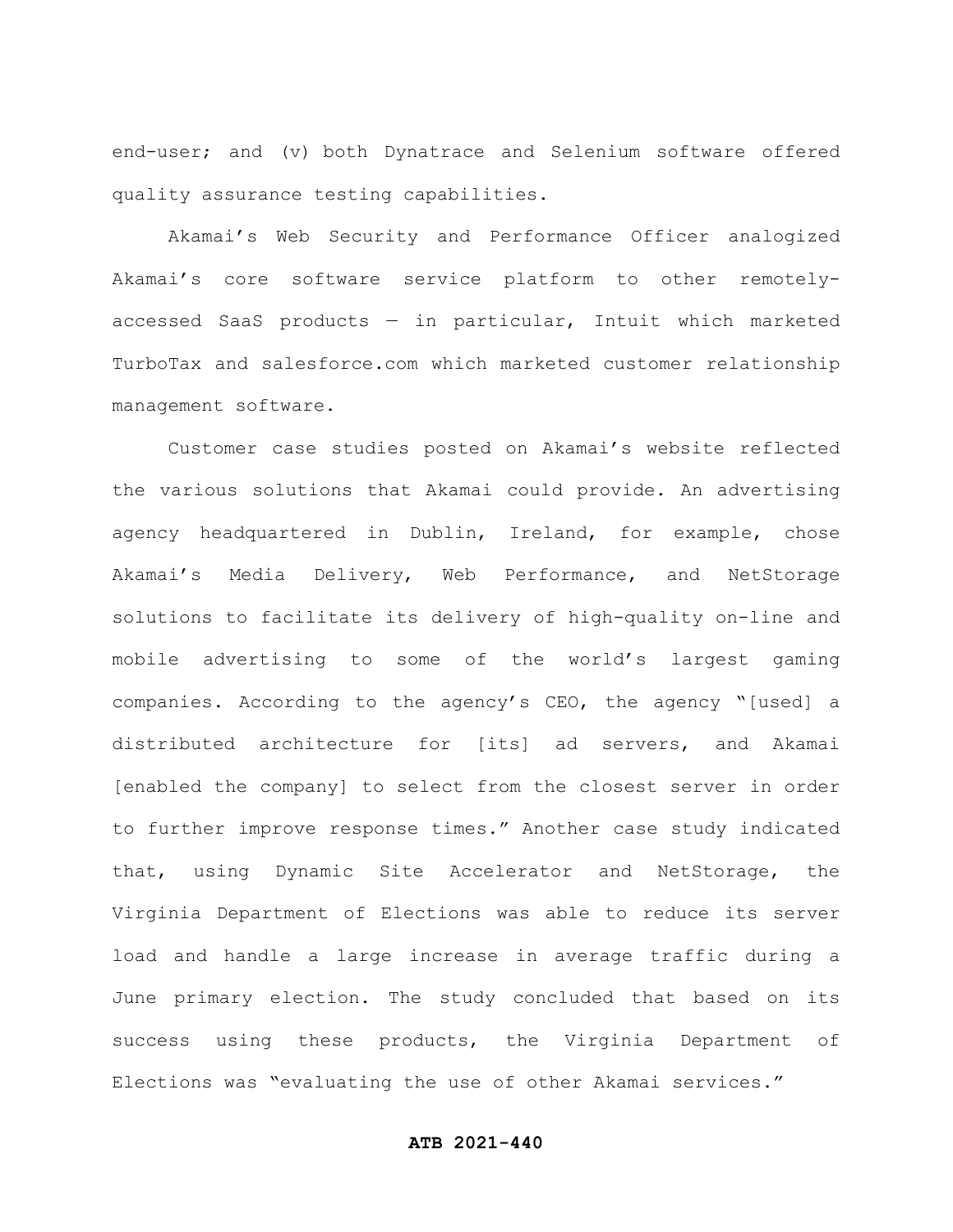#### **VI. Testimony of the Appellant's Expert**

The appellant's expert, David William Tollen**,** opined that Akamai was a vendor of standardized computer software provided remotely and hosted by Akamai through the Internet. Its business model was SaaS, not infrastructure as a service — *i.e*., it did not make its servers available for customers to do with what they liked.

Mr. Tollen explained that the critical "prime clause" in an IT contract consisted of the customer's promise to pay and the vendor's promise to provide the subject of the contract. The "prime clause" in Akamai's arrangements with its customers was found both in Section 3.1 of its Terms and Conditions, which indicated "the Services" to be provided, and in its Service Order Forms, which identified the products to be purchased. Mr. Tollen stated that, taken together, these granted to customers "a subscription to computer software, remotely hosted software," giving them full access to and use of Akamai's system, a necessary component of which was the user interface that was "how the user tells the software what to do."

Mr. Tollen stated that remote access to and use of software has come to be known as a "service." He characterized it as "software . . . serving your computers." Unlike a purchaser of software sold in tangible format, a purchaser of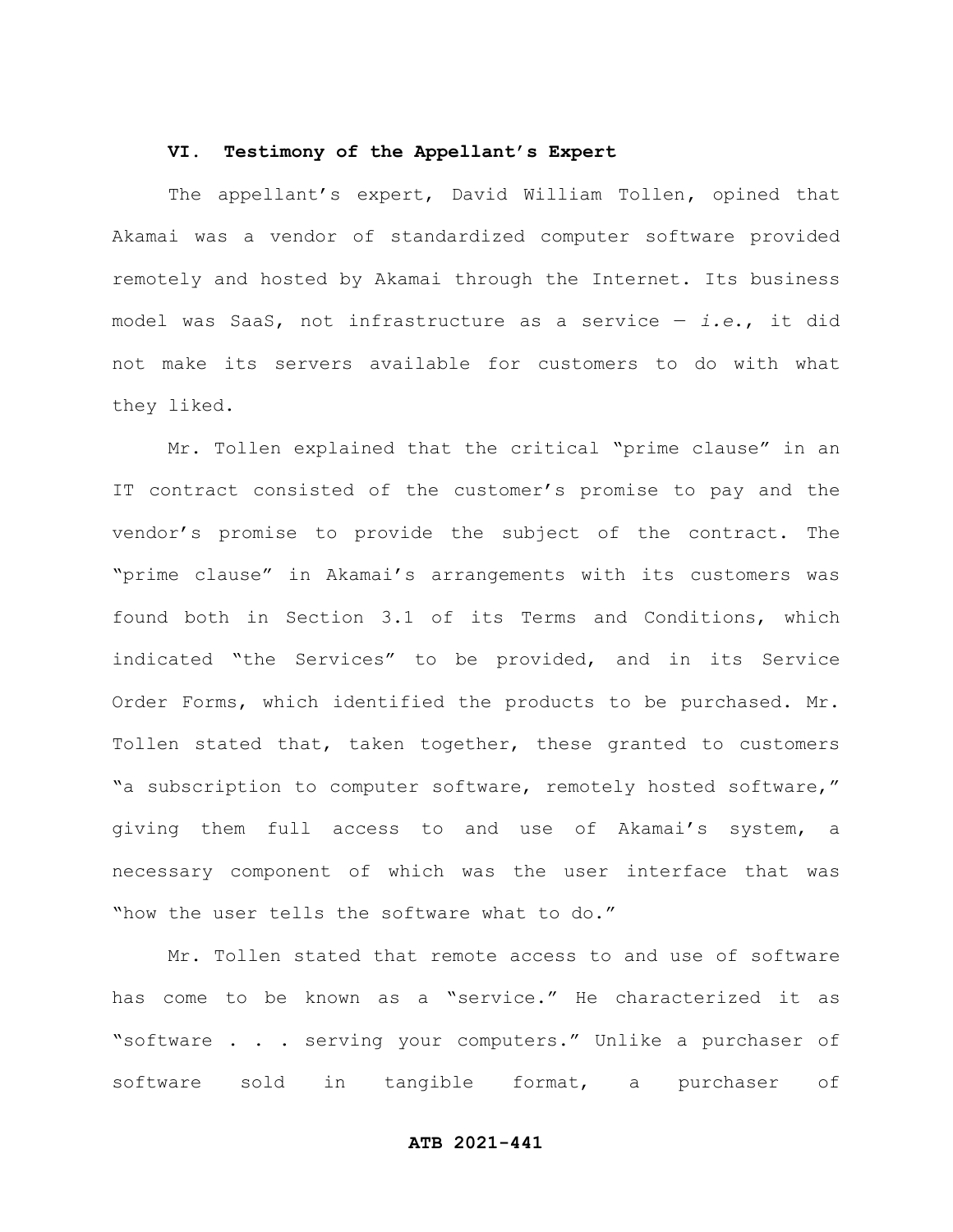remotely-accessed software did not, according to Mr. Tollen, acquire rights with respect to a copyrighted product. There being neither an intended nor an actual transfer of "a copy of software or any possession of the technology to the customer," he indicated that it would be incorrect as a legal matter to license the software. Moreover, regarding the colloquial use of the term "sale," Mr. Tollen stated that the IT industry was very cautious about using that word "because of the intellectual property implications it [had]."

With respect to the billing methods employed by cloud services vendors, Mr. Tollen testified that they were "unusually flexible because of the unique nature of their business," citing a number of different pricing methods, including per seat, per concurrent users, and per location charges. Although Akamai employed a few different billing metrics, all of them, according to Mr. Tollen, measured the amount of content processed by Akamai's software in one way or another — *i.e*., how much valuable use a customer derived from a software product. He described Akamai's billing methodologies as an example of value or consumption-based pricing, like per transaction billing used by some providers of SaaS.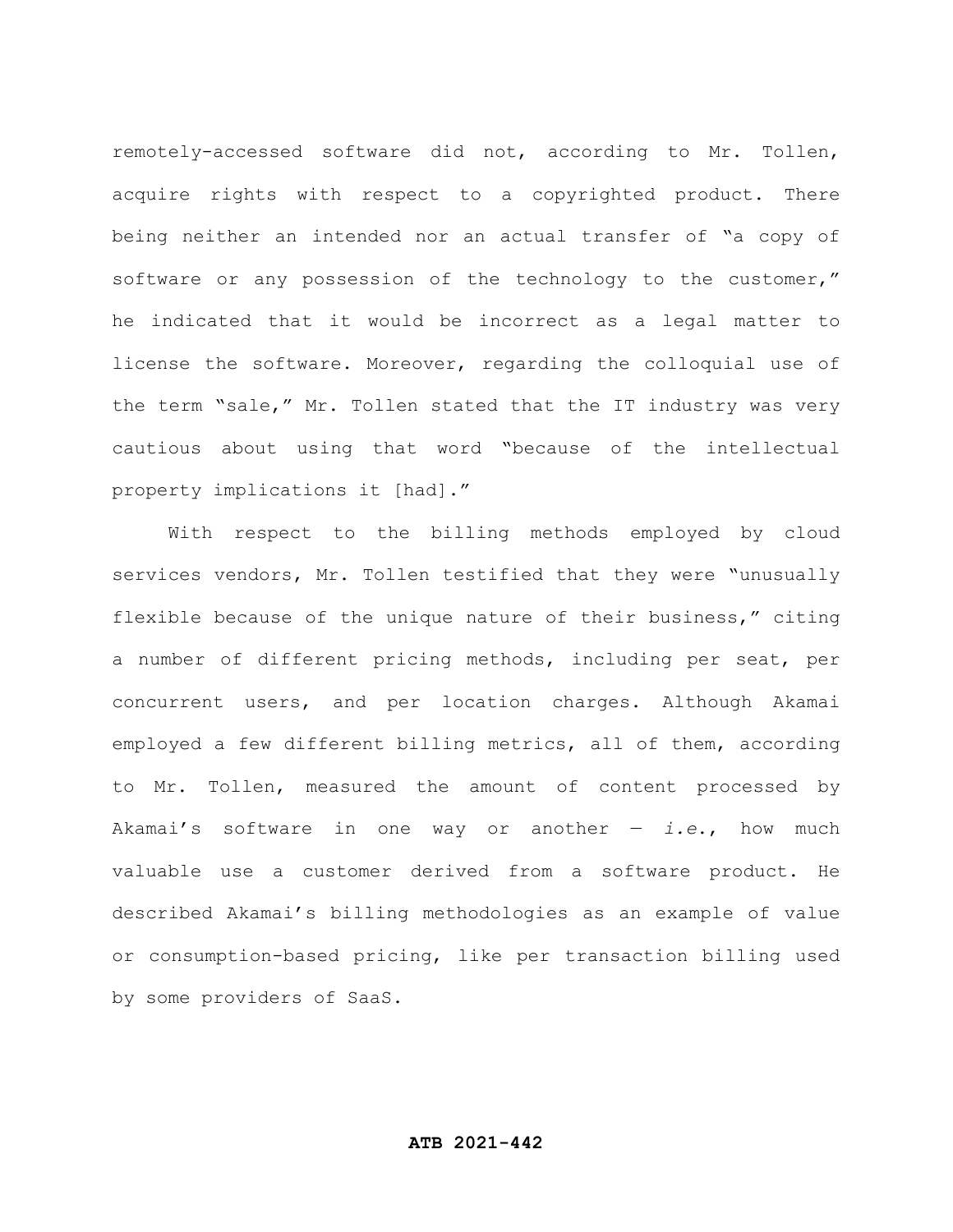#### **VII. The Board's Findings**

Based on the evidence presented and the reasonable inferences drawn therefrom, and for the reasons set forth in the Opinion below, the Board found and ruled that: (i) for the relevant periods, the revenues from the appellant's CDN business units were derived from the development and sale of standardized computer software within the meaning of G.L. c. 63, § 42B, the use of which was by remote access; (ii) as of both January 1, 2017 and January 1, 2018, the appellant qualified as a manufacturing corporation and should have been classified as such pursuant to G.L. c. 58, § 2 and G.L. c. 63, § 42B; and (iii) the appellant was entitled to status as a manufacturing corporation for the tax years 2010 through 2012 pursuant to G.L. c. 63, §§ 38 and 42B.

The Board based these findings and rulings on numerous documents, including sworn statements in Akamai's Form 355Q, its corporate tax returns and supporting schedules, its Annual Reports, and other exhibits, as well as the credible uncontroverted testimony of Akamai's witnesses. The evidence presented unequivocally established that Akamai engineers created, modified, improved, and oversaw the development and production of standardized software products that were provided to Akamai's customers via an SaaS model to meet the needs of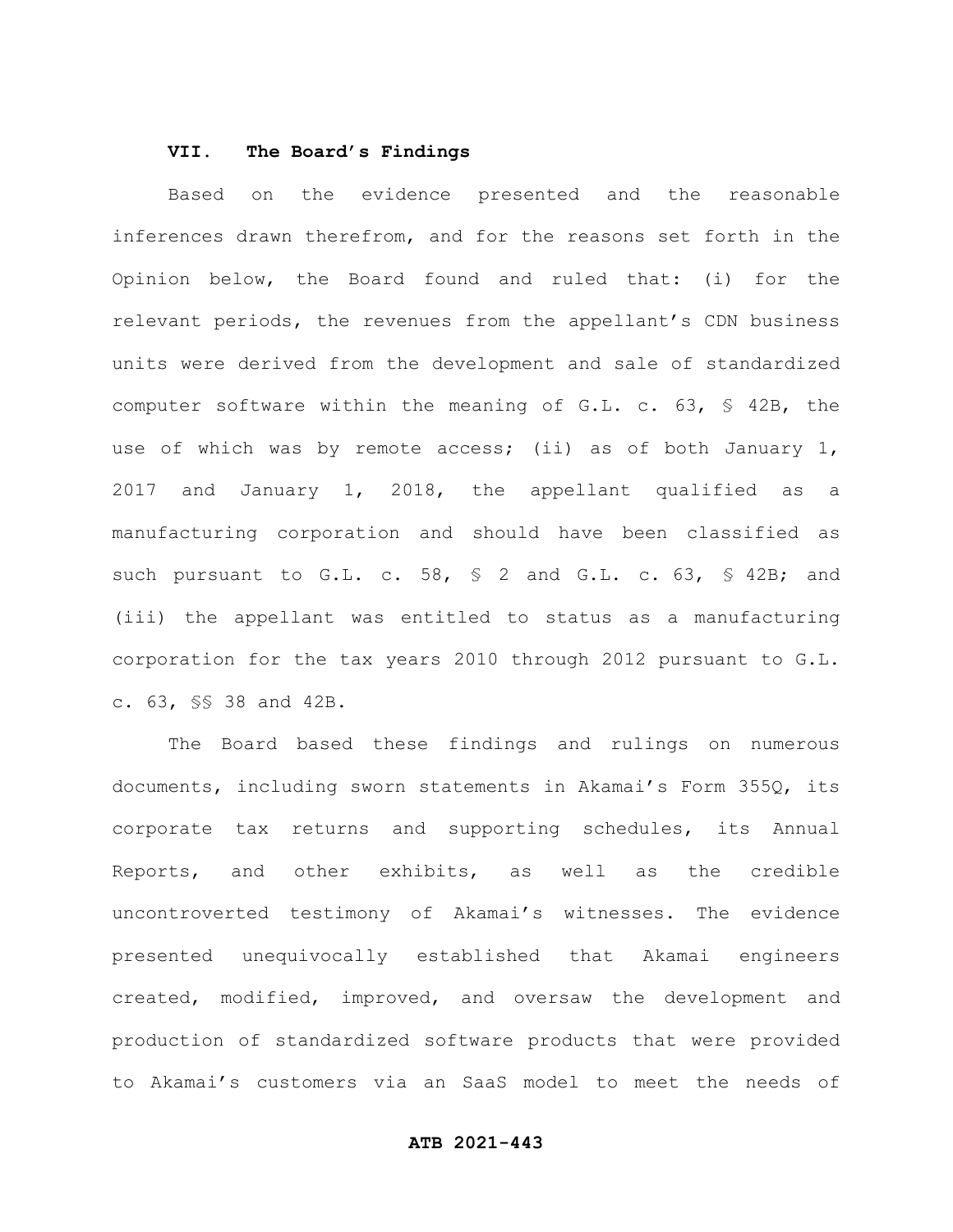their respective businesses. In sum, Akamai was engaged in manufacturing in Massachusetts from the commencement of the periods at issue forward, and its manufacturing activities were at all times substantial.

The Board therefore ordered the parties, in accordance with Rule 33 of its Rules of Practice and Procedure (831 C.M.R. 1.33), to compute the amounts to be abated for the periods at issue based on its findings and rulings. On the basis of the parties' Joint Submission in response to the Board's Order Under Rule 33, the Board granted abatements of \$206,734, \$2,481,130, and \$4,785,296, respectively, for the tax years 2010, 2011, and 2012, consisting of overpaid tax amounts of \$1,804,230 for the tax year 2011 and \$4,180,648 for the tax year 2012, and assessed tax amounts of \$206,734, \$676,900, and \$604,648, respectively, for the tax years 2010, 2011, and 2012.

#### **OPINION**

Pursuant to Section 38, a "manufacturing corporation" that derives income from business activity that is taxable both within and without Massachusetts is required to apportion its taxable net income for tax years beginning on or after January 1, 2000, using a single-factor formula, based entirely on its sales, rather than a three-factor formula based upon property,

### **ATB 2021-444**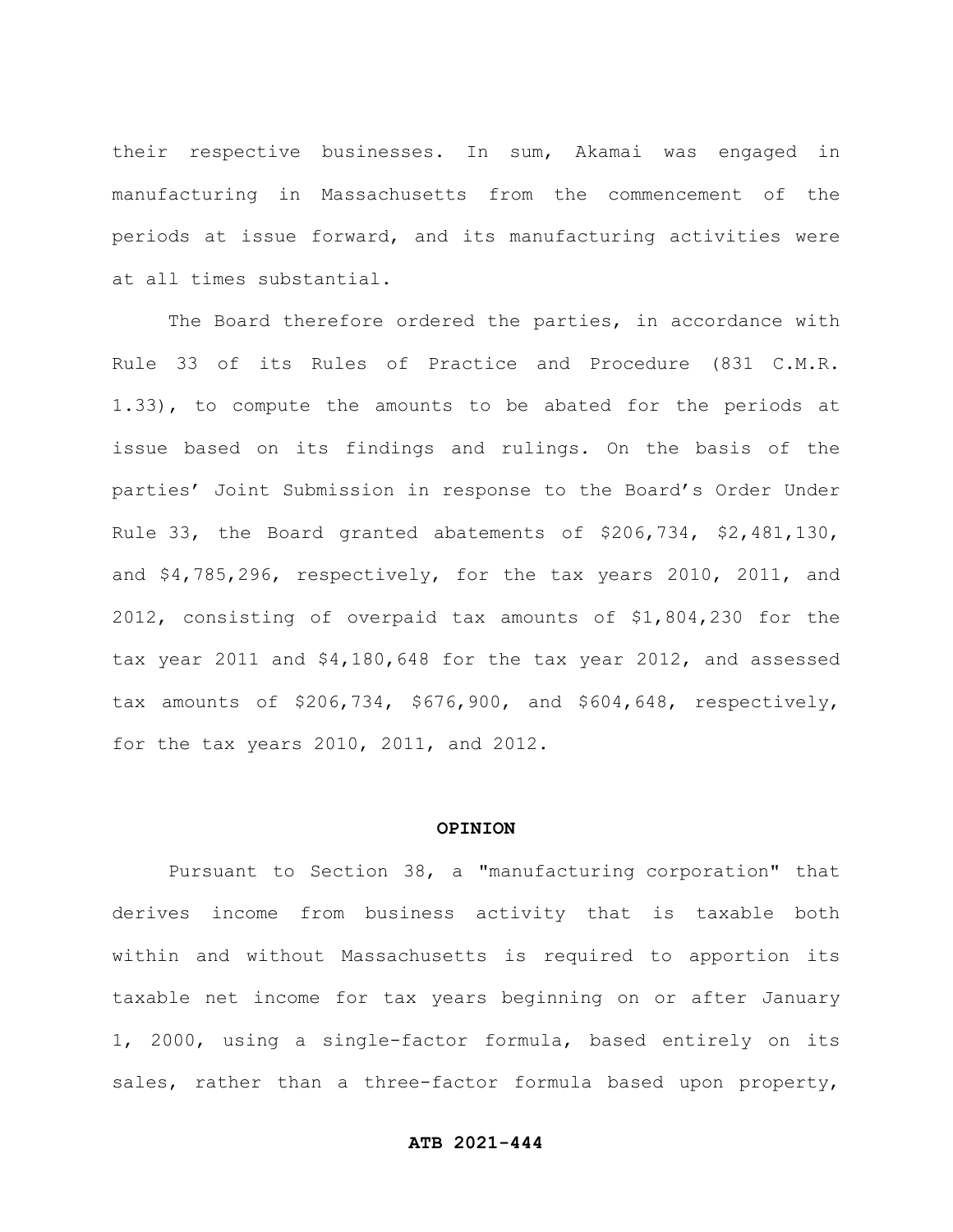payroll, and sales, for purposes of determining its Massachusetts corporate excise. G.L. c.  $63, 538(1)(2)$ , added by 1995 Mass. Acts c. 280, § 2.

Section 38 defines the term "manufacturing corporation" as "a corporation that is engaged in manufacturing," and states that:

In order to be engaged in manufacturing, the corporation must be engaged, in substantial part, in transforming raw or finished physical materials by hand or machinery, and through human skill and knowledge, into a new product possessing a new name, nature, and adapted to a new use.

G.L. c. 63, § 38(l)(1), added by 1995 Mass. Acts c. 280, § 2, as amended by 2008 Mass. Acts c. 173, § 62.

Effective for taxable years beginning on or after January 1, 2006, the statute provides that for purposes of Section 38, "the development and sale of standardized computer software shall be considered a manufacturing activity, without regard to the manner of delivery of the software to the customer." This language, which now appears in G.L. c. 63, § 42B(c) ("Section  $42B(c)$ "), was added to the statute in 2005.<sup>5</sup> Accordingly, a business corporation that both develops and sells standardized computer software will be characterized as a Section 38 manufacturer if its manufacturing activities are "substantial," applying one of four specific tests found in the statute, or if

#### **ATB 2021-445**

<sup>5</sup> *See* 2005 Mass. Acts c. 163, §§ 27, 29, and 59; note 6, *infra*.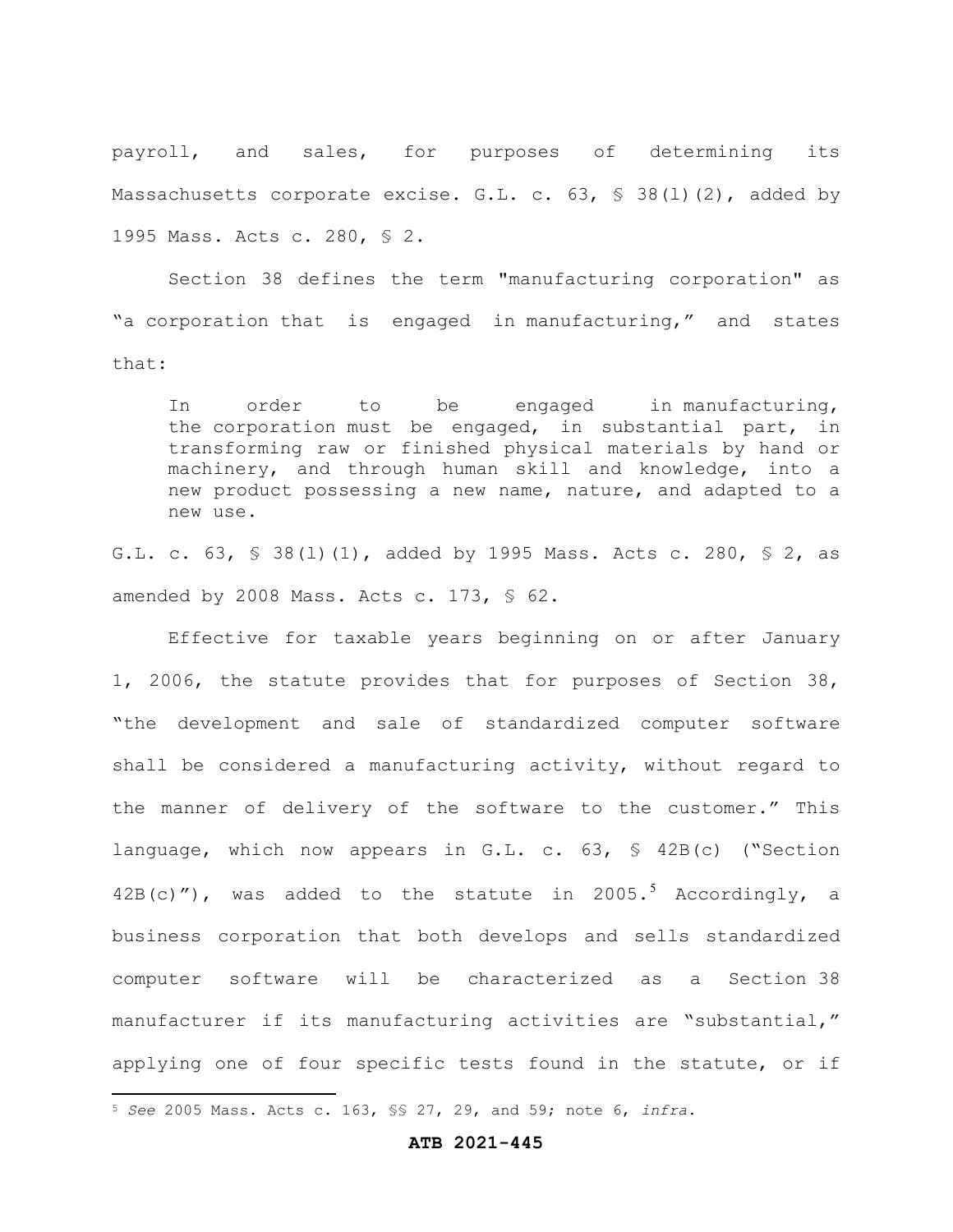they are deemed to be substantial under regulations promulgated by the Commissioner. G.L. c. 63, § 38(l)(1); *see* 830 C.M.R. 63.38.1(10)(b)2 and 3; 830 C.M.R. 58.2.1(6)(e)1-3.

Pursuant to G.L. c. 63, § 42B(a), a business corporation that is engaged in manufacturing in the commonwealth, where it has a usual place of business, is also considered to be a "manufacturing corporation," and if classified as such by the Commissioner, may benefit from a limited exemption from local property taxation. All property other than real estate, poles, and underground conduits, wires, and pipes owned by a "manufacturing corporation . . . as defined in section 42B of chapter 63" is exempt from local property taxation if its manufacturing activities performed in the commonwealth are substantial and it is classified by the Commissioner as a manufacturing corporation. G.L. c. 59, § 5, Clause Sixteenth (3) ("Clause 16(3)"); *see* 830 C.M.R. 58.2.1(4)(a) and (6)(a). If the Commissioner classifies a business corporation as a manufacturing corporation (G.L. c. 58, § 2), machinery used in the conduct of the corporation's business is expressly exempt from local property taxation (*see* G.L. c. 59, § 5, Clause Sixteenth (5)). A Section 38 manufacturer that does not apply for manufacturing corporation classification by filing a Form 355Q, or that is not classified by the Commissioner as a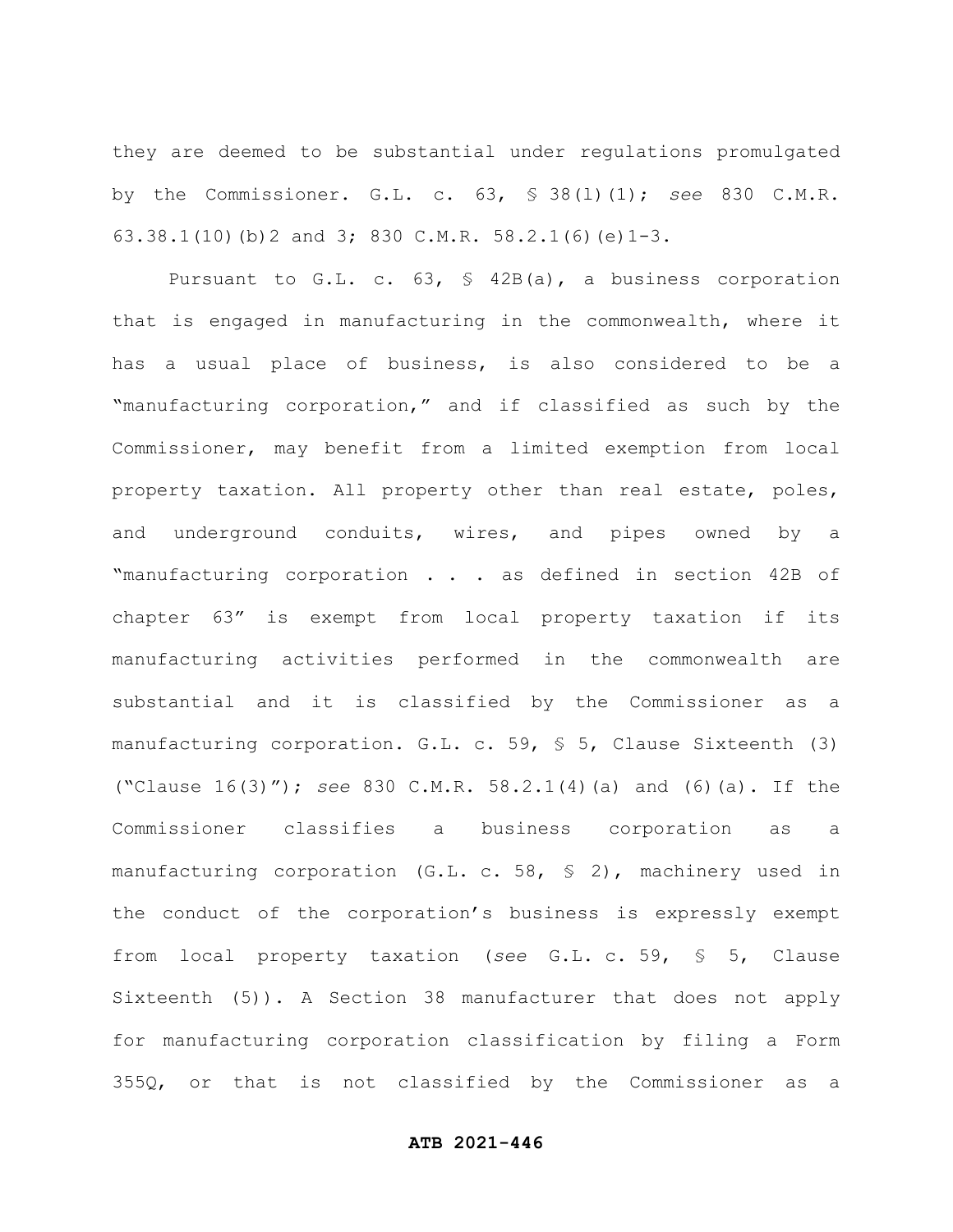manufacturing corporation, will not be entitled to benefit from the Clause 16(3) property tax exemption, although it will retain its "status" as a Section 38 manufacturer eligible for certain other statutory benefits (830 C.M.R. 58.2.1(5)(a)).

To be classified as a manufacturing corporation by the Commissioner and to qualify for the Clause 16(3) exemption, a Massachusetts business corporation must establish that it is engaged, in Massachusetts, in manufacturing (*see* 830 C.M.R. 58.2.1(6)(a)), applying a regulatory definition of manufacturing (*see* 830 C.M.R. 58.2.1(6)(b) and the provisions of Section 42B(c)), which includes the development and sale of standardized computer software. The corporation's manufacturing activities must also be "substantial." 830 C.M.R. 58.2.1(6)(a)(2); *see also Noreast Fresh, Inc. v. Commissioner of Revenue*, 50 Mass. App. Ct. 352, 354 (2000). A manufacturing activity will ordinarily be deemed to be substantial if any one of four tests can be met, or the Commissioner is otherwise satisfied that the standard has been satisfied. 830 C.M.R.  $58.2.1(6)(d)$  and  $(e)$ . These four regulatory tests parallel those found in the provisions of Section 38 defining a Section 38 manufacturer, but require that the qualifying activities be conducted in Massachusetts.<sup>6</sup>

 $6$  There is no dispute that the activities in question in these appeals were in sufficient part performed in Massachusetts to satisfy this requirement.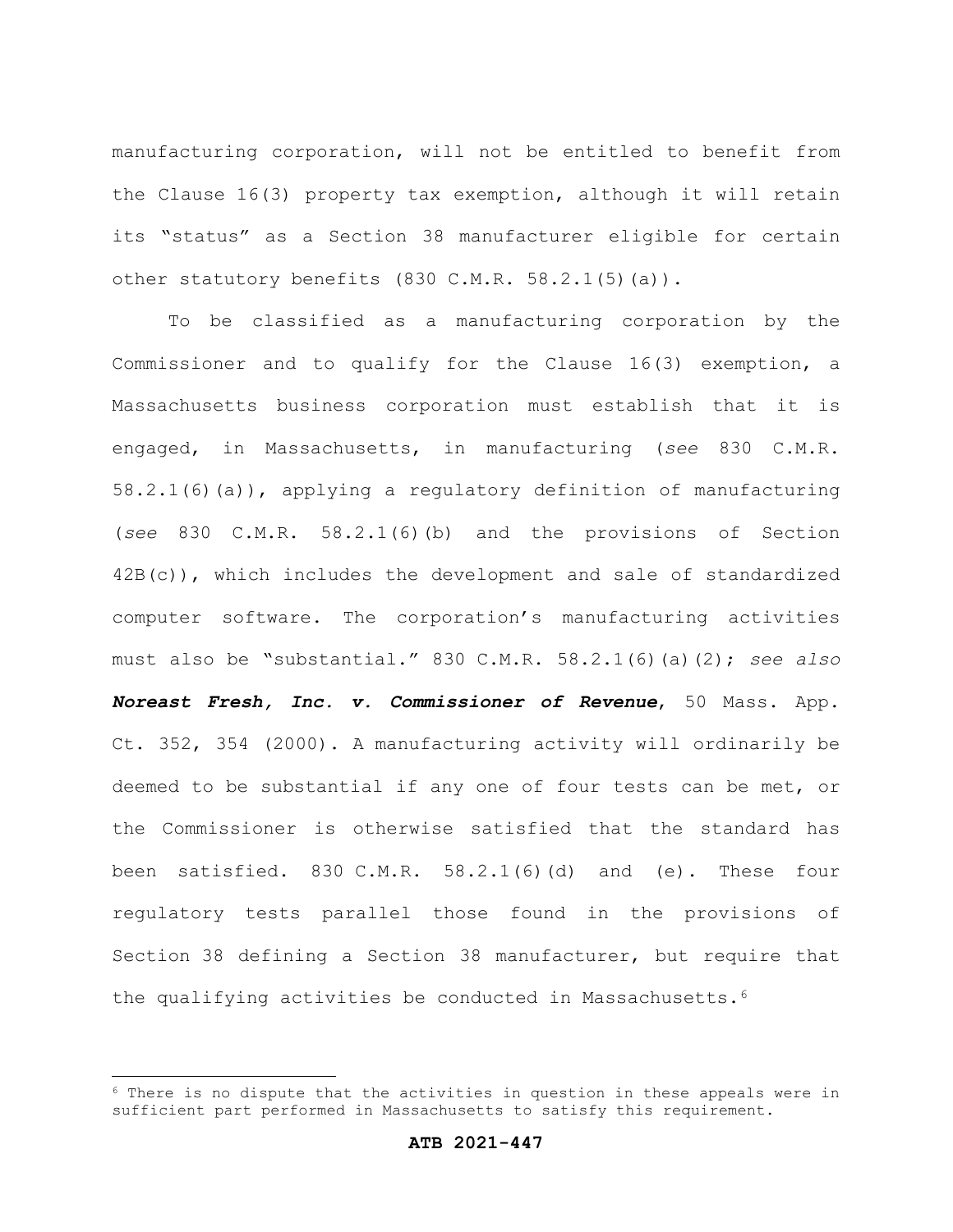A corporation's classification as a manufacturing corporation for property tax purposes takes effect on January 1 of a calendar year. A business corporation must apply prior to or during January of the calendar year for which it seeks to be classified as a manufacturing corporation. 830 C.M.R. 58.2.1(7)(b)1. Once granted, the Commissioner may revoke an entity's manufacturing corporation classification for the current year or any open prior tax year if he determines that it was not engaged in manufacturing at any time during that year or those years. 830 C.M.R. 58.2.1(9)(a); *see John S. Lane & Son, Inc. v. Commissioner*, 396 Mass. 137 (1985). This is what the Commissioner chose to do in the instant case.

The parties agreed that if the revenues derived by the appellant from its CDN business unit solutions were found by the Board to derive from the sale of standardized, remotely-accessed computer software, then during the periods at issue: (i) the appellant was engaged in manufacturing activities; (ii) those manufacturing activities were substantial; and (iii) the appellant qualified as a manufacturing corporation and should have been classified as such pursuant to G.L. c. 58, § 2 and G.L. c. 63, §§ 38 and 42B, entitling it to use a single sales factor apportionment formula for purposes of the Massachusetts corporate excise tax and to local personal property tax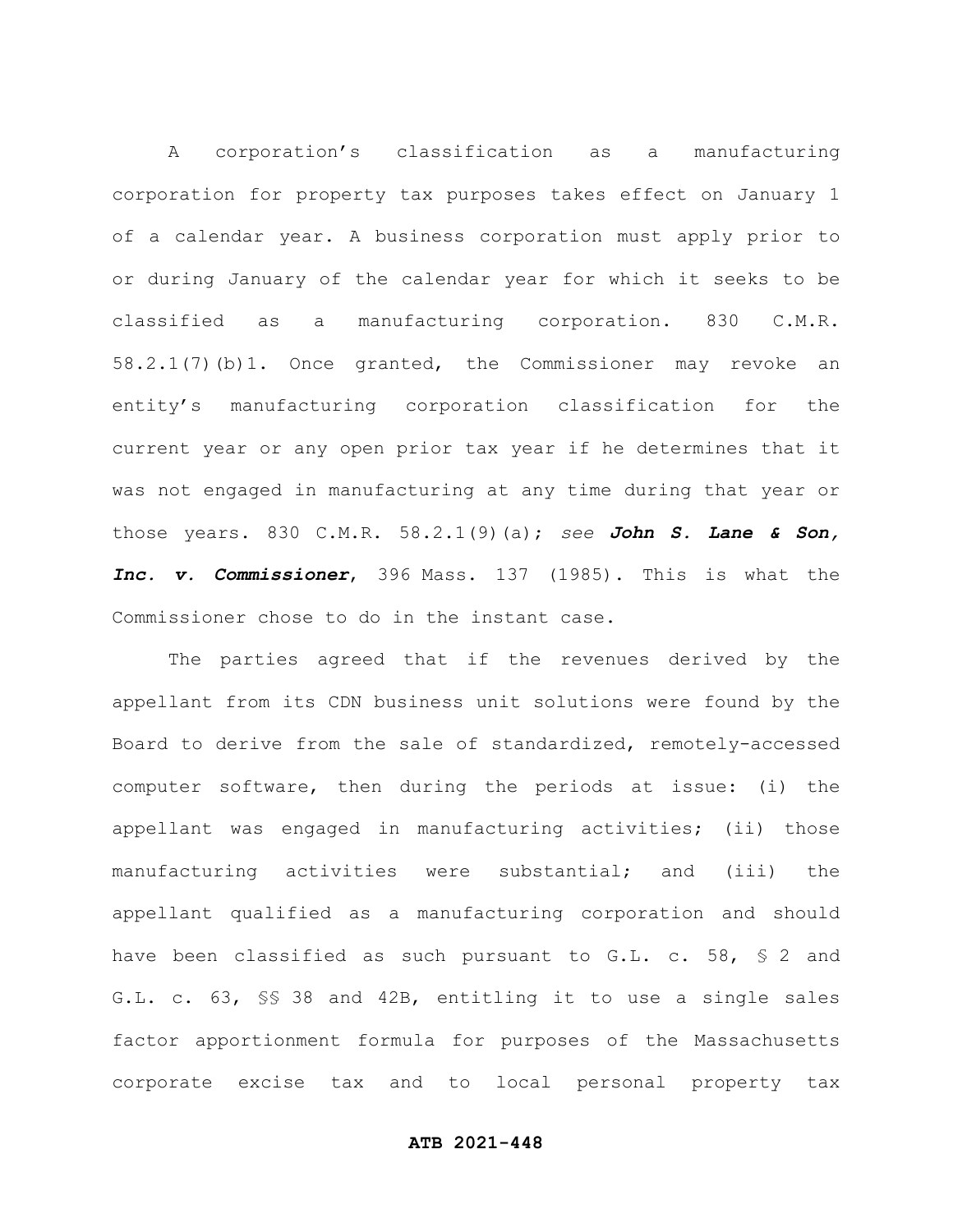treatment under Clause 16(3). The pivotal question before the Board was whether the revenues derived by Akamai from the sale of its CDN Software Products derived from the sale of standardized computer software.

The Massachusetts Legislature has chosen to grant certain tax benefits to corporations that undertake manufacturing activities. While historically, manufacturing was initially limited to traditional smokestack industries, through case law and legislative developments, the meaning of manufacturing has evolved. Consistent with the Legislature's intent to promote "the general welfare by inducing new industries to locate in Massachusetts and by fostering an expansion and development of our own industries" (*see Joseph T. Rossi Corp. v. State Tax Commission*, 369 Mass. 178, 181 (1975)), the Legislature, as previously noted, amended Chapter 63 in 2005 to expand the traditional concept of manufacturing to include the development and sale of standardized computer software, without regard to its manner of delivery to customers. The provisions of the 2005 addition to the statute, now found in Section  $42B(c)$ , allow a business corporation to qualify as a Section 38 manufacturer and

<sup>&</sup>lt;sup>7</sup> The provisions of G.L. c. 63, § 42B applied only to foreign corporations until the repeal of G.L. c. 63, § 38C by 2008 Mass. Acts c. 173, § 66, and the amendment of G.L. c. 63, § 42B by 2008 Mass. Acts c. 173, § 85. Prior to the 2008 legislation, the provision now in Section 42B(c) relating to standardized computer software was also found in G.L. c. 63, § 38C, dealing with the taxation of domestic manufacturing corporations.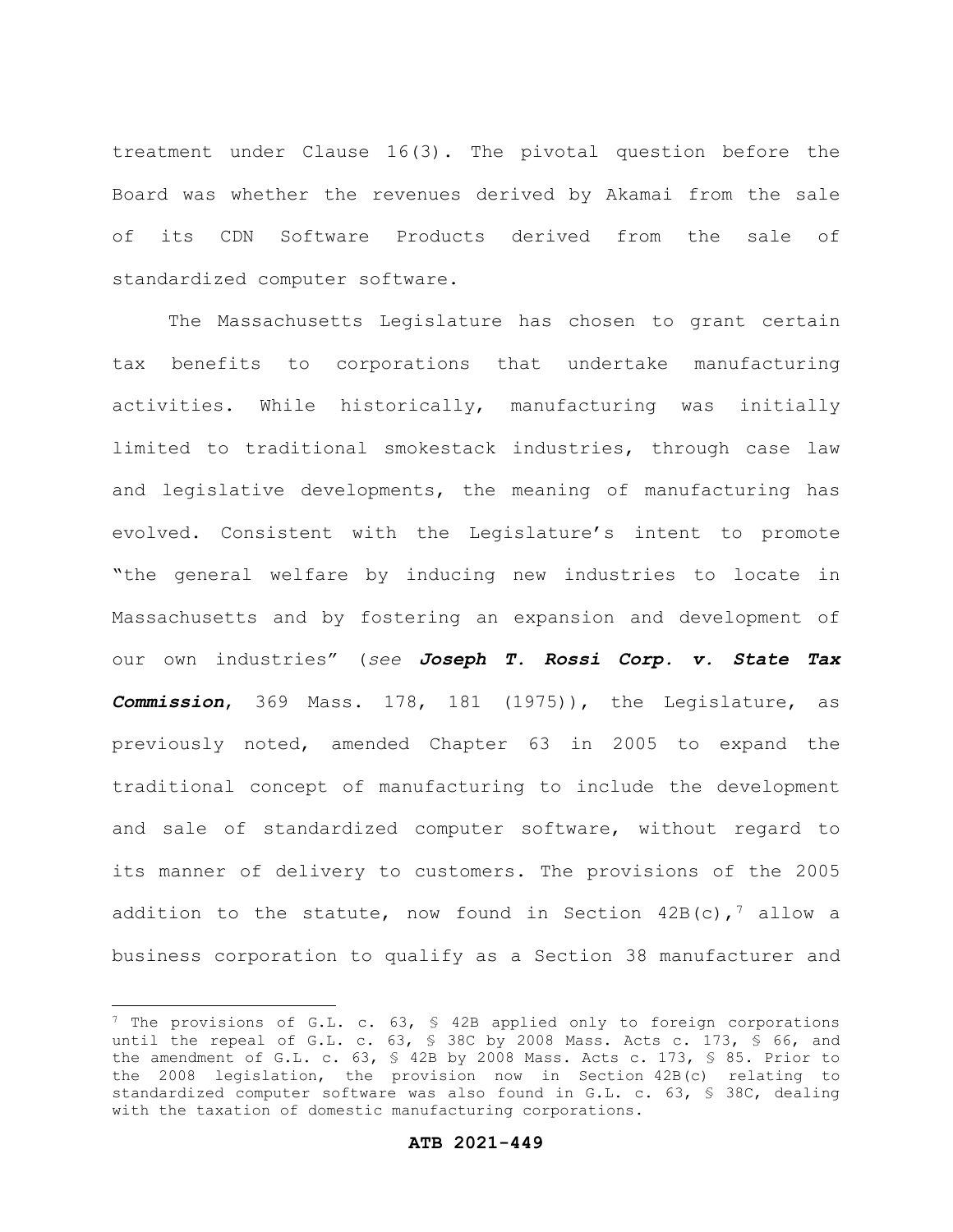to be classified as a manufacturing corporation by the Commissioner if, assuming other statutory and regulatory requirements are met, it can establish, first, that it develops standardized computer software and, second, that it sells that software to customers. As noted, a sale of standardized computer software occurs without regard to the manner of delivery, reflecting an expansive view of transactions that constitute sales.

The evidence presented in these appeals established that during the periods at issue Akamai developed computer software, a conclusion the parties do not dispute. The evidence also indicated that Akamai's CDN Software Products were standardized. They were not designed and developed to the specifications of a specific purchaser. *See* 830 C.M.R. 64H.1.3(2) (defining prewritten computer software, also known as canned or standardized software, for sales tax purposes); *see also* **Directive** 00-1 (addressing the treatment for corporate excise purposes of computer service agreements usually bought with canned software). Purchasers of Akamai's CDN Software Products could and did set their own desired configurations and "interact[ed] with the software in order to reach an objective . . . by navigating, choosing and using tools made available through the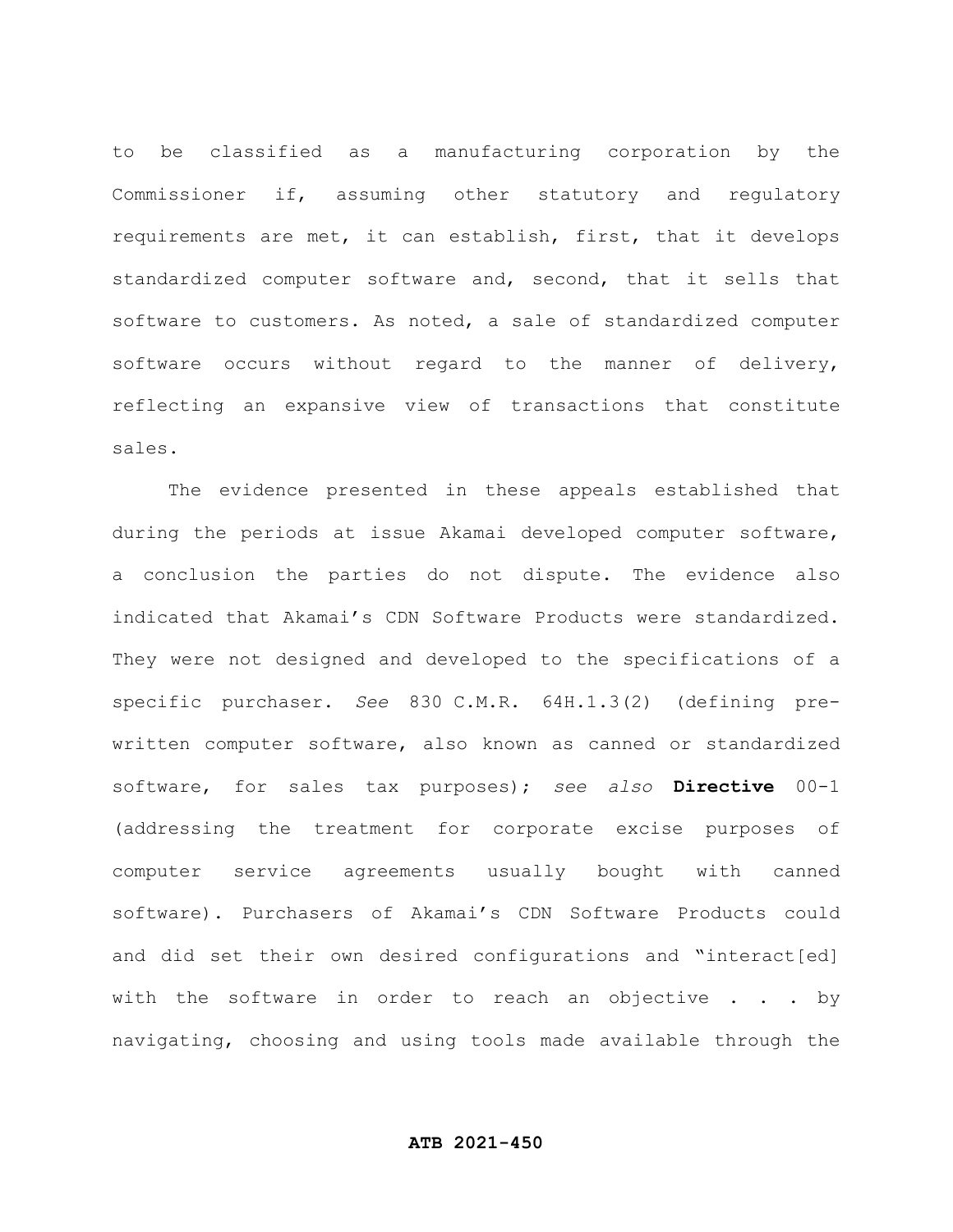software." *See* **Letter Ruling** 12-10. In sum, remote access to Akamai's standardized software was what its customers purchased.

Akamai also presented credible testimony establishing that the functionalities offered by Akamai's CDN Software Products were found in standardized software products offered by other vendors of software – products that were disseminated in tangible format or by download from the Internet, or that were accessible remotely as well. Among the standardized software capabilities afforded by Akamai's CDN Software Products and available elsewhere were the ability to redirect digital content, control the resolution of images, deny access to certain end-users, direct the temporary storage of content, and perform quality assurance tests.

In the Commissioner's view, there remained the question whether Akamai "sold" its CDN Software Products to customers. Section 42B(c) recognizes software sales without regard to the manner of delivery to a customer. While not expressly referring to an "electronic, telephonic, or similar transfer" — words appearing in the addition to the sales tax statute (G.L. c.64H, § 1) also made by the Legislature in 2005,8 when transfers of "tangible personal property" subject to the sales tax were extended expressly to include transfers of standardized computer

<sup>8</sup> *See* 2005 Mass. Acts c. 163, §§ 34, 61.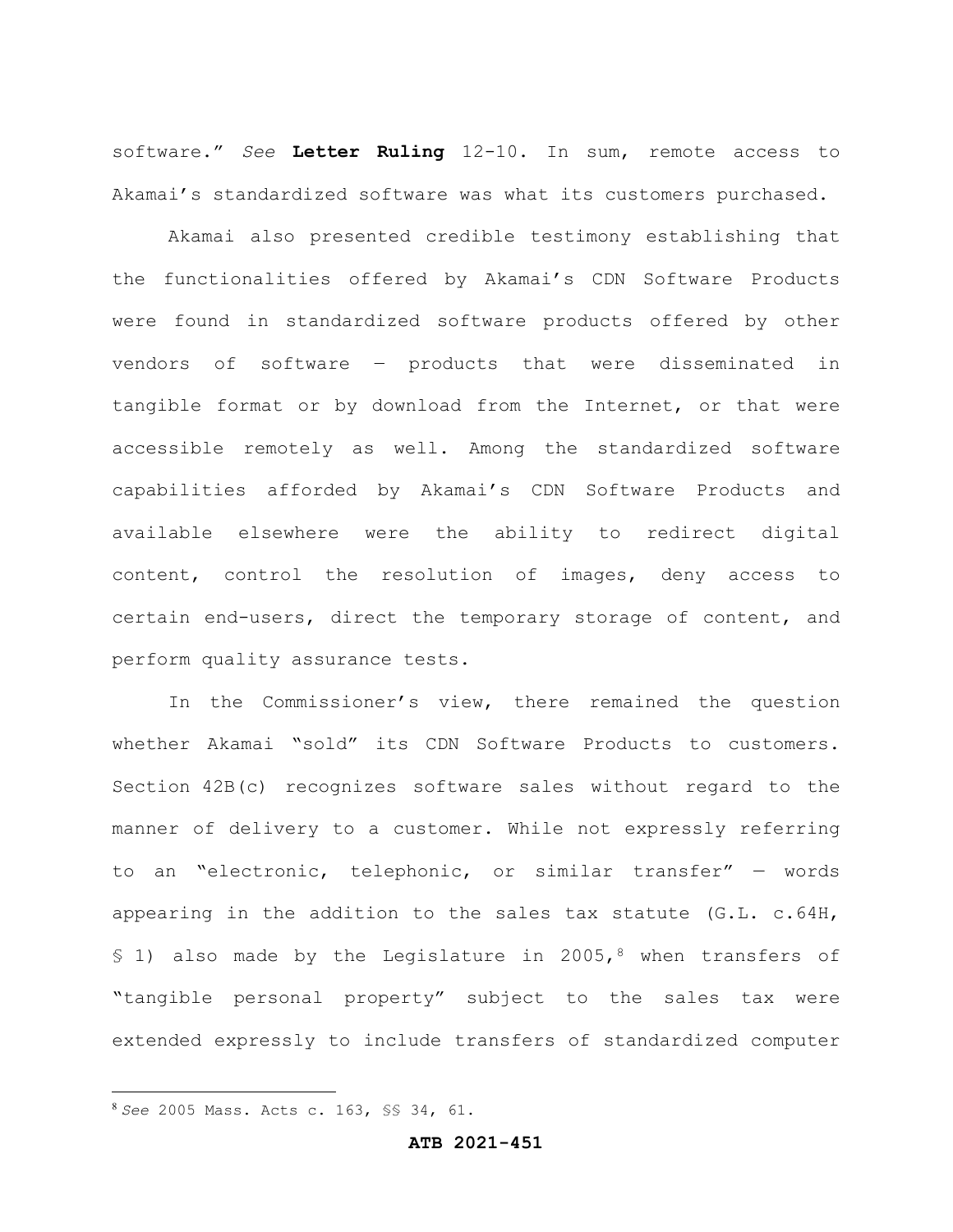software — the Legislature made it clear by its wording of the provision now in Section 42B(c) that the method of transferring standardized computer software was not a critical element of a sale.

The Legislature contemplated diverse methods of transfer. Interpreting the change made by the Legislature to the sales tax statute in 2005, the Commissioner concluded that transfers of pre-written software subject to the Massachusetts sales tax included "transfers of rights to use software installed on a remote server." 830 C.M.R. 64H.1.3(3)(a); *see also* **Technical Information Release** 05-15. There is no basis for interpreting the concept of "sale" for purposes of Section 42B(c) any differently. "[T]he [corporate excise] statute should be construed, if reasonably possible, to effectuate the legislative intent" (*Commissioner of Revenue v. Houghton Mifflin Co.*, 423, Mass. 42, 47 (1996), quoting *Joseph T. Rossi Corp*., *supra* at 181). Moreover, "[t]he statutes granting exemption from the local tax on the machinery of corporations engaged in manufacturing must be fairly construed and reasonably applied in order to effectuate the legislative intent and purpose" (*Assessors of Boston v. Commissioner of Corporations and Taxation*, 323 Mass. 730, 741 (1949); *see also Commissioner of*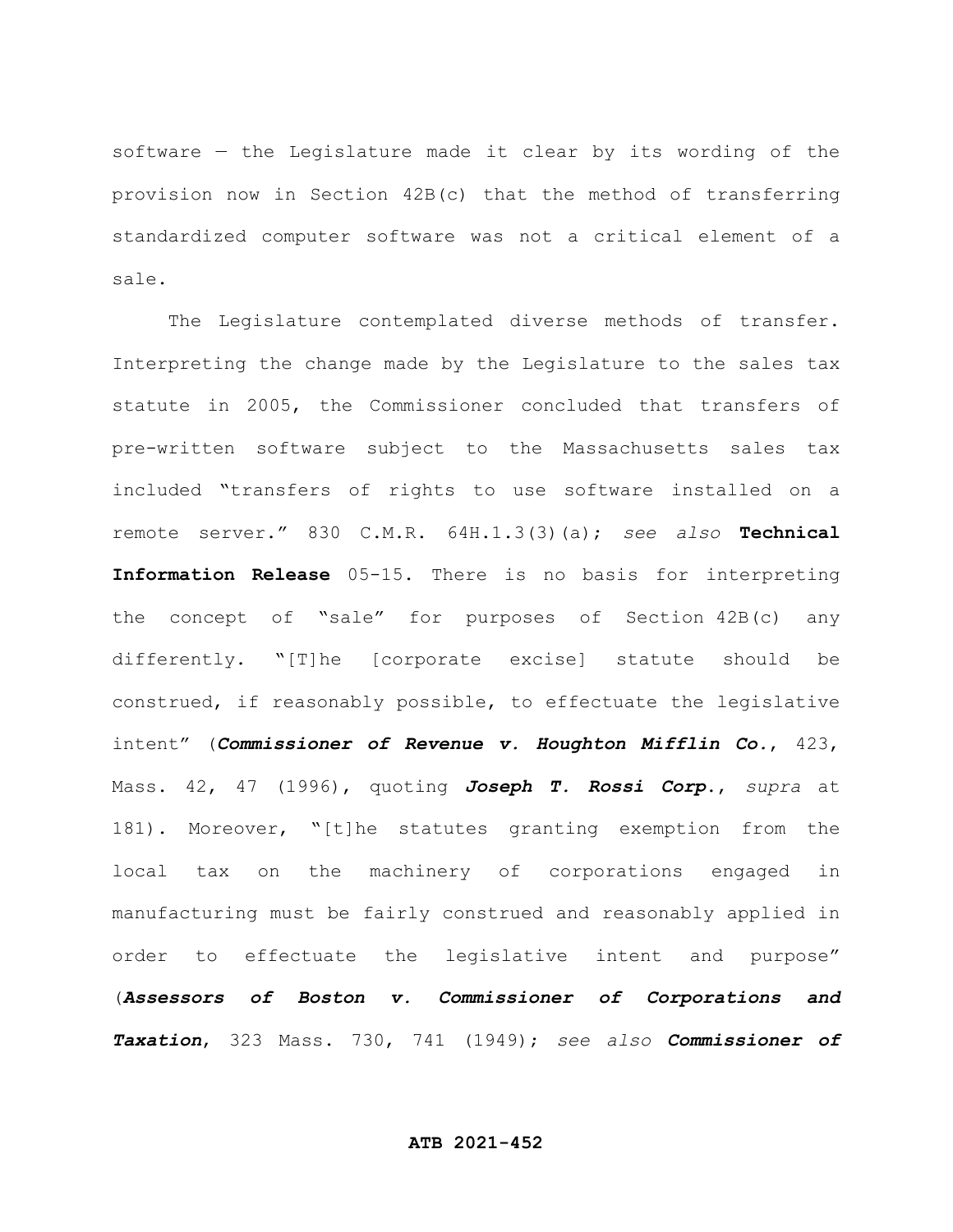*Corporations and Taxation v. Assessors of Boston*, 324 Mass. 32, 36 (1949)).

During the periods at issue, customers of Akamai obtained access to its CDN Software Products installed on its network of servers and hence software installed on a remote server. Akamai's Service Order Forms, incorporating its Terms and Conditions, gave customers the full benefit of the integrated components of Akamai's software portfolio - more than sufficient to satisfy the sale condition in Section 42B(c).

Although the Intervenor argued otherwise, neither the transfer of title to software nor a license giving possession is required under Section 42B(c). Indeed, the appellant's expert testified that licensing would have been inappropriate for a vendor, such as Akamai, that provides software as a service. Had the Legislature intended an actual transfer of title or a transfer by way of license for corporate excise purposes, it would not have stated that the manner of delivery of the software was irrelevant. Indeed, the Commissioner acknowledged in his post-trial brief that the SaaS business model involved a transfer of property, stating that if a transaction involved a transfer of the right to access software installed on a remote server, the transfer was considered to be a sale of software.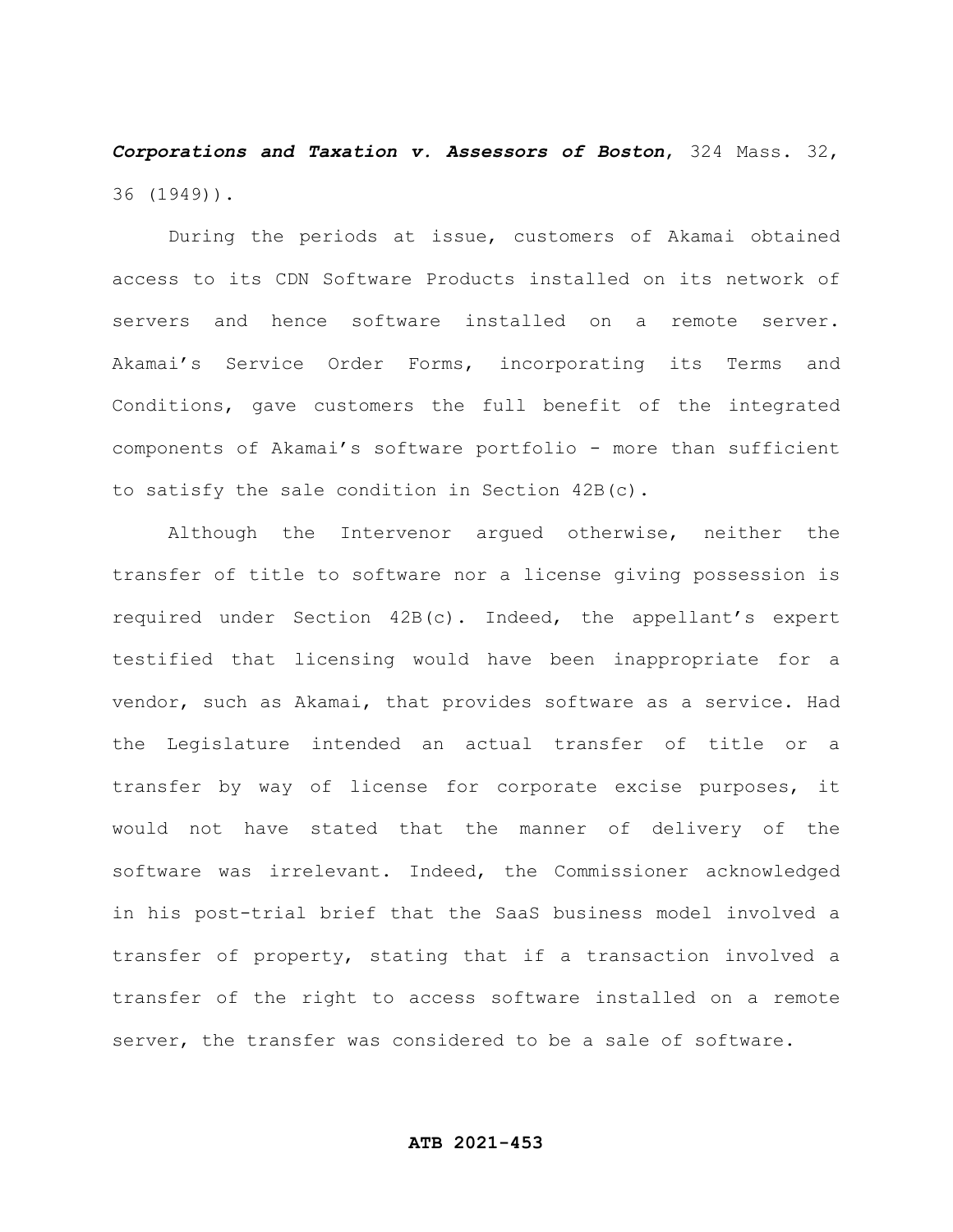The Commissioner maintained, however, that the implicit nature of what Akamai provided was a service, not a sale of software — noting that Akamai deployed server clusters in multiple locations around the world, as close to end-users as possible, making it possible for customers to enjoy levels of reliability and performance not possible with more centralized data centers. The Commissioner argued that Akamai did not sell the computer software that it developed — rather it used this software and its worldwide network of servers for the purpose of providing services to its customers, who engaged Akamai to deliver their content faster and in a more reliable way. In short, Akamai sold automated services performed by software, like vendors considered in certain private letter rulings issued by the Commissioner  $-$  such as, the Commissioner argued, providers of data restoration and cloud computing services found to be exempt from sales taxation. *See* **Letter Ruling** 12-11; **Letter Ruling** 12-8, as revised.

Albeit developed in the context of the sales tax, the Commissioner's own factors distinguishing a taxable sale of pre-written software from a non-taxable sale of services provide little support for his conclusion. These factors were evident in 2013, when the Commissioner issued **Draft Directive** 13-XX, dated February 17, 2013, Criteria for Determining Whether a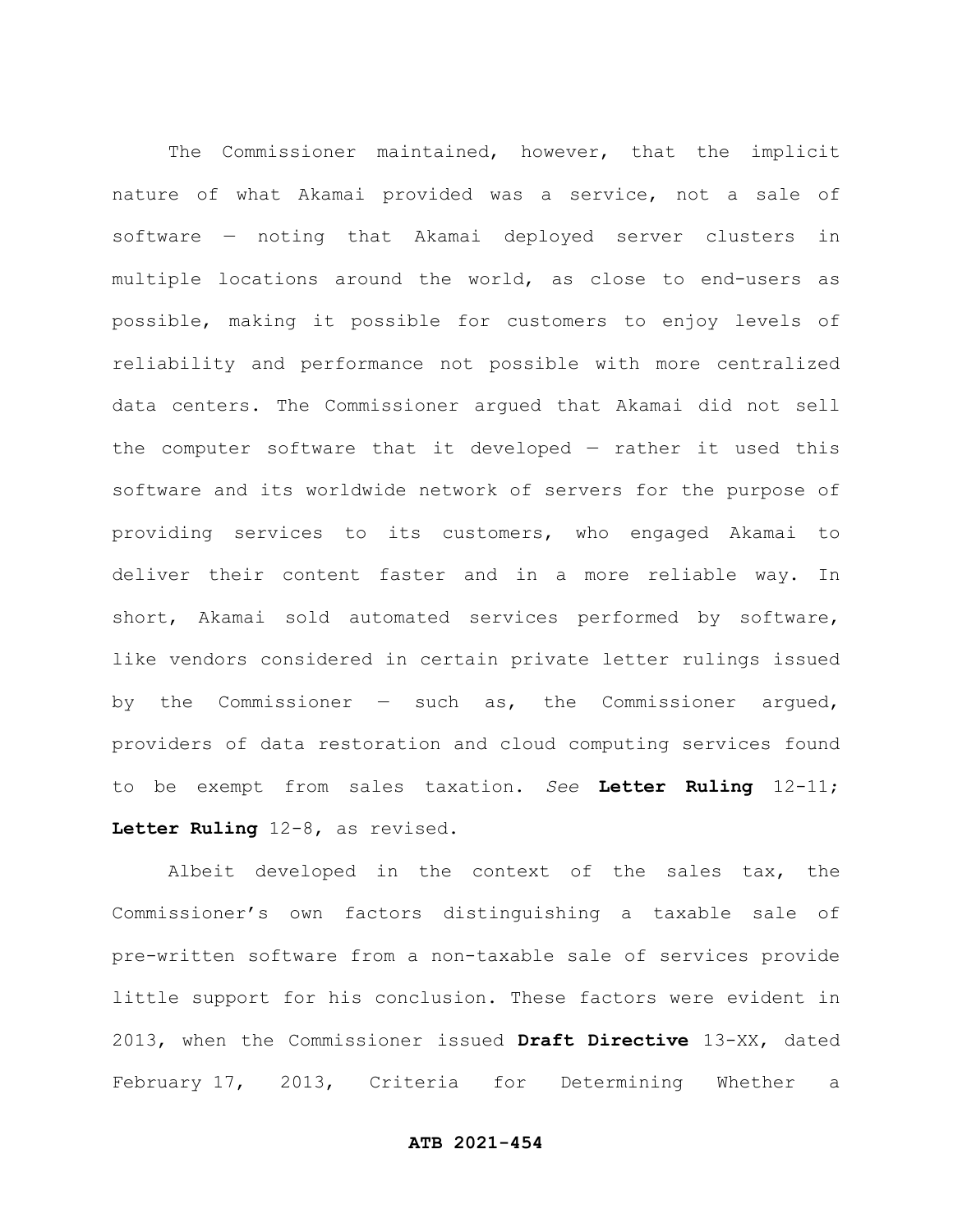Transaction is a Taxable Sale of Pre-Written Software or a Nontaxable Service. Among the factors indicative of a taxable transfer of pre-written software included a customer's ability to: (i) access pre-written software on the seller's server, enter the customer's own information, manipulate it, and/or run reports, and (ii) use software that functioned with little or no personal intervention by the seller or the seller's employees other than "help desk" assistance for customers having difficulty using the software. Though the draft directive was never finalized, these factors, as well as others, can be found in various public written statements issued by the Commissioner both before and after publication of the draft directive, and each favors characterization of Akamai's business as involving taxable transfers of standardized software.

Particularly instructive are cases involving vendors whose customers can "modify the parameters of the [software] Platform to accommodate personal preference and maximize the effectiveness of the solution" (**Letter Ruling** 12-13), or whose customers can "operate, direct, and substantially control the software" (**Letter Ruling** 12-6), where the vendors were found not to be service providers. Nor have vendors whose software products operate on an automated basis with little interaction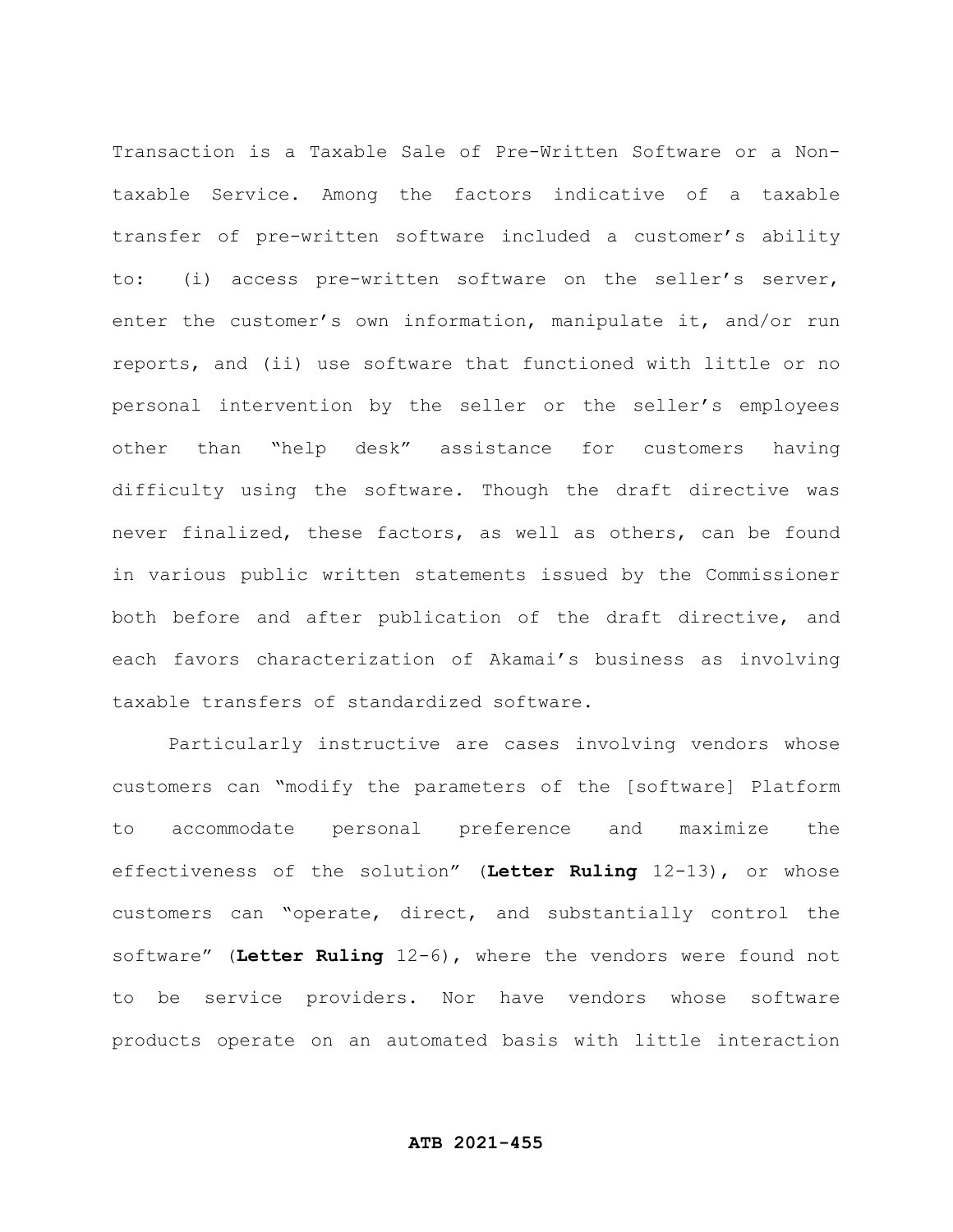with them or their employees (**Letter Ruling** 13-2; **Letter Ruling**  $12 - 10$ ).

Regarding the manner in which a customer obtains access to software, a customer's failure to acquire software by download or to otherwise install software on the customer's own computer or device (**Letter Ruling** 13-2, and **Letter Ruling** 13-5) and the integration of a provider's software platform directly with a customer's software via a plug-in application (**Letter Ruling** 12-13) have not negated a finding that the customer purchased pre-written computer software.

The Commissioner's letter rulings further indicate that the wording of a software provider's contractual arrangements with its customers is not necessarily reflective of the nature of the software solution purchased. While a license may evidence a transfer of property rather than a service (**Letter Ruling** 12-13), a subscription not formally structured either as a license or as a right to use or control software has been found to be sufficient to transfer property (**Letter Ruling** 13-2*)*. Also, the marketing description of a product as "software-as-a-service" does not determine the taxability of the product (**Letter Rulings** 13-5, 13-2, and 12-13). Further, optional services for which a customer is separately charged are disregarded for purposes of determining the character of a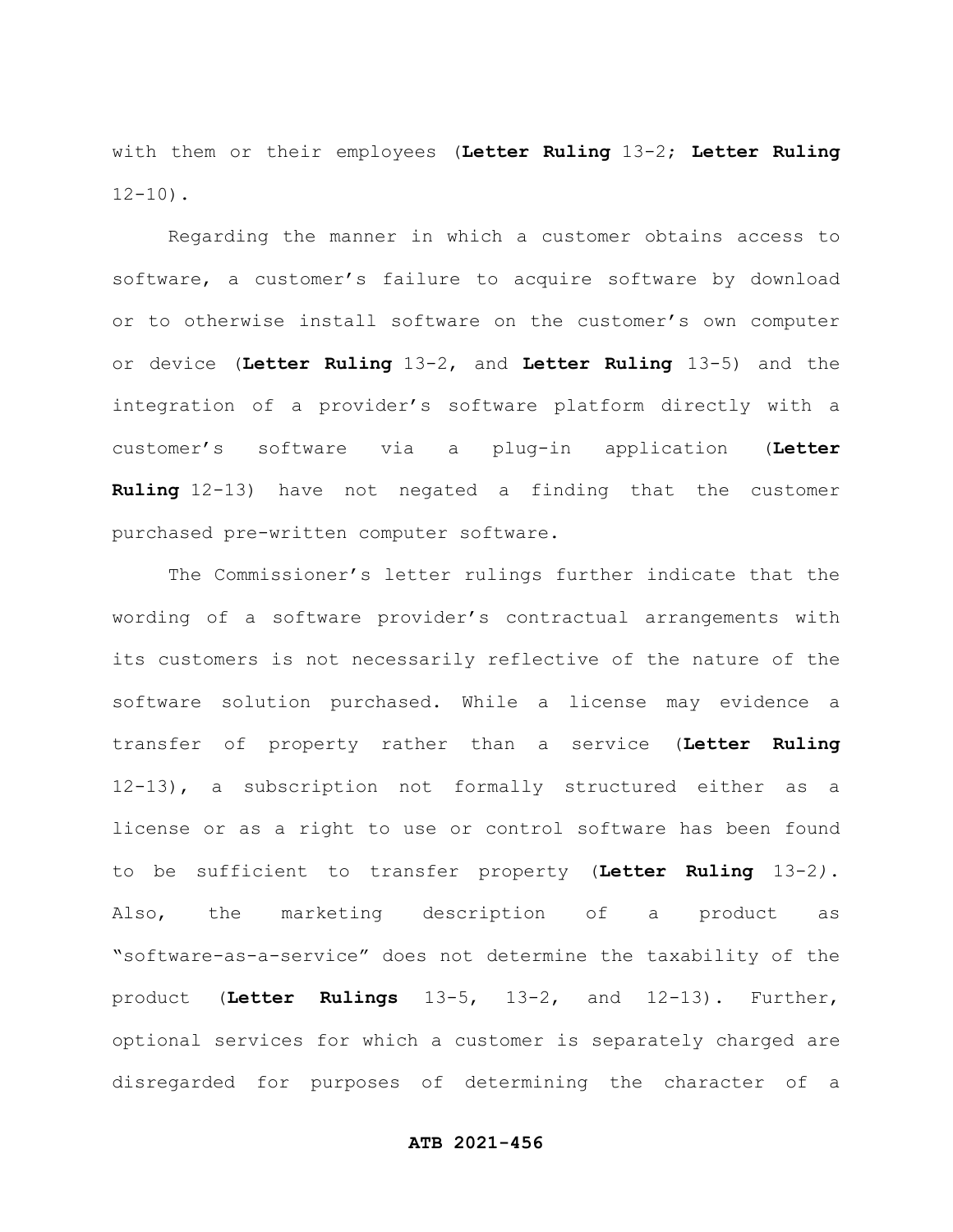provider's software products (**Letter Ruling** 13-2), while the fact that those products are not designed or modified to meet a customer's particular specifications is indicative of the transfer of a standardized software product, not a service (**Letter Ruling** 17-1).

When considered cumulatively and applied to the present appeals, the various factors provide clear support for the conclusion that Akamai was not a service provider during the periods at issue. These factors minimize the significance of words used in marketing materials, as well as the need for a transfer of software to be by download or in the form of a license or an express right to use. Further, they draw attention to factors present in the instant case, which are indicative of a transfer of property — in particular: Akamai's CDN software products operated almost automatically without the interaction of Akamai's employees; customers entered their own configurations on the Luna Portal, a step required before Akamai's software could respond to requests from a customer's end-users; Akamai charged separately for its personalized professional services; and the software products it sold were not designed or modified to meet the needs of any particular customer.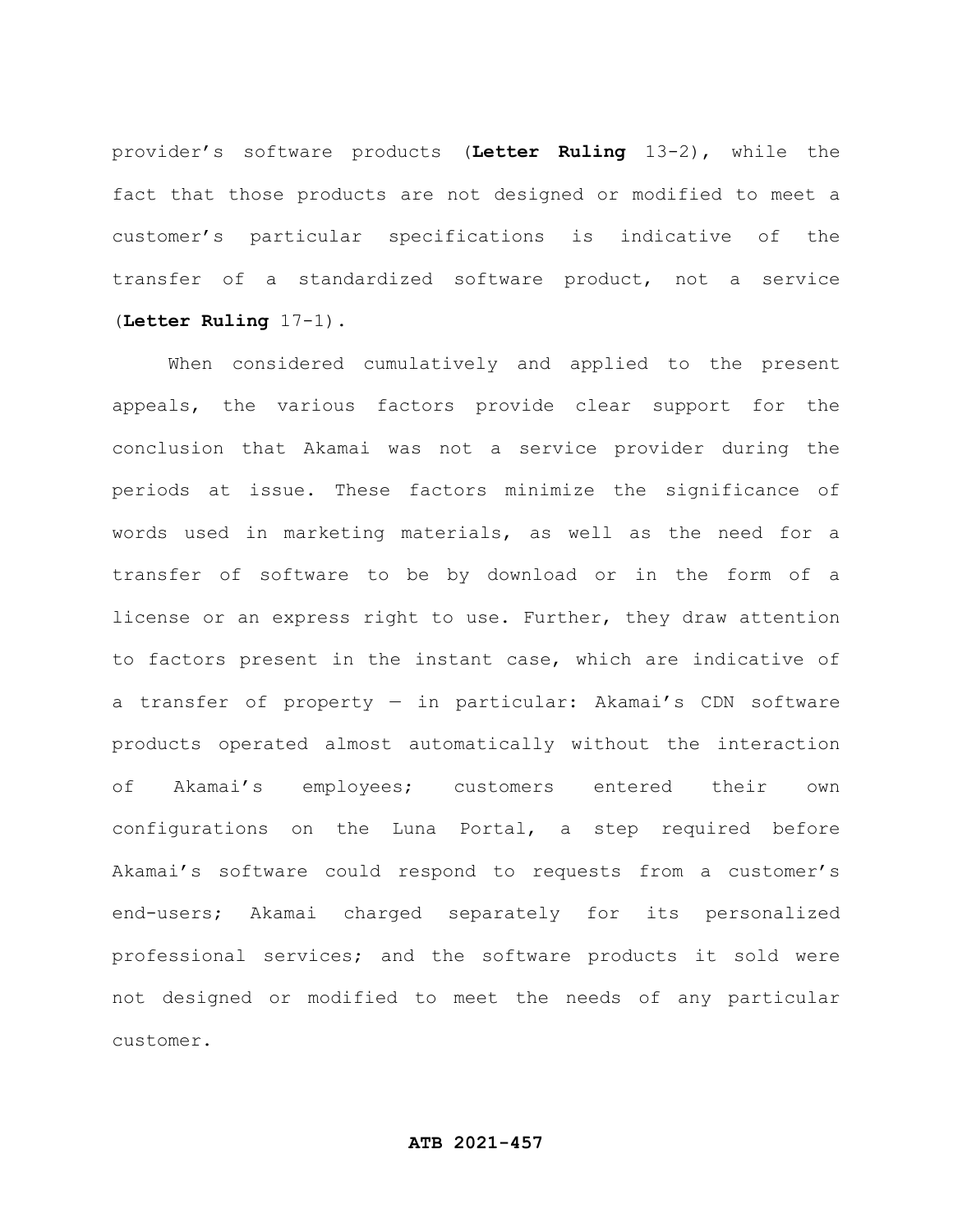The Commissioner argued, nevertheless, that Akamai's CDN Software Products and services were so inextricably intertwined that the focus should be on what customers sought, which he characterized as a service. The Commissioner maintained that the object of the transaction test, developed by the Supreme Judicial Court in the context of the sales tax, was relevant for purposes of these appeals as well. In *Houghton Mifflin Co. v. State Tax Commission*, 373 Mass. 772 (1977), where the characterization of reproduction proofs bought by Houghton Mifflin from independent contractors was at issue, the Court stated:

[W]here the services and the property are inseparable, because of the integrated nature of the transaction, the character of the transaction must be analyzed to ascertain whether the buyer's basic purpose was to acquire the property which was sold to it, or to obtain the services.

*Houghton Mifflin Co.*, *supra* at 774 (1977). The Court concluded that, although "personal services [were] an important part of the process of preparing reproduction proofs," the publisher "was seeking an end product conforming to its own specifications." *Id.* at 775. The sale of personal property not being "inconsequential," the transaction could not be considered one for personal service. *Houghton Mifflin Co.*, *supra* at 775.

While services were found to be inconsequential in *Houghton Mifflin*, the Commissioner argued the converse to be true in the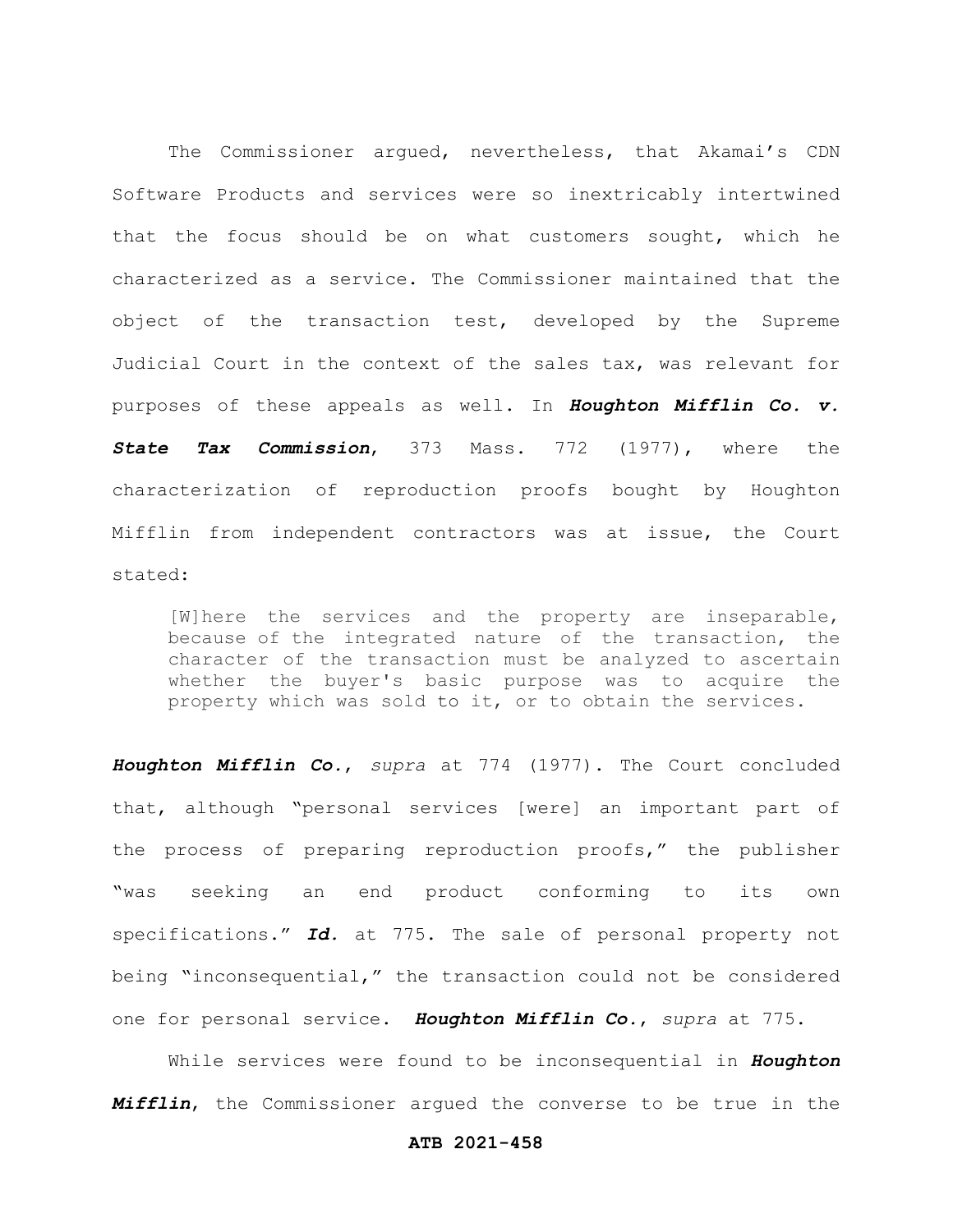instant case. The Commissioner, although conceding that remote access to Akamai's a Luna software through the Luna Portal involved a transfer of software, maintained that such access was incidental to the faster and more reliable content delivery service that Akamai's customers sought and that Akamai provided.

As a threshold matter, the object of the transaction test set forth in *Houghton Mifflin* may well not apply to these appeals. The Supreme Judicial Court explained in *Browning-Ferris Industries, Inc. v. State Tax Commission*, 375 Mass. 326, 329 (1978), that the test applied where "a single charge was made and 'the services and the property [were] inseparable' because the services created the property." *See Information Services, Inc. v. Commissioner of Revenue*, 48 Mass. App. Ct. 197, 198-99 (1989). In the instant case, the Commissioner does not assert that services created the property sold. Moreover, admitting that Akamai separately billed for its services rendered by its personnel, the Commissioner does not assert that the services sold by Akamai were integrated or bundled with its software products such that the object of the transaction test set forth in his regulation applied. *See* 830 C.M.R. 64H.1.3(14)(a); **Letter Ruling** 13-5, (indicating that where "both services and the right to use software [are] integrated or bundled in one transaction .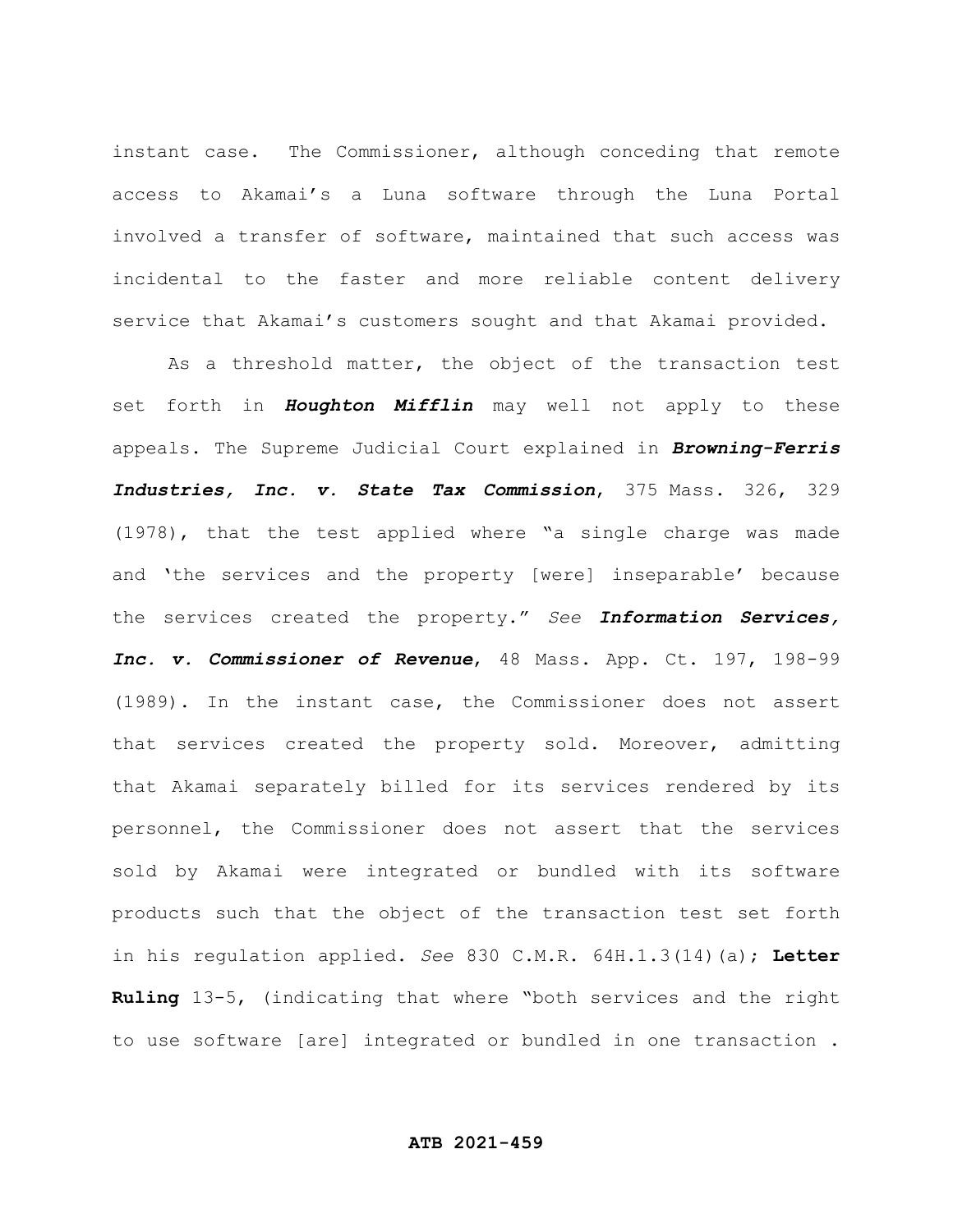. . , the Commissioner looks to an 'object of the transaction test' to determine taxability").

Even assuming that the object of the transaction test is relevant, "when the testimony and written materials [are] 'considered in the broader context of all available facts,'" the evidence clearly establishes that purchasers of Akamai's CDN Software Products bought and intended to buy standardized computer software, rather than a service. *See Citrix Systems, Inc. v. Commissioner of Revenue*, 484 Mass. 87, 96-7 (2020). In substance, Akamai sold access to and the use of standardized computer software to the purchasers of its CDN Software Products, which is exactly what purchasers wanted to buy. It was "the functionality of standardized software that customers [sought] and that enable[d] them to complete specific tasks." *Citrix Systems*, Mass. ATB Findings of Fact and Reports, at 2018- 538, 558, *aff'd*, 484 Mass. 87 (2020). The incidental services provided by Akamai personnel, such as recommendations on what product to buy and help desk assistance, were inconsequential and not relevant to the determination of the issue before the Board. Purchasers of Akamai software bought an end product that they could conform to their own specifications.

The Commissioner also maintained that Akamai held itself out to be a service provider — pointing to customer invoices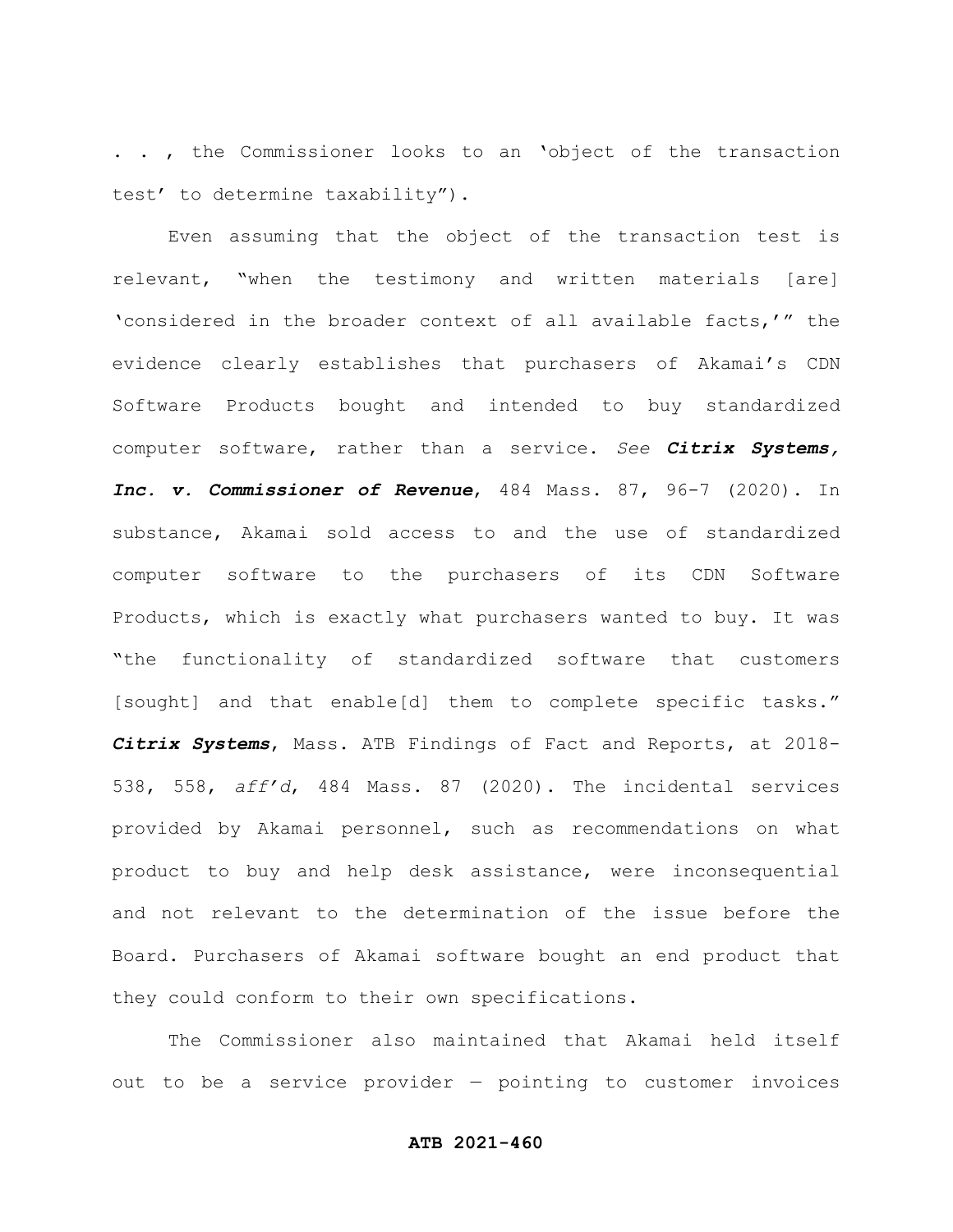describing its charges for "services," and to wording from its public documents and marketing materials. The Commissioner pointed also to the fact that Akamai's large computer server network was expensive — with costs exceeding its software development costs, supporting its conclusion that software was not the critical element of the solutions that it sold to its customers.

However, the amounts that Akamai spent to maintain its network hardware were part of its overhead, which was necessary to its provision of the standardized software products that it sold. *See Citrix Systems*, Mass. ATB Findings of Fact and Reports at 2018-557; *see also* Letter Ruling 12-10 (addressing ordinary and necessary overhead involved in maintaining a network of servers, storage, database and connection).

Moreover, Akamai's use of a layperson's term — the word "services" — when describing its software products is not determinative of the nature of the transactions that Akamai entered into with its customers, nor is the financial reporting description of its "internal-use software" costs. Although the IT industry refers to SaaS products such as Akamai's CDN Software Products as services, and generally accepted accounting principles broadly define internal-use software to include software internally developed to meet an entity's own needs, the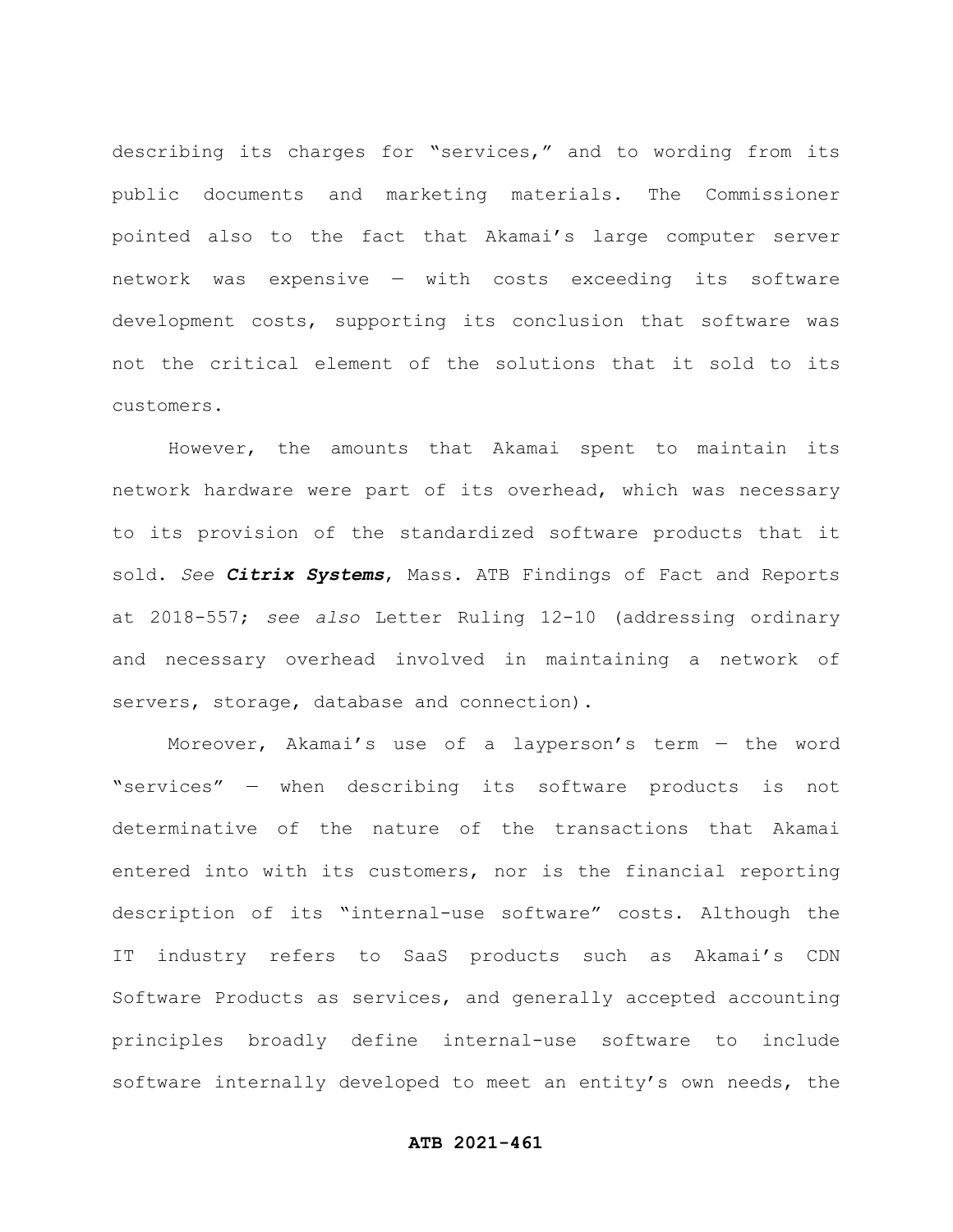substance of what Akamai sold to its customers is the relevant question. What Akamai in substance sold to purchasers of its CDN Software Products was standardized, remotely-accessed computer software.

As indicated by the Supreme Judicial Court in *Bell Atlantic Mobile of Massachusetts Corp., Ltd, v. Commissioner of Revenue*, 451 Mass 280, 288 (2008), "where a complex and technical system of regulation and taxation is concerned, the layperson's definition is not controlling." Nor do "[a]ccounting methods or descriptions, without more, . . . lend substance to that which has no substance." *See Bayer Corporation v. Commissioner of Revenue*, Mass. ATB Findings of Fact and Reports 2005-491, 517 quoting *Frank Lyon Co. v. U.S.*, 435 U.S. 561, 577 (1978); *see also The Interface Group v. Commissioner of Revenue*, Mass. ATB Findings of Fact and Reports 2008-1343, 1359 (indicating that internal accounting practices are not dispositive for tax purposes).

Although dealing with the applicability of the sales tax to subscriptions to on-line software products accessed through downloaded endpoint software, the decisions of the Supreme Judicial Court and this Board in *Citrix Systems* are instructive. Customers of Citrix sought remote access to one or more of three standardized software products offered by Citrix, the specific

### **ATB 2021-462**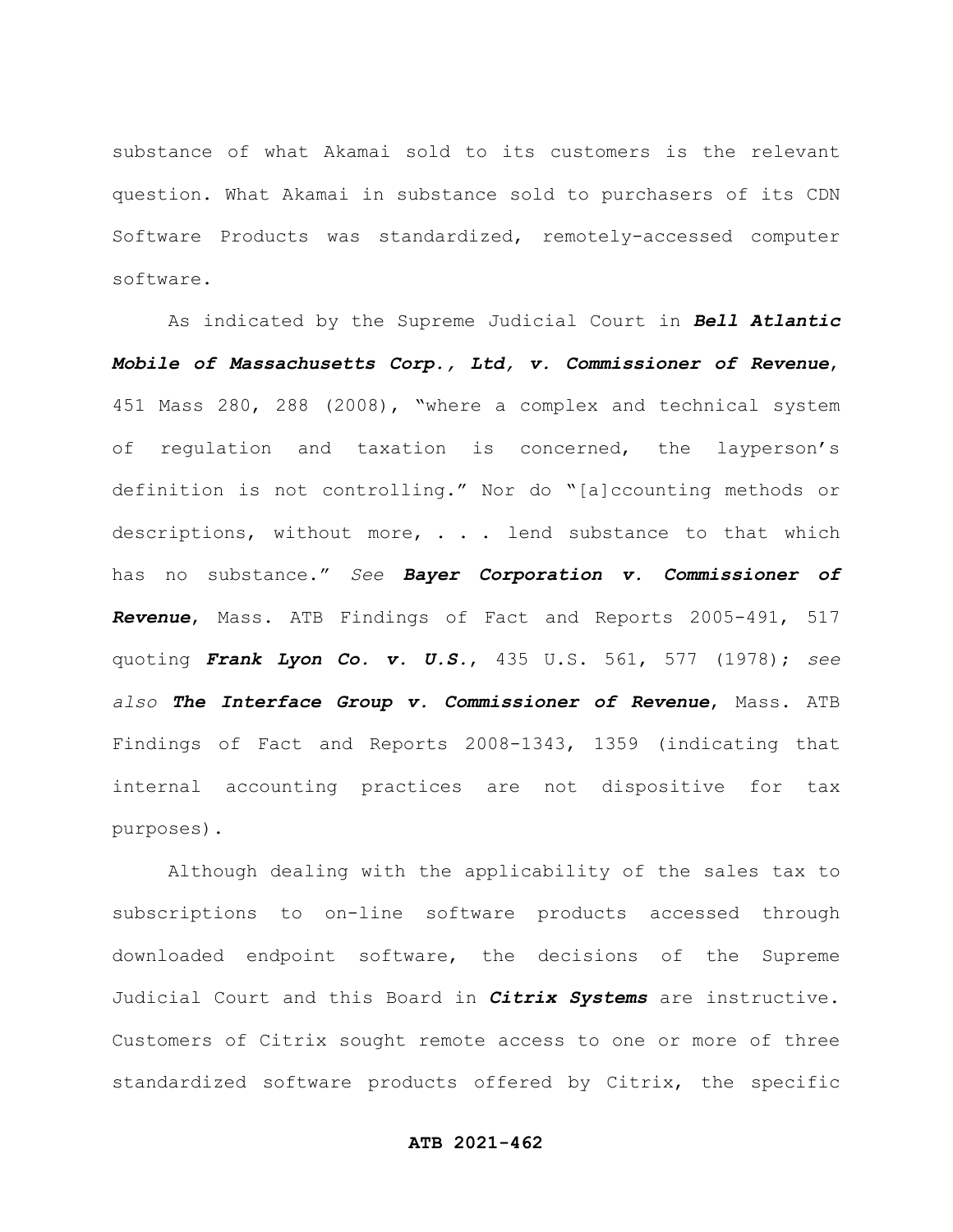functions of which varied, but all of which created and maintained a screen-sharing connection between a host computer and one or more remote computers connected to the Internet. The Supreme Judicial Court, agreeing with the Board, concluded that Citrix sold tangible personal property — standardized software subject to the Massachusetts sales tax, finding an actual transfer of title to or possession of the on-line products to be unnecessary, and dismissing Citrix's argument that the true object of its offerings was the provision of a remote connection service. *Id*.

Like Citrix, Akamai, during the periods at issue, sold software that resided on its servers. The differences between the business models of Citrix and Akamai do not derogate from this conclusion. The Commissioner makes much of the fact that users of Citrix's products were required to download Citrix's endpoint software on to both the host computer and one or more remote computers, unlike Akamai's customers who were required to delegate to Akamai part of their Domain Name System during the on-boarding process so that end-user requests could be re-routed to Akamai's servers, and Akamai could access requested content not cached on Akamai's servers. The Commissioner also makes much of the fact that Citrix's customers were charged a fixed monthly or annual fee giving an authorized number of users an unlimited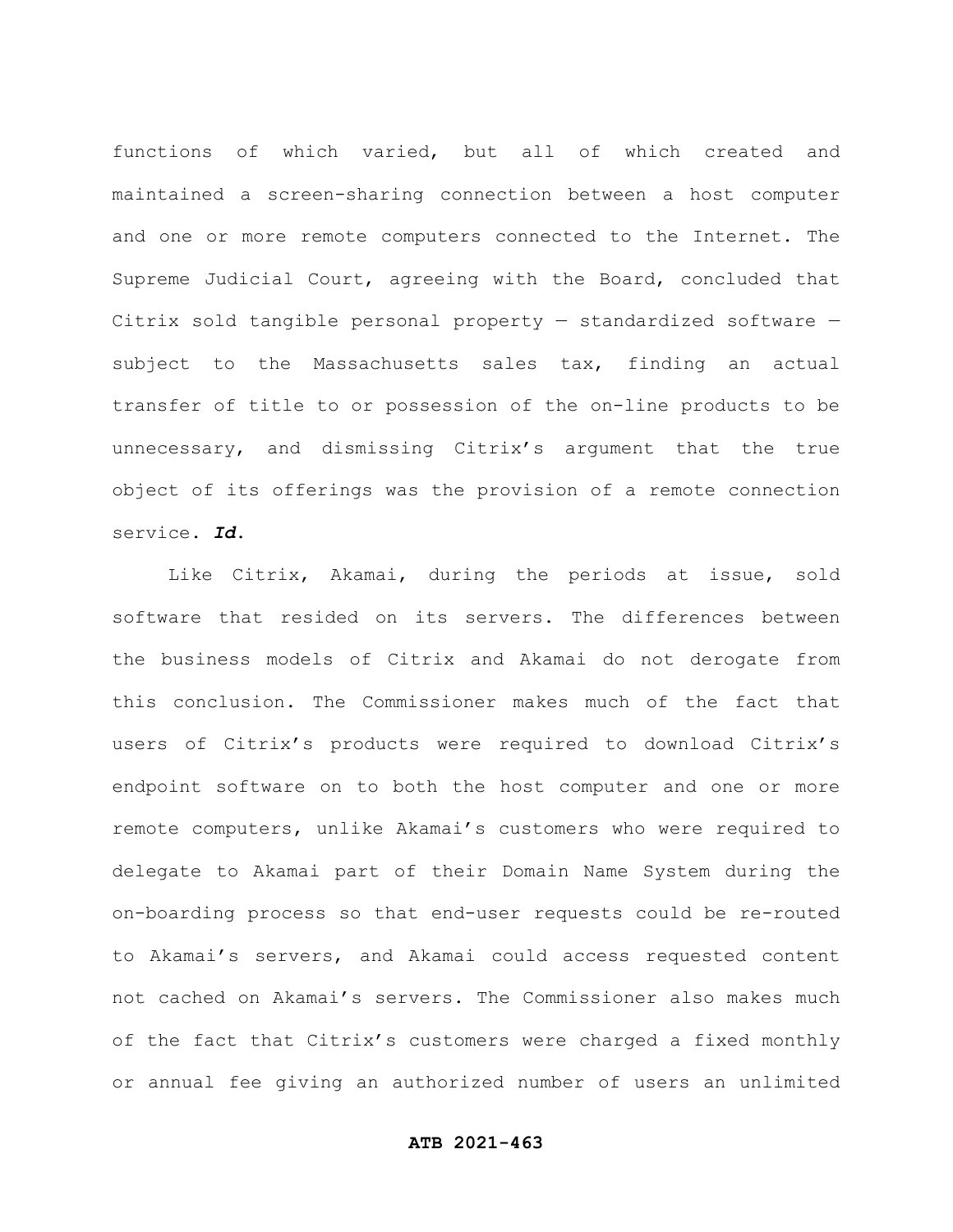right to "access and use" named Citrix software products during a defined subscription period, unlike Akamai's customers who were charged based on the usage of software products that they typically did not request by name and to which they were not expressly granted the right to access and use. The Commissioner asserted that these factors were indicative of a service. However, Akamai's approach to billing, the details of access procedures, and whether or not customers identified a particular software product by name are not alone determinative of the substance of the transactions entered into between Akamai and its customers, as made evident by the decision of the Supreme Judicial Court in *Citrix Systems*. Moreover, notwithstanding the Commissioner's suggestion that no generic software vendor obtained direct access to a customer's computer system in order to run the software bought by the customer, the Commissioner has ruled that a provider sold tangible personal property notwithstanding the integration of the provider's platform with a customer's software via a plug-in application, allowing the platform to extract data from the customer's software. *See* **Letter Ruling** 12-13.

The support for the Commissioner's position claimed by both the Commissioner and the Intervenor in the opinion of the Supreme Judicial Court in *First Data Corp. v. State Tax*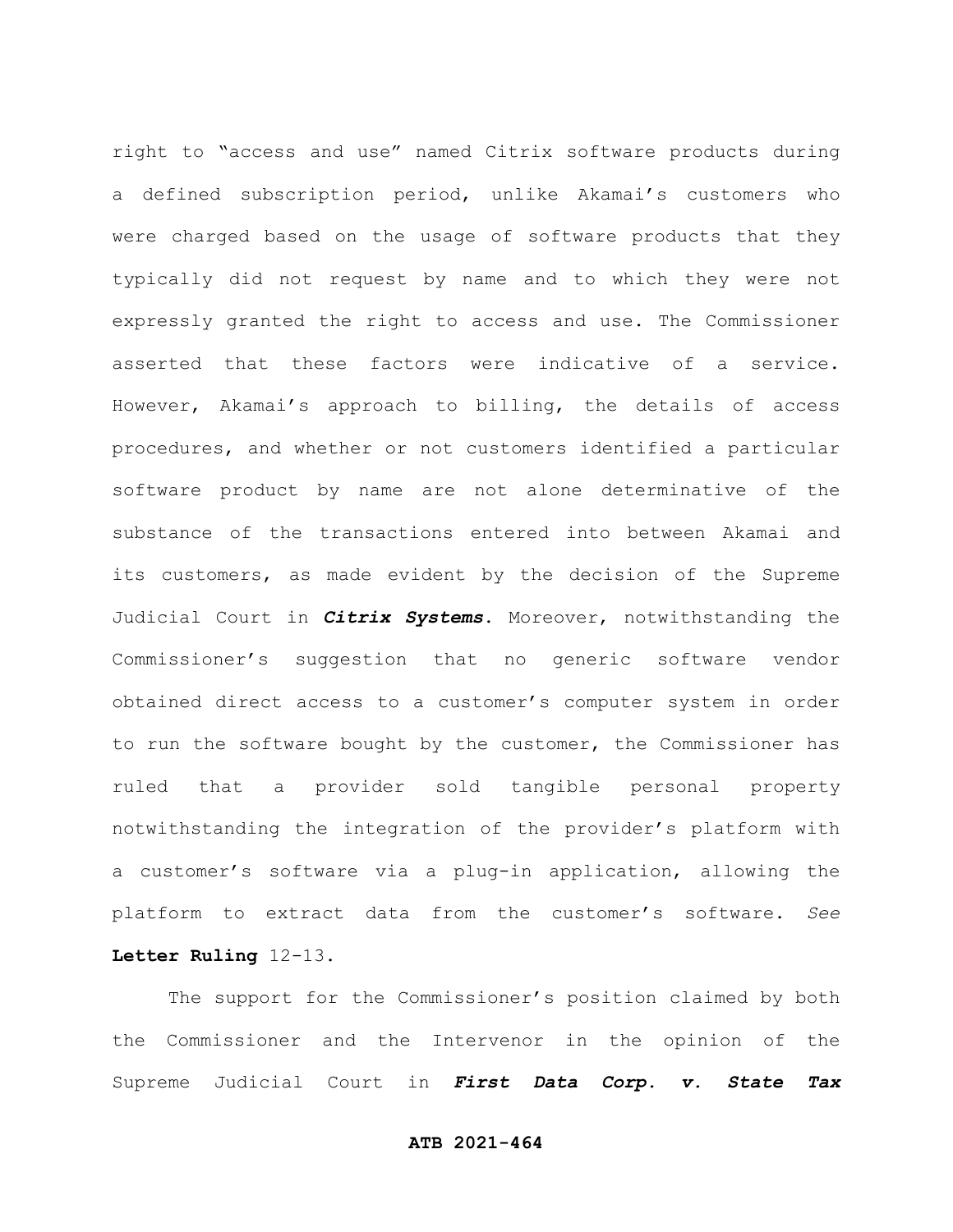*Commission*, 371 Mass. 444 (1976), is misplaced. There, the Court found that the operator of an electronic digital computer system was not a manufacturing corporation because, according to the findings of the Board, it "render[ed] a service to customers by supplying them with information or intelligence, for a charge." *Id*. at 446. The holding in this 1976 decision is inapposite, not because it interprets prior law, but because the business conducted by First Data was dissimilar to Akamai's. The reports produced for customers of First Data, to which the Commissioner makes reference, were the product of the manipulation of customer information transmitted to First Data's computer for a specific purpose, such as the writing of construction specifications or producing payroll calculations. First Data simply provided the results to its customers for a charge, unlike Akamai which sold software to customers that they could configure for their own particular purposes, including securing reports on completed or failed downloads — reports cited by the Commissioner — that were clearly dissimilar to the results of computer manipulations provided by First Data to its customers.

Recently proposed Federal guidance cited by the Commissioner is also not dispositive of the issue before the Board. In 2019, the U.S. Treasury Department proposed a new regulatory provision (Proposed Treas. Reg. § 1.861-19, 84 Fed.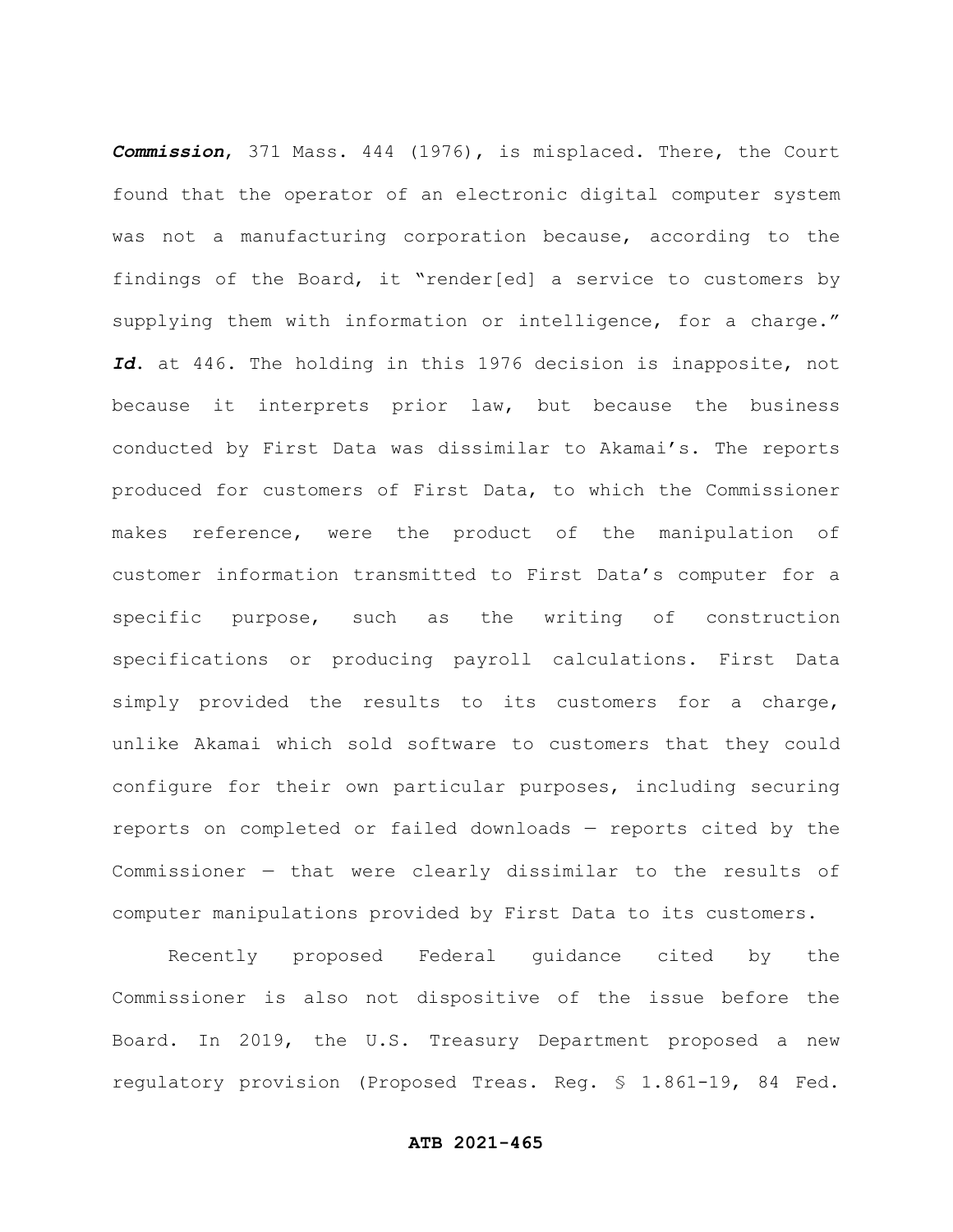Reg. 40317), which would classify cloud transactions as either a lease or a service for purposes of various Federal Code provisions relating generally to the foreign activities of U.S. taxpayers. The Commissioner argued that an example in this proposed regulation (Proposed Treas. Reg. § 1.861-19(d), Ex. 9, 84 Fed. Reg. at 40328) supported his position. The example involves a corporation that streamed videos and music to endusers from servers located in a data center owned by a data center operator, whose content delivery network facility serviced multiple customers  $-$  including the corporation, which looked to it for storage and computing power required for its content streaming. Although the example concludes that the operator provided a service, this conclusion cannot inform the nature of Akamai's business activities. Apart from the fact that the guidance is merely proposed, and Akamai does not operate a data center, more fundamentally, the proposed regulation seeks to interpret only specific Federal Code provisions bearing no relevance to the Massachusetts corporate excise and local property tax matters before the Board.

Finally, the Board found no basis for the Commissioner's assertion that, because Akamai failed to collect sales taxes on its software products sold to Massachusetts customers once it had been classified as a manufacturing corporation, it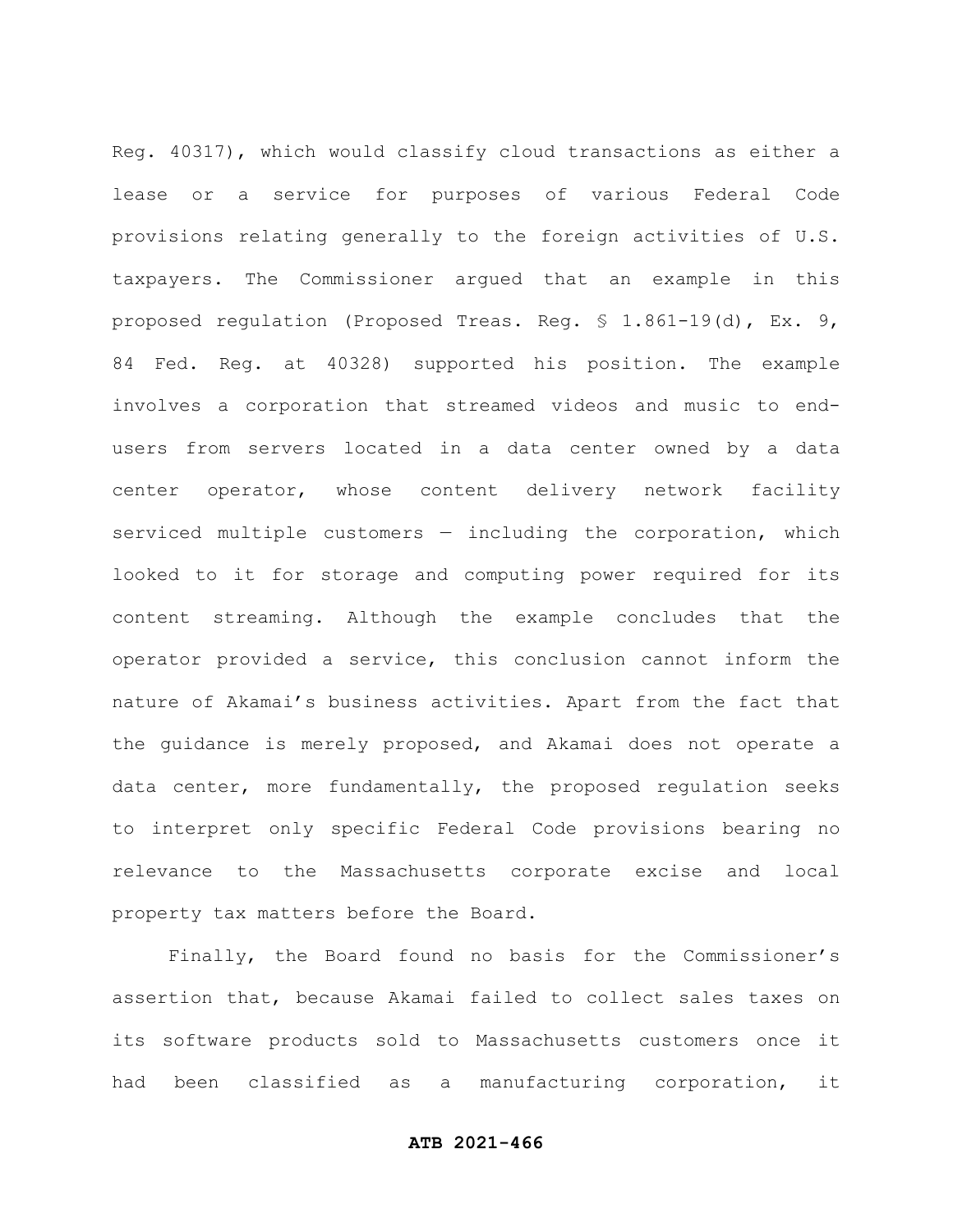considered itself to be a service provider. Indeed, as a seller of standardized, remotely-accessed computer software, Akamai recognized its obligation to collect sales tax but deferred doing so in light of the Audit Division's almost immediate challenge to its classification as a manufacturing corporation, knowing that it would have a primary obligation to refund sales taxes were they found to have been erroneously collected. *See* **Technical Information Release** 16-12 (indicating that a purchaser seeking a sales tax refund is generally required to request a refund of the amount paid from the vendor, leaving the vendor to seek a refund of the tax from the Department of Revenue).

Based on the evidence presented and the reasonable inferences drawn therefrom, and for the reasons set forth in this Opinion, the Board found and ruled that for the periods at issue, the revenues from the appellant's CDN business units were derived from the development and sale of standardized computer software within the meaning of G.L. c. 63, § 42B, the use of which was by remote access. The Board therefore further found and ruled that (i) as of both January 1, 2017 and January 1, 2018, the appellant qualified as a manufacturing corporation and should have been classified as such pursuant to G.L. c. 58, § 2 and G.L. c. 63, § 42B, and (ii) the appellant was entitled to